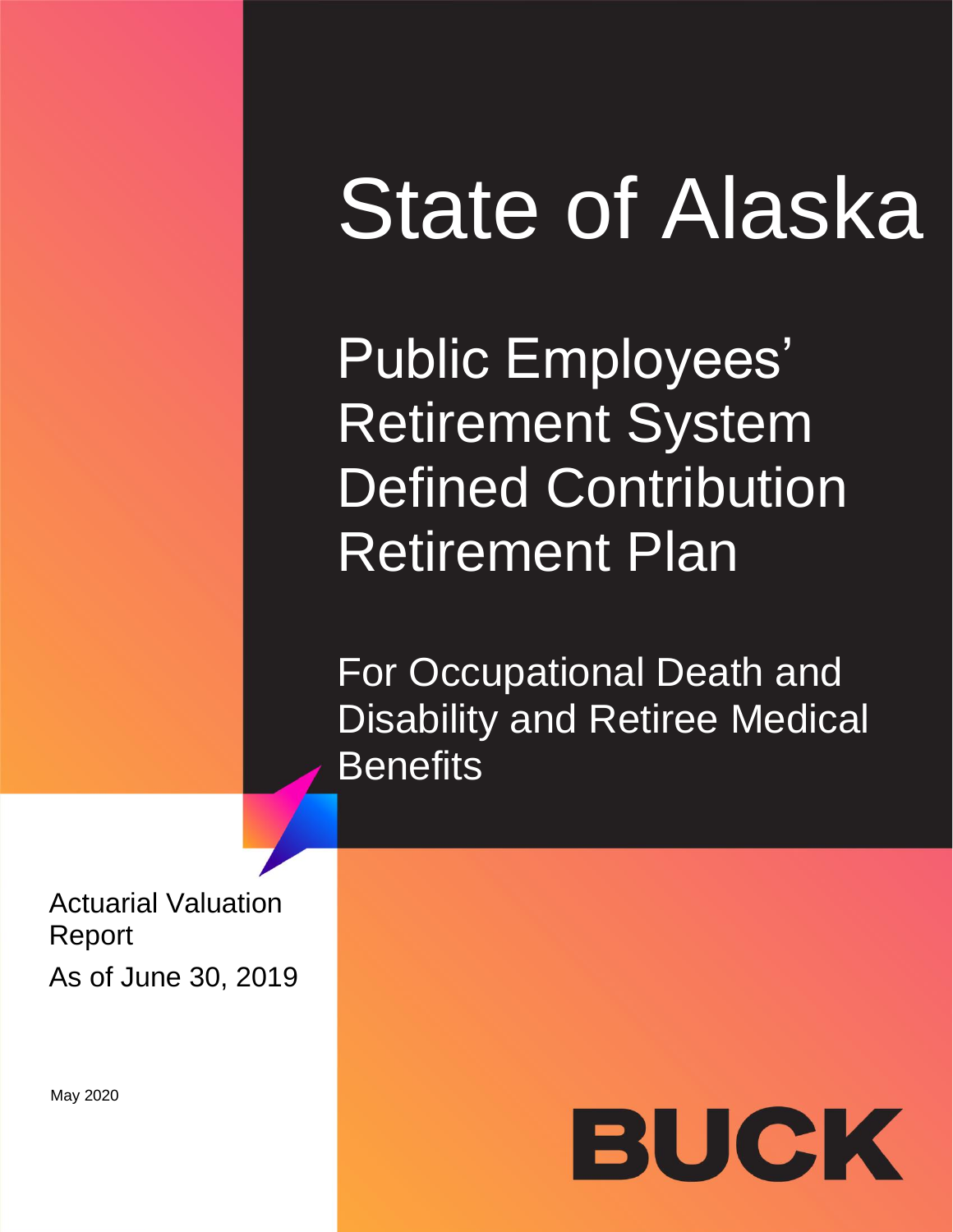

May 7, 2020

State of Alaska The Alaska Retirement Management Board The Department of Revenue, Treasury Division The Department of Administration, Division of Retirement and Benefits P.O. Box 110203 Juneau, AK 99811-0203

#### **Certification of Actuarial Valuation**

Dear Members of The Alaska Retirement Management Board, The Department of Revenue and The Department of Administration:

This report summarizes the annual actuarial valuation results of the State of Alaska Public Employees' Retirement System Defined Contribution Retirement (PERS DCR) Plan as of June 30, 2019 performed by Buck Global, LLC (Buck).

The actuarial valuation is based on financial information provided in the financial statements audited by KPMG LLP, member data provided by the Division of Retirement and Benefits, and medical enrollment data provided by the healthcare claims administrator (Aetna), as summarized in this report. The benefits considered are those delineated in Alaska statutes effective June 30, 2019. The actuary did not verify the data submitted, but did perform tests for consistency and reasonableness.

All costs, liabilities and other factors under PERS DCR were determined in accordance with generally accepted actuarial principles and procedures. An actuarial cost method is used to measure the actuarial liabilities which we believe is reasonable. Buck is solely responsible for the actuarial data and actuarial results presented in this report. This report fully and fairly discloses the actuarial position of PERS DCR as of June 30, 2019.

PERS DCR is funded by Employer Contributions in accordance with the funding policy adopted by the Alaska Retirement Management Board (Board). The funding objective for PERS DCR is to pay required contributions that remain level as a percent of PERS DCR compensation. The Board has also established a funding policy objective that the required contributions be sufficient to pay the Normal Costs of active plan members, plan expenses, and amortize the Unfunded Actuarial Accrued Liability as a level percent of PERS DCR compensation over closed layered 25-year periods. This objective is currently being met and is projected to continue to be met as required by the Alaska State statutes. Absent future gains/losses, actuarially determined contributions are expected to remain level as a percent of pay and the overall funded status is expected to remain at or above 100%.

The Board and staff of the State of Alaska may use this report for the review of the operations of PERS DCR. Use of this report, for any other purpose or by anyone other than the Board or staff of the State of Alaska may not be appropriate and may result in mistaken conclusions because of failure to understand applicable assumptions, methods or inapplicability of the report for that purpose. Because of the risk of misinterpretation of actuarial results, you should ask Buck to review any statement you wish to make on the results contained in this report. Buck will not accept any liability for any such statement made without the review by Buck.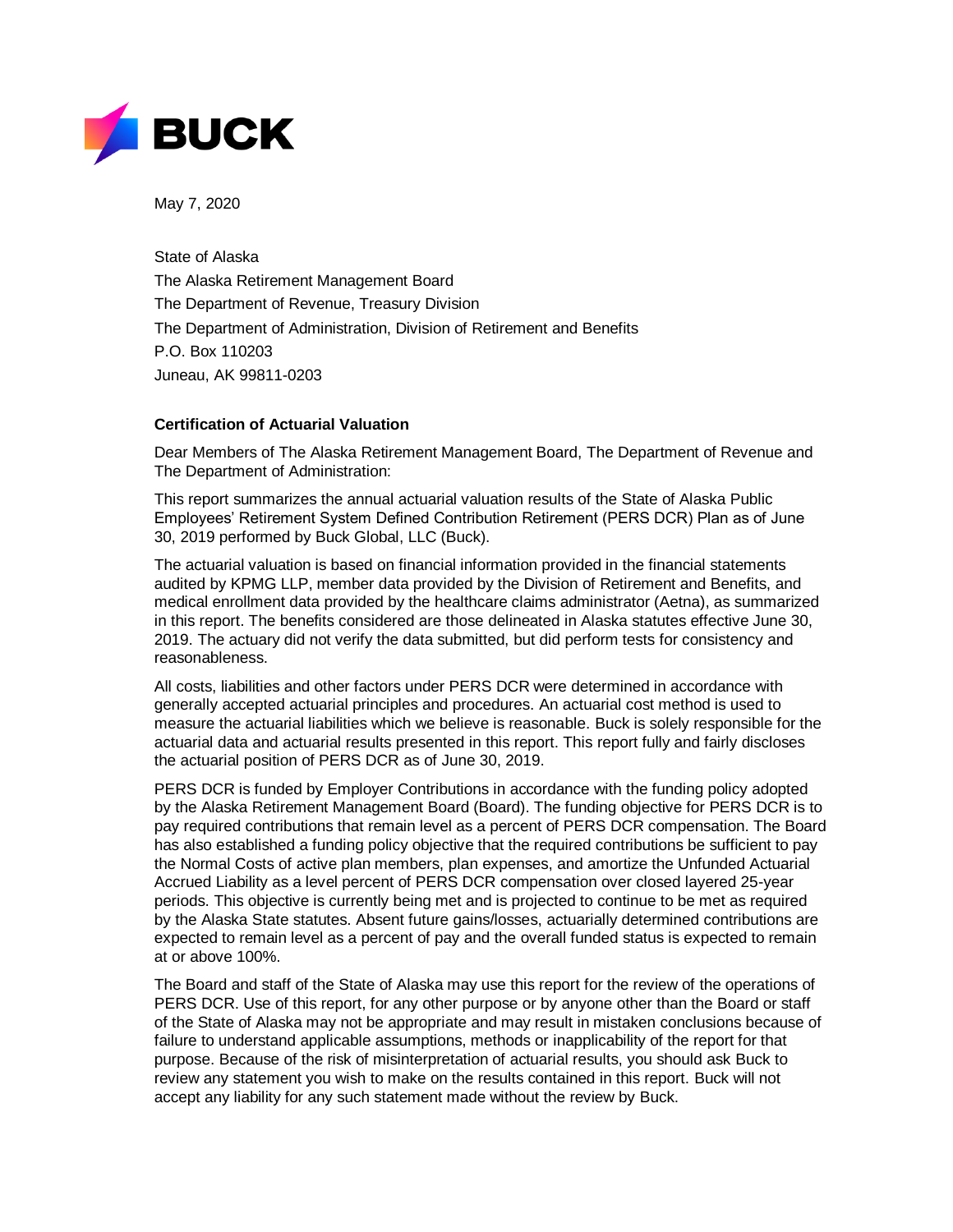Future actuarial measurements may differ significantly from current measurements due to plan experience differing from that anticipated by the economic and demographic assumptions, increases or decreases expected as part of the natural operation of the methodology used for these measurements, and changes in plan provisions or applicable law. In particular, retiree group benefits models necessarily rely on the use of approximations and estimates and are sensitive to changes in these approximations and estimates. Small variations in these approximations and estimates may lead to significant changes in actuarial measurements. An analysis of the potential range of such future differences is beyond the scope of this valuation.

In our opinion, the actuarial assumptions used are reasonable, taking into account the experience of the plan and reasonable long-term expectations, and represent our best estimate of the anticipated long-term experience under the plan. The actuary performs an analysis of plan experience periodically and recommends changes if, in the opinion of the actuary, assumption changes are needed to more accurately reflect expected future experience. The last full experience analysis was performed for the period July 1, 2013 to June 30, 2017. Based on that experience study, the Board adopted new assumptions effective beginning with the June 30, 2018 valuation to better reflect expected future experience. Based on our annual analysis of recent claims experience, changes were made to the per capita claims cost rates effective June 30, 2019 to better reflect expected future healthcare experience. A summary of the actuarial assumptions and methods used in this actuarial valuation is shown in Sections 4.2 and 4.3.

Governmental Accounting Standards Board (GASB) Statement No. 74 (GASB 74) was effective for PERS DCR beginning with fiscal year ending June 30, 2017, and GASB 75 was effective beginning with fiscal year ending June 30, 2018. Separate GASB 74 and GASB 75 reports have been prepared.

#### **Assessment of Risks**

Actuarial Standard of Practice No. 51 ("ASOP 51") applies to actuaries performing funding calculations related to a pension plan. ASOP 51 does not apply to actuaries performing services in connection with other post-employment benefits, such as medical benefits. Accordingly, ASOP 51 does not apply to the retiree medical portion of PERS DCR. We also believe ASOP 51 does not apply to the occupational death and disability portion of PERS DCR. Therefore, information related to ASOP 51 is not included in this report. However, it may be beneficial to review the ASOP 51 information provided in the PERS valuation report for information on risks that may also relate to the occupational death and disability benefits provided by this plan.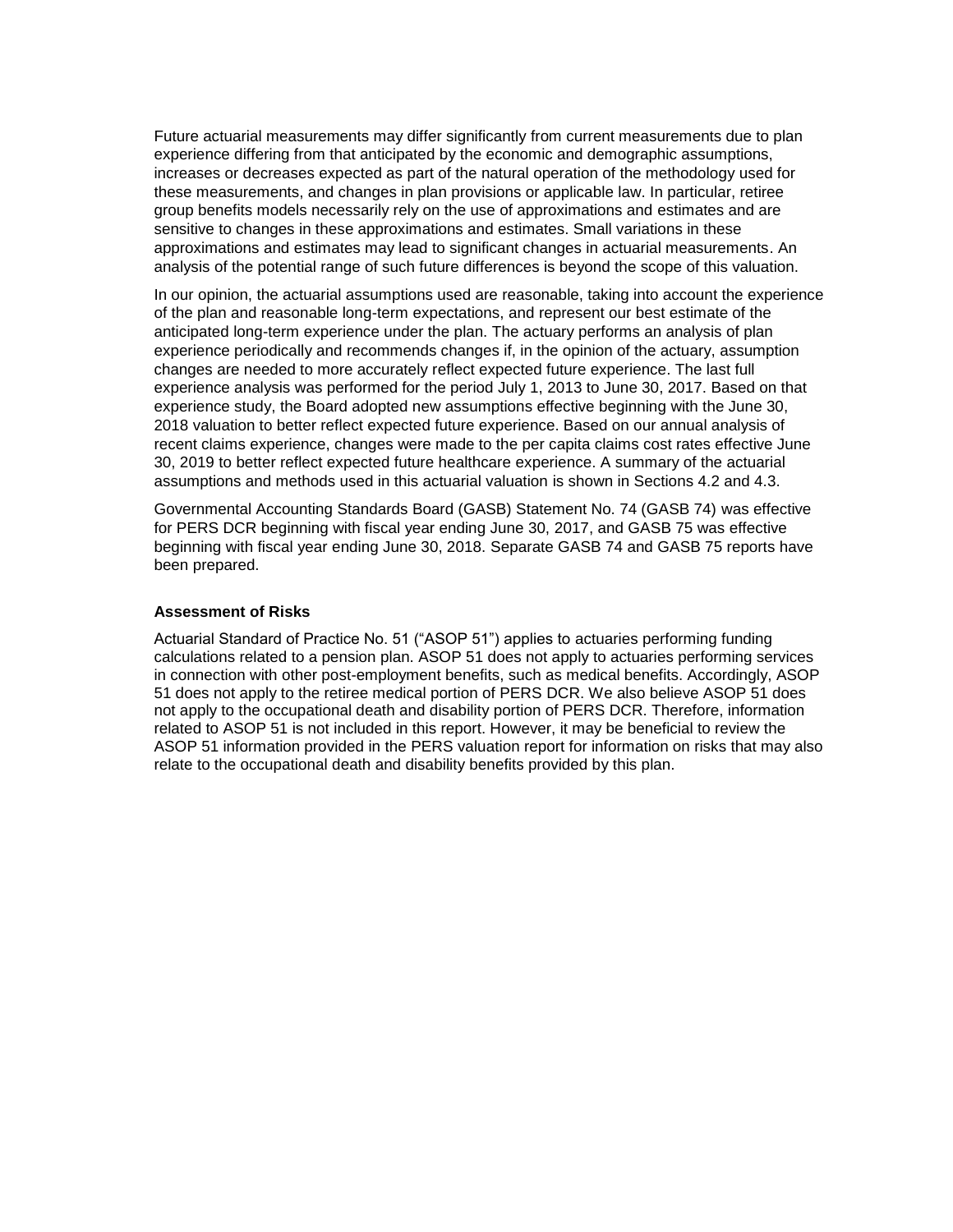This report was prepared under my supervision and in accordance with all applicable Actuarial Standards of Practice. I am a Fellow of the Society of Actuaries, an Enrolled Actuary, a Fellow of the Conference of Consulting Actuaries and a Member of the American Academy of Actuaries. I meet the Qualification Standards of the American Academy of Actuaries to render the actuarial opinions contained herein.

I am available to discuss this report with you at your convenience. I can be reached at 602-803- 6174.

Respectfully submitted,

QlKl

David J. Kershner, FSA, EA, MAAA, FCA Principal **Buck** 

The undersigned actuary is responsible for all assumptions related to the average annual per capita health claims cost and the health care cost trend rates, and herby affirms his qualification to render opinions in such matters in accordance with the Qualification Standards of the American Academy of Actuaries.

Scott Young, FSA, EA, MAAA

**Director Buck**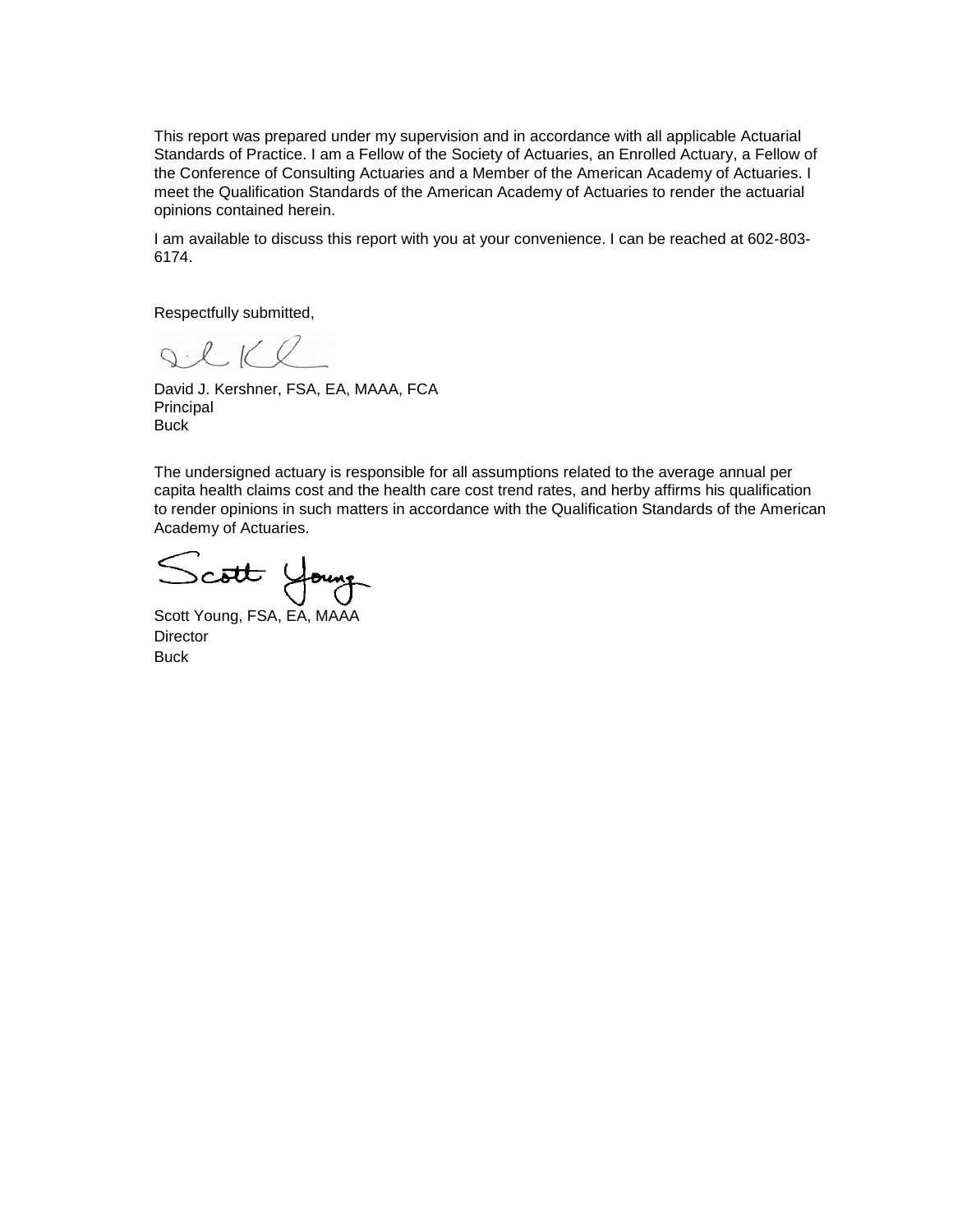# **Contents**

|  | Section 4.2: Description of Actuarial Methods and Valuation Procedures 36 |  |
|--|---------------------------------------------------------------------------|--|
|  |                                                                           |  |
|  |                                                                           |  |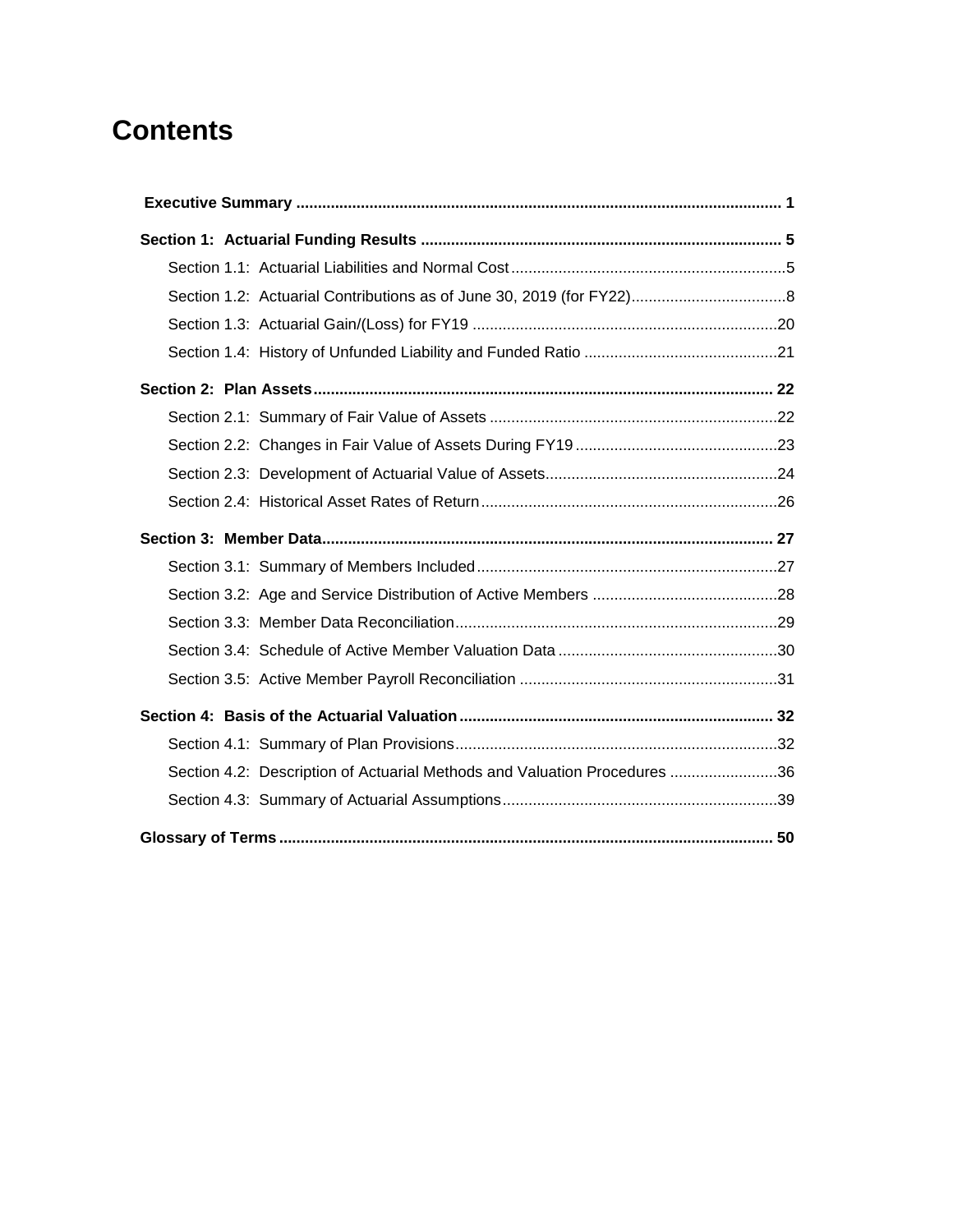# **Executive Summary**

#### **Overview**

The State of Alaska Public Employees' Retirement System Defined Contribution Retirement (PERS DCR) Plan provides occupational death & disability and retiree medical benefits to eligible members hired after June 30, 2006 or who have elected participation in this plan. The Commissioner of the Department of Administration is responsible for administering the plan. The Alaska Retirement Management Board has fiduciary responsibility over the assets of the plan. This report presents the results of the actuarial valuation of PERS DCR as of the valuation date of June 30, 2019.

#### **Purpose**

An actuarial valuation is performed on the plan annually as of the end of the fiscal year. The main purposes of the actuarial valuation detailed in this report are:

- 1. To determine the Employer contribution necessary to meet the Board's funding policy for the plan;
- 2. To disclose the funding assets and liability measures as of the valuation date;
- 3. To review the current funded status of the plan and assess the funded status as an appropriate measure for determining actuarially determined contributions;
- 4. To compare actual and expected experience under the plan during the last fiscal year; and
- 5. To report trends in contributions, assets, liabilities, and funded status over the last several years.

The actuarial valuation provides a "snapshot" of the funded position of PERS DCR based on the plan provisions, membership data, assets, and actuarial methods and assumptions as of the valuation date.

#### **Funded Status**

Where presented, references to "funded ratio" and "unfunded actuarial accrued liability" typically are measured on an actuarial value of assets basis. It should be noted that the same measurements using market value of assets would result in different funded ratios and unfunded accrued liabilities. Moreover, the funded ratio presented is appropriate for evaluating the need and level of future contributions but makes no assessment regarding the funded status of the plan if the plan were to settle (i.e. purchase annuities) for a portion or all of its liabilities.

| Funded Status as of June 30 (\$'s in 000's) |                                                            |    | 2018    | 2019 |           |  |
|---------------------------------------------|------------------------------------------------------------|----|---------|------|-----------|--|
|                                             | a. Actuarial Accrued Liability                             | \$ | 126.311 | S    | 134,720   |  |
| b.                                          | <b>Valuation Assets</b>                                    |    | 131,058 |      | 155,484   |  |
|                                             | c. Unfunded Actuarial Accrued Liability, $(a) - (b)$       | \$ | (4,747) | \$   | (20, 764) |  |
|                                             | d. Funded Ratio based on Valuation Assets, $(b) \div (a)$  |    | 103.8%  |      | 115.4%    |  |
| $e_{1}$                                     | <b>Fair Value of Assets</b>                                | S  | 130.820 | S    | 154,763   |  |
| f.                                          | Funded Ratio based on Fair Value of Assets, (e) $\div$ (a) |    | 103.6%  |      | 114.9%    |  |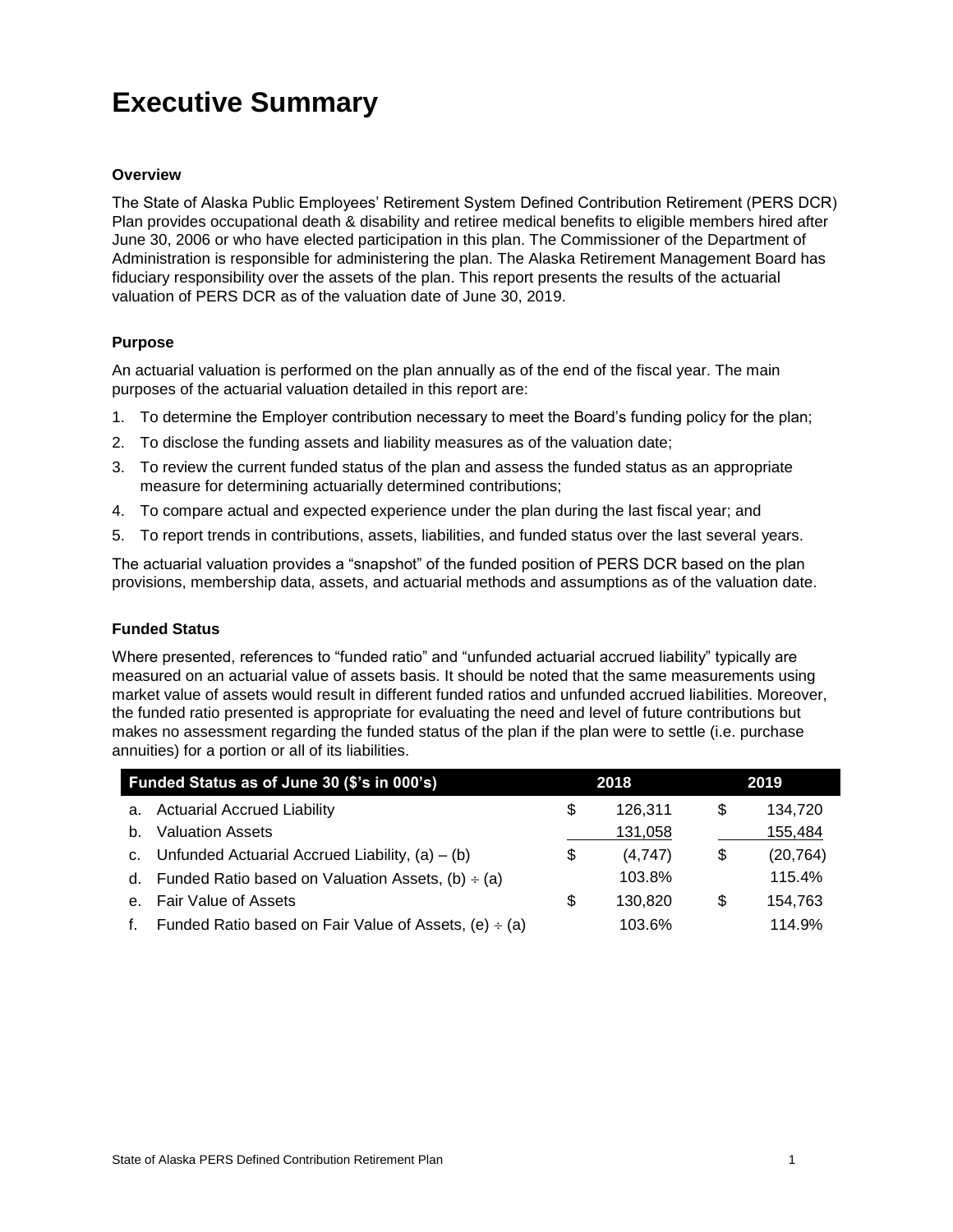The key reasons for the change in the funded status are explained below. The funded status for healthcare benefits is not necessarily an appropriate measure to confirm that assets are sufficient to settle health plan obligations as there are no available financial instruments for purchase. Future experience is likely to vary from assumptions so there is potential for actuarial gains or losses.

#### **1. Investment Experience**

The approximate FY19 investment return based on fair value of assets was 6.2% compared to the expected investment return of 7.38% (net of investment expenses of approximately 0.04%). This resulted in a loss of approximately \$1,582,000 to the plan from investment experience. The asset valuation method recognizes 20 percent of this loss (\$316,000) this year and an additional 20 percent in each of the next 4 years. In addition, 20 percent of the FY15 investment loss, 20 percent of the FY16 investment loss, 20 percent of the FY17 investment gain and 20 percent of the FY18 investment loss were recognized this year. The approximate FY19 asset return based on actuarial value of assets was 6.6% compared to the expected asset return of 7.38% (net of investment expenses).

#### **2. Salary Increases**

Salary increases for continuing active members during FY19 were higher than anticipated based on the valuation assumptions, resulting in a liability loss of approx. \$80,000.

#### **3. Demographic Experience**

The number of active members increased 7.5% from 20,378 at June 30, 2018 to 21,902 at June 30, 2019. The average age of active members increased from 40.80 to 40.96 and average credited service increased from 4.15 to 4.33 years.

The demographic experience gains/losses are shown on page 4.

#### **4. Retiree Medical Claims Experience**

Please refer to the State of Alaska Public Employees' Retirement System (PERS) Defined Benefit Plan Actuarial Valuation Report as of June 30, 2019 for a full description of the assumptions and costs of the retiree medical plan. Adjustments to these costs and assumptions are described in this report.

Beginning January 1, 2019, Rx benefits were provided through a new contract with Optum. This change in vendors resulted in lower actual (and future expected) claims and higher rebates. The recent claims experience described in Section 4.2 of this report (Section 5.2 of the PERS report) created an actuarial gain of approximately \$15,366,000. Approximately 95% of the gain in FY19 was attributable to Rx experience, the majority of which was due to the change in Rx vendors.

#### **5. Changes in Methods Since the Prior Valuation**

There were no changes in actuarial methods since the prior valuation.

#### **6. Changes in Assumptions Since the Prior Valuation**

Healthcare claim costs are updated annually as described in Section 4.2. The Further Consolidated Appropriations Act, 2020 that was signed in December 2019 made several changes, including the repeal of the Cadillac Tax. The repeal of the Cadillac Tax reduced the plan's liabilities as of June 30, 2019 by approximately \$925,000. The amounts included in Normal Cost for administrative expenses were updated based on the last two years of actual administrative expenses paid from plan assets. There were no other changes in actuarial assumptions since the prior valuation.

#### **7. Changes in Benefit Provisions Since the Prior Valuation**

There have been no changes in benefit provisions valued since the prior valuation.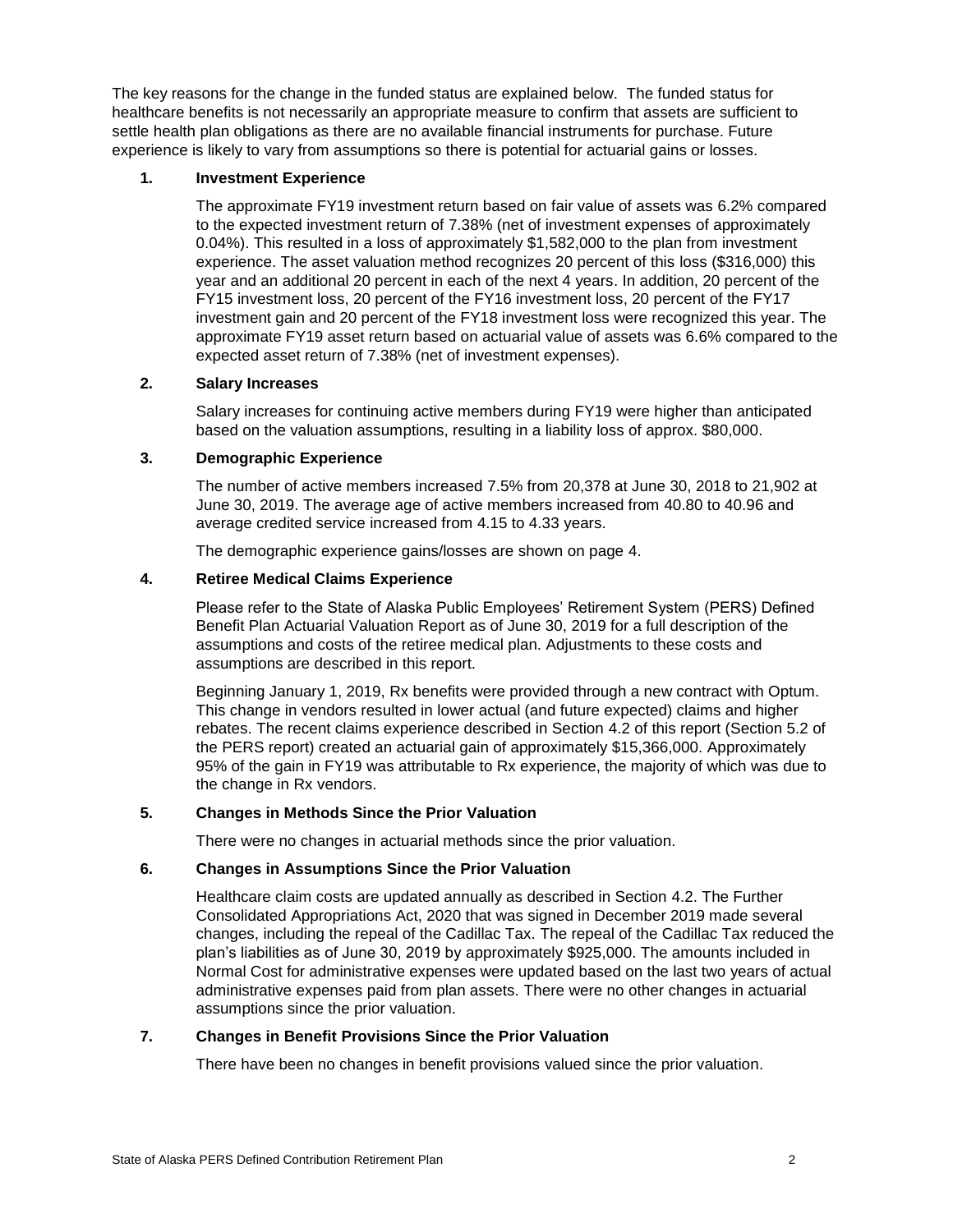| <b>Comparative Summary of Key Actuarial Valuation Results</b> |  |  |  |  |
|---------------------------------------------------------------|--|--|--|--|
|---------------------------------------------------------------|--|--|--|--|

|                                                                                                         | Total Employer Contribution Rates for Occupational Death &<br>2021<br>2022<br><b>Disability for Fiscal Year:</b> |            |            |  |  |  |  |  |
|---------------------------------------------------------------------------------------------------------|------------------------------------------------------------------------------------------------------------------|------------|------------|--|--|--|--|--|
|                                                                                                         | <b>Peace Officer/Firefighter</b>                                                                                 |            |            |  |  |  |  |  |
| a.                                                                                                      | <b>Employer Normal Cost Rate</b>                                                                                 | 0.70%      | 0.68%      |  |  |  |  |  |
| b.                                                                                                      | Past Service Cost Rate                                                                                           | $(0.22)\%$ | $(0.18)\%$ |  |  |  |  |  |
| c.                                                                                                      | Total Employer Contribution Rate, $(a) + (b)$ , not less than $(a)$                                              | 0.70%      | 0.68%      |  |  |  |  |  |
| <b>Others</b>                                                                                           |                                                                                                                  |            |            |  |  |  |  |  |
| a.                                                                                                      | <b>Employer Normal Cost Rate</b>                                                                                 | 0.31%      | 0.31%      |  |  |  |  |  |
| b.                                                                                                      | Past Service Cost Rate                                                                                           | $(0.13)\%$ | $(0.14)\%$ |  |  |  |  |  |
| c.                                                                                                      | Total Employer Contribution Rate, $(a) + (b)$ , not less than $(a)$                                              | 0.31%      | 0.31%      |  |  |  |  |  |
| <b>Total Employer Contribution Rates for Retiree Medical for</b><br>2022<br>2021<br><b>Fiscal Year:</b> |                                                                                                                  |            |            |  |  |  |  |  |
| a.                                                                                                      | <b>Employer Normal Cost Rate</b>                                                                                 | 1.15%      | 1.02%      |  |  |  |  |  |
| b.                                                                                                      | Past Service Cost Rate                                                                                           | 0.12%      | 0.05%      |  |  |  |  |  |
| c.                                                                                                      | Total Employer Contribution Rate, $(a) + (b)$ , not less than $(a)$                                              | 1.27%      | 1.07%      |  |  |  |  |  |

The exhibit below shows the historical Board-adopted employer contribution rates for PERS DCR.

|                       |                    | <b>Total Employer Contribution Rate</b>                            |                        |  |  |
|-----------------------|--------------------|--------------------------------------------------------------------|------------------------|--|--|
| <b>Valuation Date</b> | <b>Fiscal Year</b> | <b>Occupational Death &amp;</b><br><b>Disability (PF / Others)</b> | <b>Retiree Medical</b> |  |  |
| N/A                   | <b>FY07</b>        | $0.40\%$ / $0.30\%$                                                | 1.75%                  |  |  |
| N/A                   | <b>FY08</b>        | 1.33% / 0.58%                                                      | 0.99%                  |  |  |
| N/A                   | <b>FY09</b>        | 1.33% / 0.58%                                                      | 0.99%                  |  |  |
| June 30, 2007         | <b>FY10</b>        | 1.33% / 0.30%                                                      | 0.83%                  |  |  |
| June 30, 2008         | <b>FY11</b>        | 1.18% / 0.31%                                                      | 0.55%                  |  |  |
| June 30, 2009         | <b>FY12</b>        | $0.97\%$ / 0.11%                                                   | 0.51%                  |  |  |
| June 30, 2010         | <b>FY13</b>        | $0.99\%$ / 0.14%                                                   | 0.48%                  |  |  |
| June 30, 2011         | <b>FY14</b>        | 1.14% / 0.20%                                                      | 0.48%                  |  |  |
| June 30, 2012         | <b>FY15</b>        | 1.06% / 0.22%                                                      | 1.66%                  |  |  |
| June 30, 2013         | <b>FY16</b>        | 1.05% / 0.22%                                                      | 1.68%                  |  |  |
| June 30, 2014         | <b>FY17</b>        | $0.49\% / 0.17\%$                                                  | 1.18%                  |  |  |
| June 30, 2015         | <b>FY18</b>        | $0.43\%$ / 0.16%                                                   | 1.03%                  |  |  |
| June 30, 2016         | <b>FY19</b>        | $0.76\%$ / $0.26\%$                                                | 0.94%                  |  |  |
| June 30, 2017         | <b>FY20</b>        | $0.72\%$ / $0.26\%$                                                | 1.32%                  |  |  |
| June 30, 2018         | <b>FY21</b>        | $0.70\%$ / $0.31\%$                                                | 1.27%                  |  |  |
| June 30, 2019         | <b>FY22</b>        | <b>TBD</b>                                                         | <b>TBD</b>             |  |  |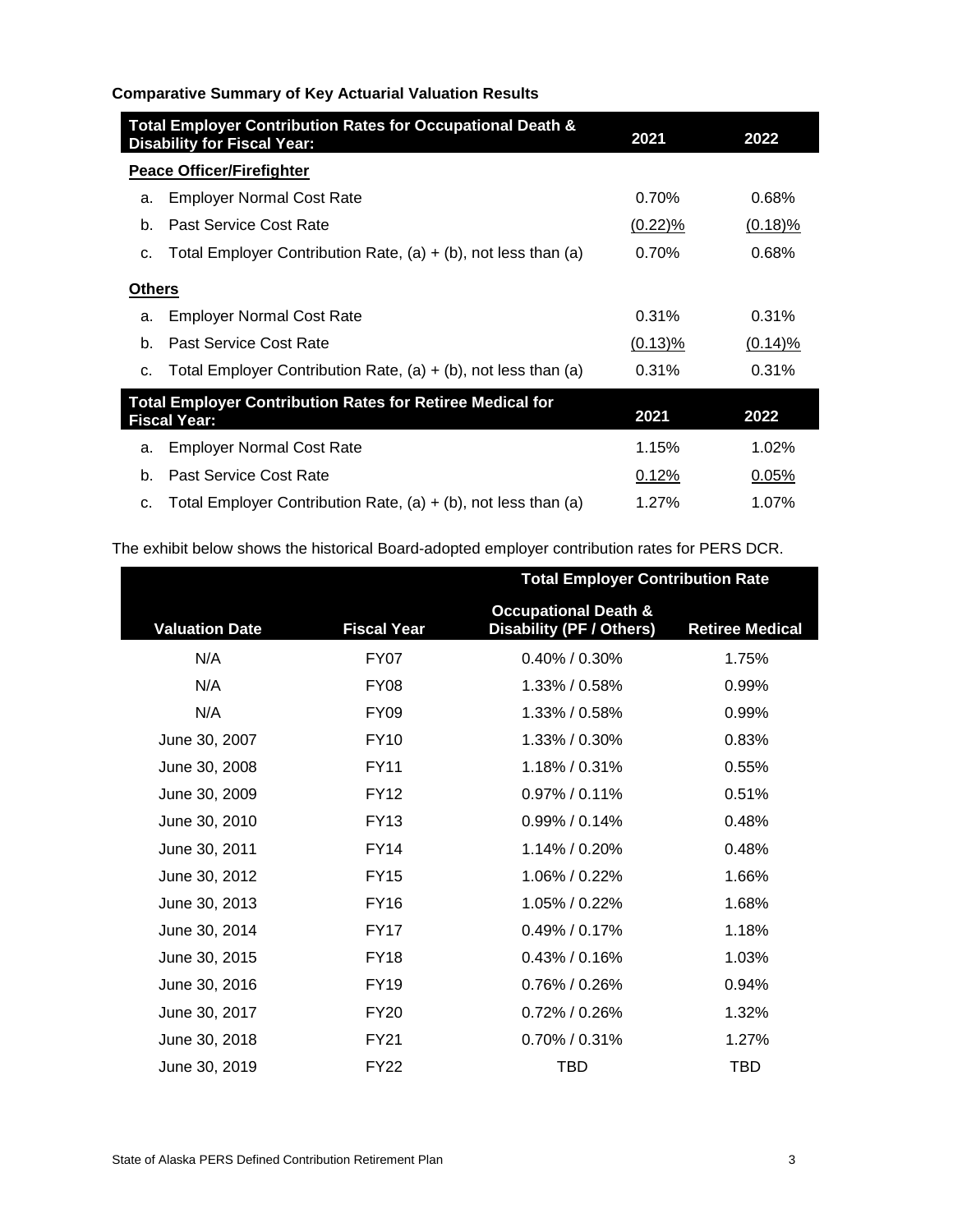#### **Summary of Actuarial Accrued Liability Gain/(Loss)**

The following table shows the FY19 gain/(loss) on actuarial accrued liability as of June 30, 2019 (\$'s in 000's):

|                                      | <b>Occupational</b><br><b>Retiree</b><br>Death &<br><b>Disability</b><br><b>Medical</b> |       |    |          |    | Total   |
|--------------------------------------|-----------------------------------------------------------------------------------------|-------|----|----------|----|---------|
| <b>Retirement Experience</b>         | \$                                                                                      | 0     | \$ | 1,220    | \$ | 1,220   |
| <b>Termination Experience</b>        |                                                                                         | 12    |    | 1,567    |    | 1,579   |
| <b>Active Mortality Experience</b>   |                                                                                         | 1,639 |    | $12 \,$  |    | 1,651   |
| <b>Inactive Mortality Experience</b> |                                                                                         | (55)  |    | (399)    |    | (454)   |
| <b>Disability Experience</b>         |                                                                                         | 1,379 |    | 317      |    | 1,696   |
| <b>New Entrants</b>                  |                                                                                         | (117) |    | (1, 476) |    | (1,593) |
| <b>Rehires</b>                       |                                                                                         | (41)  |    | (2,630)  |    | (2,671) |
| Salary Increases                     |                                                                                         | (80)  |    | N/A      |    | (80)    |
| Medical Claims Costs <sup>1</sup>    |                                                                                         | N/A   |    | 15,366   |    | 15,366  |
| Cadillac Tax - Medical Claims Costs  |                                                                                         | N/A   |    | 1,233    |    | 1,233   |
| Cadillac Tax - Repeal                |                                                                                         | N/A   |    | 925      |    | 925     |
| Miscellaneous                        |                                                                                         | 80    |    | 1,181    |    | 1,261   |
| Total                                | \$                                                                                      | 2,817 | \$ | 17,316   | \$ | 20,133  |

l

State of Alaska PERS Defined Contribution Retirement Plan 4 <sup>1</sup> Beginning January 1, 2019, Rx benefits were provided through a new contract with Optum. This change in vendors resulted in lower actual (and future expected) claims and higher rebates. Approximately 95% of the gain shown in this table was due to Rx experience, the majority of which was due to the change in Rx vendors.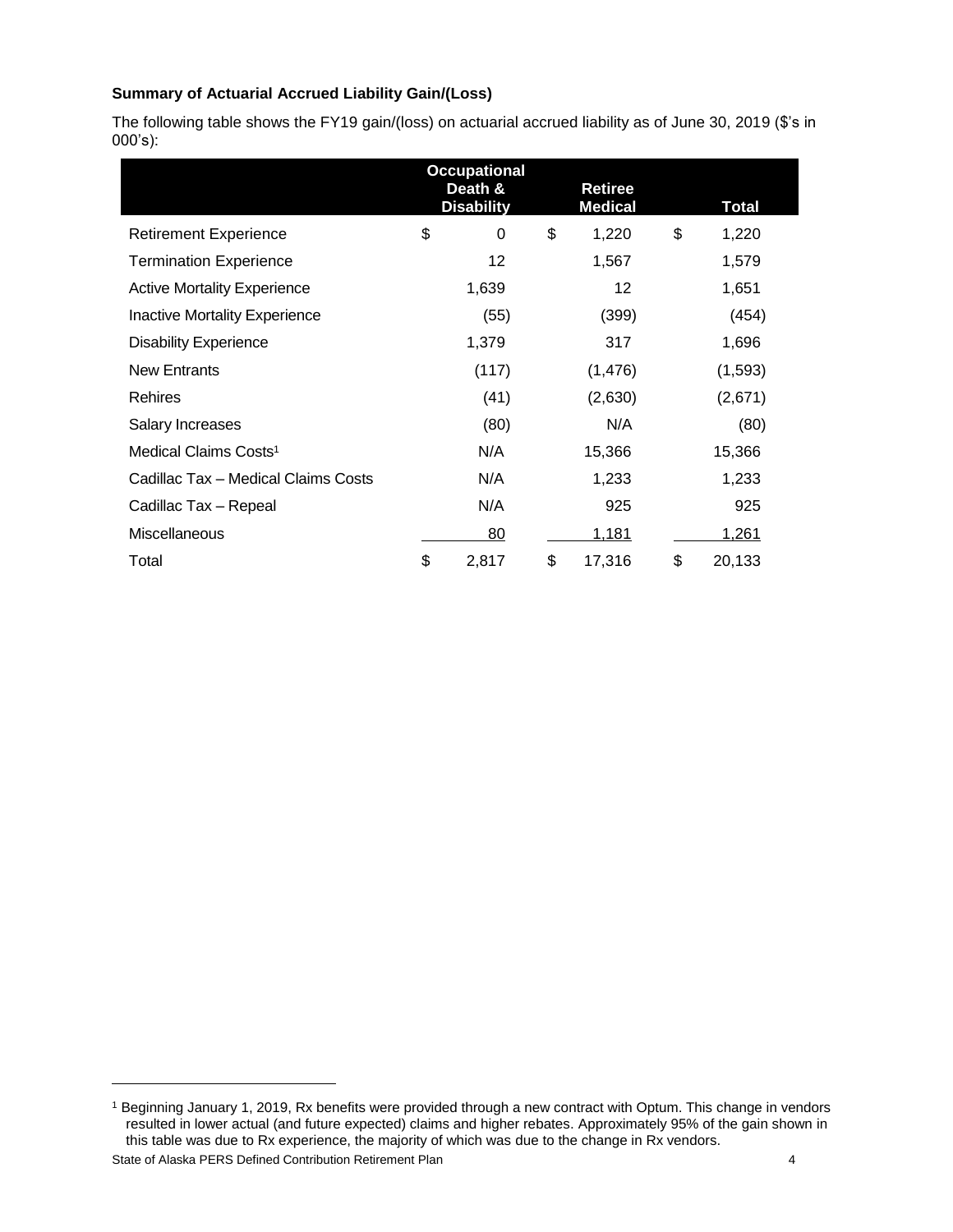# **Section 1: Actuarial Funding Results**

Section 1.1: Actuarial Liabilities and Normal Cost

**Peace Officer/Firefighter (\$'s in 000's)**

| As of June 30, 2019                              | <b>Present Value of</b><br><b>Projected Benefits</b> |    |                    |
|--------------------------------------------------|------------------------------------------------------|----|--------------------|
| <b>Active Members</b>                            |                                                      |    |                    |
| <b>Occupational Death Benefits</b>               | \$<br>3,147                                          | \$ | 26                 |
| <b>Occupational Disability Benefits</b>          | 9,620                                                |    | 2,632              |
| Medical and Prescription Drug Benefits           | 32,014                                               |    | 15,448             |
| Medicare Part D Subsidy                          | (5,797)                                              |    | (2,823)            |
| Subtotal                                         | \$<br>38,984                                         | \$ | 15,283             |
| <b>Benefit Recipients</b>                        |                                                      |    |                    |
| <b>Survivor Benefits</b>                         | \$<br>651                                            | \$ | 651                |
| <b>Disability Benefits</b>                       | 3,753                                                |    | 3,753              |
| Medical and Prescription Drug Benefits           | 484                                                  |    | 484                |
| Medicare Part D Subsidy                          | (78)                                                 |    | (78)               |
| Subtotal                                         | \$<br>4,810                                          | \$ | 4,810              |
| <b>Total</b>                                     | \$<br>43,794                                         | \$ | 20,093             |
| <b>Total Occupational Death &amp; Disability</b> | \$<br>17,171                                         | \$ | 7,062              |
| <b>Total Medical, Net of Part D Subsidy</b>      | \$<br>26,623                                         | \$ | 13,031             |
| <b>Total Medical, Gross of Part D Subsidy</b>    | \$<br>32,498                                         | \$ | 15,932             |
| As of June 30, 2019                              |                                                      |    | <b>Normal Cost</b> |
| <b>Active Members</b>                            |                                                      |    |                    |
| <b>Occupational Death Benefits</b>               |                                                      | \$ | 400                |
| <b>Occupational Disability Benefits</b>          |                                                      |    | 828                |
| Medical and Prescription Drug Benefits           |                                                      |    | 1,851              |
| Medicare Part D Subsidy                          |                                                      |    | (334)              |
| Subtotal                                         |                                                      | \$ | 2,745              |
| <b>Administrative Expense Load</b>               |                                                      |    |                    |
| Occupational Death & Disability                  |                                                      | \$ | 0                  |
| <b>Retiree Medical</b>                           |                                                      |    | $\mathbf{2}$       |
| Subtotal                                         |                                                      | \$ | $\overline{2}$     |
| <b>Total</b>                                     |                                                      | \$ | 2,747              |
| <b>Total Occupational Death &amp; Disability</b> |                                                      | \$ | 1,228              |
| <b>Total Medical, Net of Part D Subsidy</b>      |                                                      | \$ | 1,519              |
| <b>Total Medical, Gross of Part D Subsidy</b>    |                                                      | \$ | 1,853              |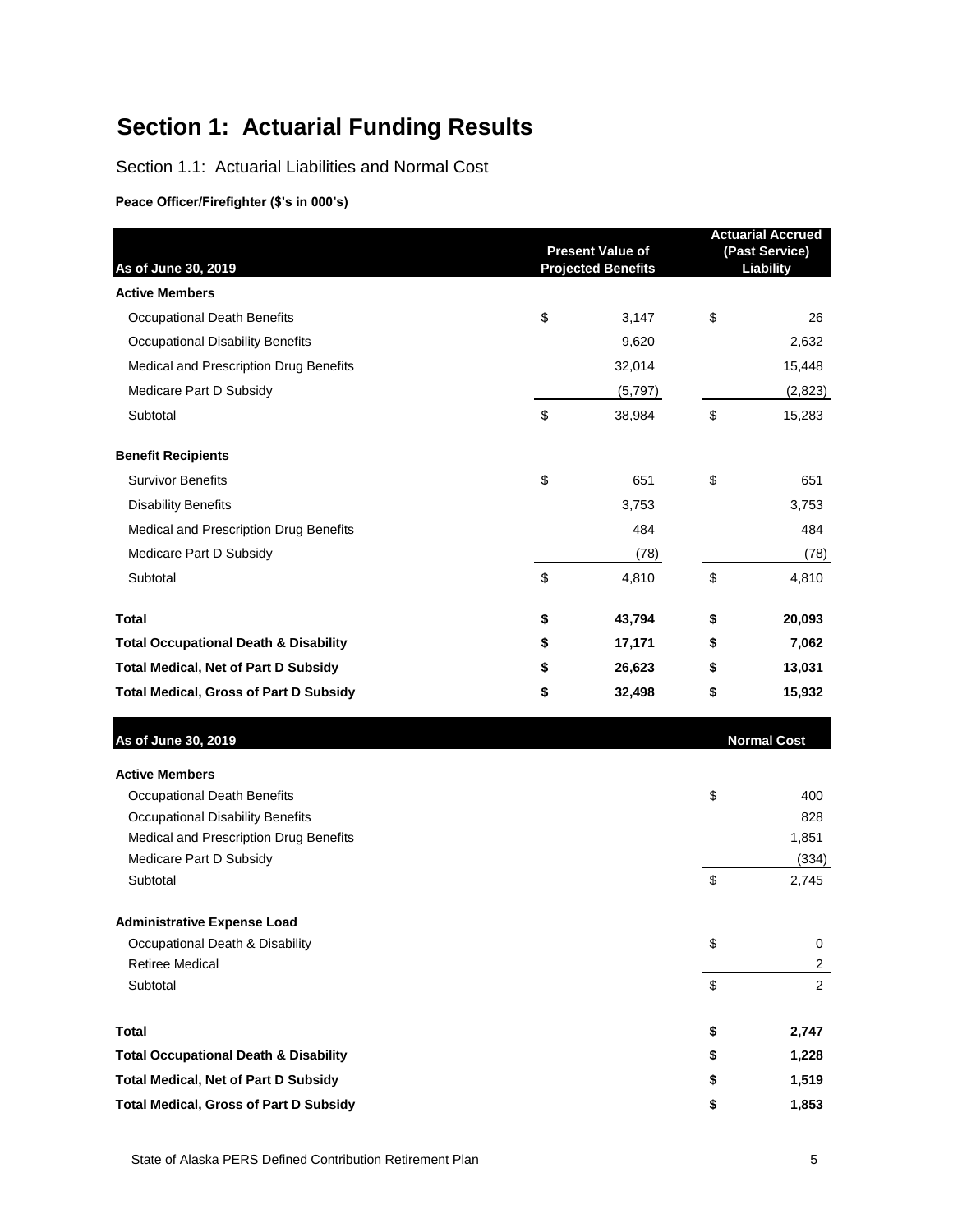# Section 1.1: Actuarial Liabilities and Normal Cost

**Others (\$'s in 000's)**

| As of June 30, 2019                              | <b>Present Value of</b><br><b>Projected Benefits</b> | <b>Actuarial Accrued</b><br>(Past Service)<br>Liability |    |                    |
|--------------------------------------------------|------------------------------------------------------|---------------------------------------------------------|----|--------------------|
| <b>Active Members</b>                            |                                                      |                                                         |    |                    |
| Occupational Death Benefits                      | \$                                                   | 8,235                                                   | \$ | 525                |
| <b>Occupational Disability Benefits</b>          |                                                      | 14,495                                                  |    | 1,241              |
| Medical and Prescription Drug Benefits           |                                                      | 228,344                                                 |    | 136,686            |
| Medicare Part D Subsidy                          |                                                      | (44, 892)                                               |    | (27, 012)          |
| Subtotal                                         | \$                                                   | 206,182                                                 | \$ | 111,440            |
| <b>Benefit Recipients</b>                        |                                                      |                                                         |    |                    |
| <b>Survivor Benefits</b>                         | \$                                                   | 276                                                     | \$ | 276                |
| <b>Disability Benefits</b>                       |                                                      | 670                                                     |    | 670                |
| Medical and Prescription Drug Benefits           |                                                      | 2,796                                                   |    | 2,796              |
| Medicare Part D Subsidy                          |                                                      | (555)                                                   |    | (555)              |
| Subtotal                                         | \$                                                   | 3,187                                                   | \$ | 3,187              |
| <b>Total</b>                                     | \$                                                   | 209,369                                                 | \$ | 114,627            |
| <b>Total Occupational Death &amp; Disability</b> | \$                                                   | 23,676                                                  | \$ | 2,712              |
| <b>Total Medical, Net of Part D Subsidy</b>      | \$                                                   | 185,693                                                 | \$ | 111,915            |
| <b>Total Medical, Gross of Part D Subsidy</b>    | \$                                                   | 231,140                                                 | \$ | 139,482            |
| As of June 30, 2019                              |                                                      |                                                         |    | <b>Normal Cost</b> |
| <b>Active Members</b>                            |                                                      |                                                         |    |                    |
| <b>Occupational Death Benefits</b>               |                                                      |                                                         | \$ | 1,317              |
| <b>Occupational Disability Benefits</b>          |                                                      |                                                         |    | 2,263              |
| Medical and Prescription Drug Benefits           |                                                      |                                                         |    | 15,203             |
| Medicare Part D Subsidy                          |                                                      |                                                         |    | (2,973)            |
| Subtotal                                         |                                                      |                                                         | \$ | 15,810             |
| <b>Administrative Expense Load</b>               |                                                      |                                                         |    |                    |
| Occupational Death & Disability                  |                                                      |                                                         | \$ | 1                  |
| Retiree Medical                                  |                                                      |                                                         |    | 6                  |
| Subtotal                                         |                                                      |                                                         | \$ | $\overline{7}$     |
| <b>Total</b>                                     |                                                      |                                                         | \$ | 15,817             |
| <b>Total Occupational Death &amp; Disability</b> |                                                      |                                                         | \$ | 3,581              |
| <b>Total Medical, Net of Part D Subsidy</b>      |                                                      |                                                         | \$ | 12,236             |
| <b>Total Medical, Gross of Part D Subsidy</b>    |                                                      |                                                         | \$ | 15,209             |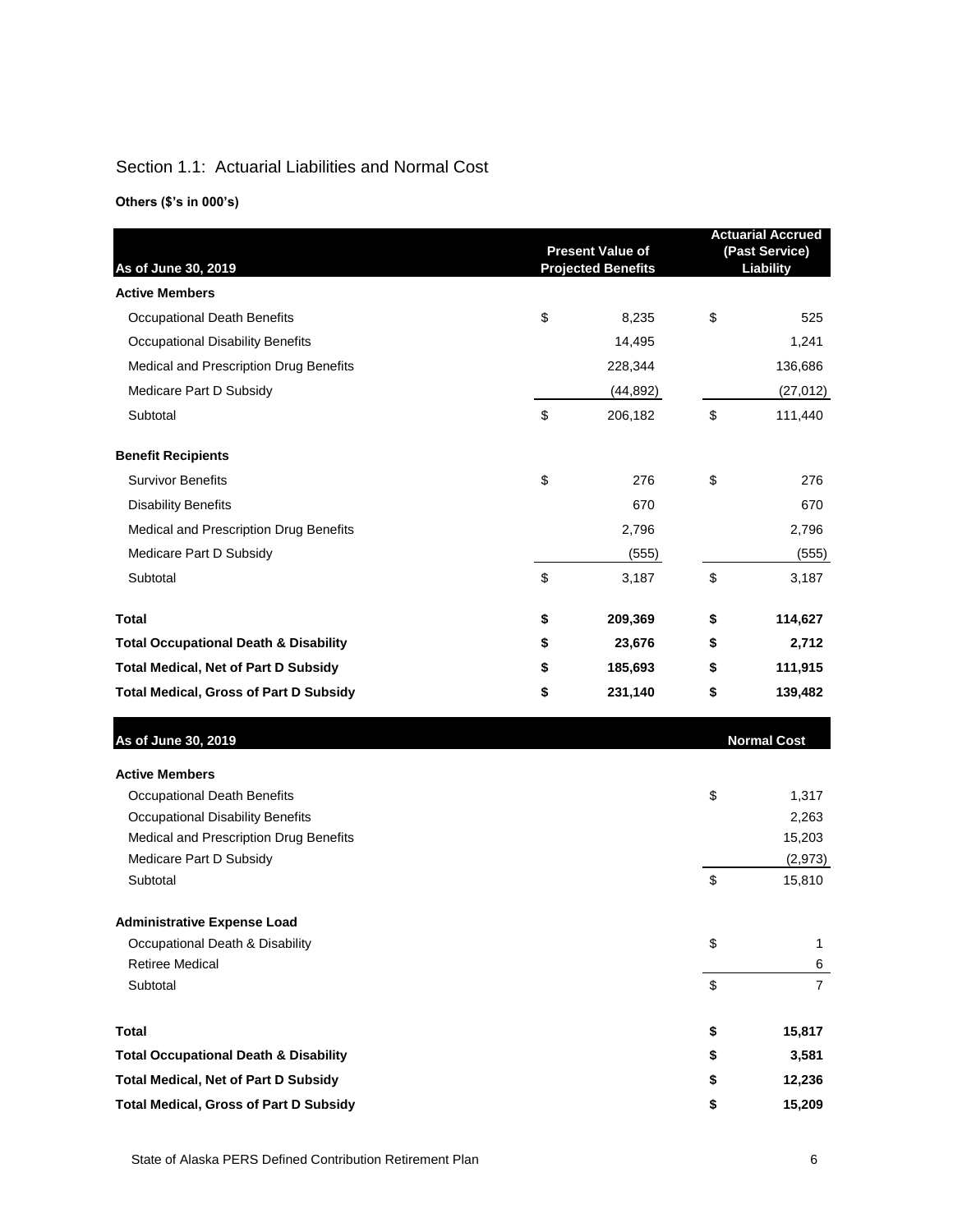## Section 1.1: Actuarial Liabilities and Normal Cost

#### **All Members (\$'s in 000's)**

| As of June 30, 2019                              | <b>Present Value of</b><br><b>Projected Benefits</b> | <b>Actuarial Accrued</b><br>(Past Service)<br>Liability |    |                    |
|--------------------------------------------------|------------------------------------------------------|---------------------------------------------------------|----|--------------------|
| <b>Active Members</b>                            |                                                      |                                                         |    |                    |
| <b>Occupational Death Benefits</b>               | \$                                                   | 11,382                                                  | \$ | 551                |
| <b>Occupational Disability Benefits</b>          |                                                      | 24,115                                                  |    | 3,873              |
| Medical and Prescription Drug Benefits           |                                                      | 260,358                                                 |    | 152,134            |
| Medicare Part D Subsidy                          |                                                      | (50, 689)                                               |    | (29, 835)          |
| Subtotal                                         | \$                                                   | 245,166                                                 | \$ | 126,723            |
| <b>Benefit Recipients</b>                        |                                                      |                                                         |    |                    |
| <b>Survivor Benefits</b>                         | \$                                                   | 927                                                     | \$ | 927                |
| <b>Disability Benefits</b>                       |                                                      | 4,423                                                   |    | 4,423              |
| Medical and Prescription Drug Benefits           |                                                      | 3,280                                                   |    | 3,280              |
| Medicare Part D Subsidy                          |                                                      | (633)                                                   |    | (633)              |
| Subtotal                                         | \$                                                   | 7,997                                                   | \$ | 7,997              |
| <b>Total</b>                                     | \$                                                   | 253,163                                                 | \$ | 134,720            |
| <b>Total Occupational Death &amp; Disability</b> | \$                                                   | 40,847                                                  | \$ | 9,774              |
| <b>Total Medical, Net of Part D Subsidy</b>      | \$                                                   | 212,316                                                 | \$ | 124,946            |
| <b>Total Medical, Gross of Part D Subsidy</b>    | \$                                                   | 263,638                                                 | \$ | 155,414            |
| As of June 30, 2019                              |                                                      |                                                         |    | <b>Normal Cost</b> |
| <b>Active Members</b>                            |                                                      |                                                         |    |                    |
| <b>Occupational Death Benefits</b>               |                                                      |                                                         | \$ | 1,717              |
| <b>Occupational Disability Benefits</b>          |                                                      |                                                         |    | 3,091              |
| Medical and Prescription Drug Benefits           |                                                      |                                                         |    | 17,054             |
| Medicare Part D Subsidy                          |                                                      |                                                         |    | (3, 307)           |
| Subtotal                                         |                                                      |                                                         | \$ | 18,555             |
| <b>Administrative Expense Load</b>               |                                                      |                                                         |    |                    |
| Occupational Death & Disability                  |                                                      |                                                         | \$ | 1                  |
| <b>Retiree Medical</b>                           |                                                      |                                                         |    | 8                  |
| Subtotal                                         |                                                      |                                                         | \$ | 9                  |
| <b>Total</b>                                     |                                                      |                                                         | \$ | 18,564             |
| <b>Total Occupational Death &amp; Disability</b> |                                                      |                                                         | \$ | 4,809              |
| <b>Total Medical, Net of Part D Subsidy</b>      |                                                      |                                                         | \$ | 13,755             |
| <b>Total Medical, Gross of Part D Subsidy</b>    |                                                      |                                                         | \$ | 17,062             |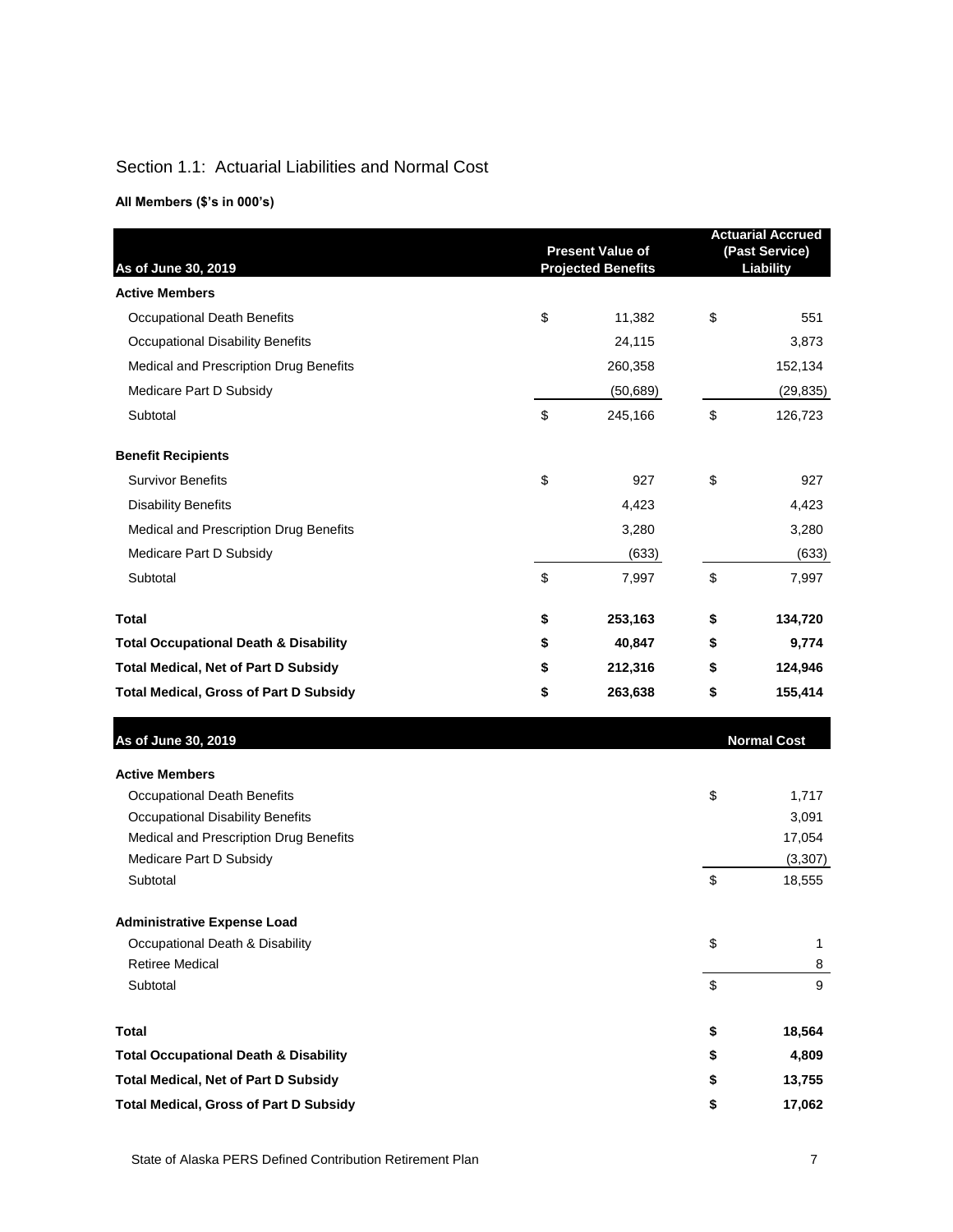# Section 1.2: Actuarial Contributions as of June 30, 2019

| Actuarial Contributions as of June 30, 2019 - Peace Officer/Firefighter (\$'s in 000's) |  |  |  |
|-----------------------------------------------------------------------------------------|--|--|--|
|-----------------------------------------------------------------------------------------|--|--|--|

|                                                    | <b>Occupational</b><br>Death & |                        |                |
|----------------------------------------------------|--------------------------------|------------------------|----------------|
| <b>Normal Cost Rate</b>                            | <b>Disability</b>              | <b>Retiree Medical</b> | <b>Total</b>   |
| 1. Total Normal Cost                               | \$<br>1,228                    | \$<br>1,519            | \$<br>2,747    |
| 2. DCR Plan Rate Payroll Projected for FY2020      | 180,262                        | 180,262                | 180,262        |
| 3. Employer Normal Cost Rate, (1) / (2)            | 0.68%                          | 0.84%                  | 1.52%          |
|                                                    |                                |                        |                |
| <b>Past Service Rate</b>                           |                                |                        |                |
| 1. Actuarial Accrued Liability                     | \$<br>7,062                    | \$<br>13,031           | \$<br>20,093   |
| 2. Valuation Assets                                | 11,520                         | 12,388                 | 23,908         |
| 3. Unfunded Actuarial Accrued Liability, (1) - (2) | \$<br>(4, 458)                 | \$<br>643              | \$<br>(3, 815) |
| 4. Funded Ratio, (2) / (1)                         | 163.1%                         | 95.1%                  | 119.0%         |
| 5. Past Service Cost Amortization Payment          | (330)                          | 71                     | (259)          |
| 6. DCR Plan Rate Payroll Projected for FY2020      | 180,262                        | 180,262                | 180,262        |
| 7. Past Service Cost Rate, (5) / (6)               | (0.18%)                        | 0.04%                  | $(0.14\%)$     |
| <b>Total Employer Contribution Rate,</b>           |                                |                        |                |
| not less than Normal Cost Rate                     | 0.68%                          | 0.88%                  | 1.56%          |

The table below shows the total employer contribution rate based on total DB and DCR Plan payroll for informational purposes.

| <b>Total Employer Contribution Rate as Percent</b><br>of Total Payroll                | <b>Occupational</b><br>Death &<br><b>Disability</b> | <b>Retiree Medical</b> | <b>Total</b>           |
|---------------------------------------------------------------------------------------|-----------------------------------------------------|------------------------|------------------------|
| 1. Total Normal Cost<br>2. Total DB and DCR Plan Rate Payroll Projected<br>for FY2020 | \$<br>1,228<br>350,211                              | \$<br>1.519<br>350.211 | \$<br>2,747<br>350,211 |
| 3. Employer Normal Cost Rate, (1) / (2)                                               | 0.35%                                               | 0.43%                  | 0.78%                  |
| 4. Past Service Cost Amortization Payment                                             | (330)                                               | 71                     | (259)                  |
| 5. Past Service Cost Rate, (4) / (2)                                                  | $(0.09\%)$                                          | 0.02%                  | $(0.07\%)$             |
| <b>Total Employer Contribution Rate,</b>                                              |                                                     |                        |                        |
| not less than Normal Cost Rate                                                        | 0.35%                                               | 0.45%                  | 0.80%                  |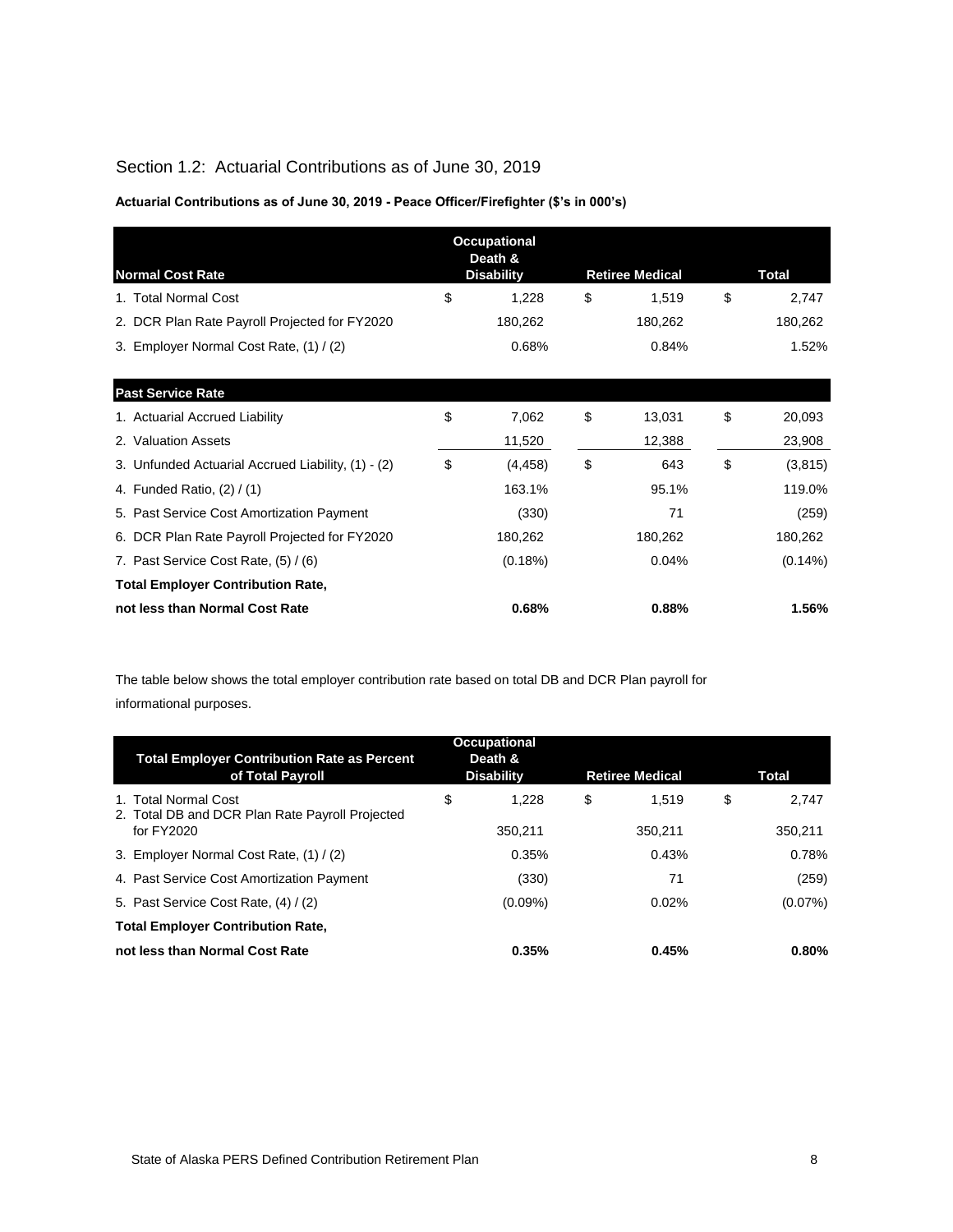| Schedule of Past Service Cost Amortizations - Peace Officer/Firefighter Occupational Death & |
|----------------------------------------------------------------------------------------------|
| Disability (\$'s in 000's)                                                                   |

|                            | <b>Amortization Period</b> |                    | <b>Balances</b> |             |    |                                      |
|----------------------------|----------------------------|--------------------|-----------------|-------------|----|--------------------------------------|
| Layer                      | <b>Date Created</b>        | Years<br>Remaining | <b>Initial</b>  | Outstanding |    | Beginning-of-<br><b>Year Payment</b> |
| Initial Unfunded Liability | 06/30/2007                 | 13                 | \$<br>(100)     | \$<br>(100) | \$ | (10)                                 |
| FY08 Gain                  | 06/30/2008                 | 14                 | (586)           | (590)       |    | (55)                                 |
| Change in Assumptions      | 06/30/2009                 | 15                 | (104)           | (106)       |    | (9)                                  |
| FY09 Loss                  | 06/30/2009                 | 15                 | 446             | 455         |    | 41                                   |
| Change in Assumptions      | 06/30/2010                 | 16                 | 79              | 81          |    | 7                                    |
| FY10 Gain                  | 06/30/2010                 | 16                 | (282)           | (291)       |    | (25)                                 |
| FY11 Loss                  | 06/30/2011                 | 17                 | 73              | 72          |    | 6                                    |
| FY12 Gain                  | 06/30/2012                 | 18                 | (349)           | (362)       |    | (28)                                 |
| FY13 Gain                  | 06/30/2013                 | 19                 | (204)           | (212)       |    | (16)                                 |
| Change in Assumptions      | 06/30/2014                 | 20                 | (1,274)         | (1,320)     |    | (97)                                 |
| <b>PRPA Modification</b>   | 06/30/2014                 | 20                 | (91)            | (94)        |    | (7)                                  |
| FY14 Gain                  | 06/30/2014                 | 20                 | (95)            | (98)        |    | (7)                                  |
| FY15 Gain                  | 06/30/2015                 | 21                 | (664)           | (684)       |    | (49)                                 |
| FY16 Loss                  | 06/30/2016                 | 22                 | 4               | 4           |    | 0                                    |
| FY17 Gain                  | 06/30/2017                 | 23                 | (525)           | (533)       |    | (36)                                 |
| FY18 Gain                  | 06/30/2018                 | 24                 | (262)           | (263)       |    | (17)                                 |
| Change in Assumptions      | 06/30/2018                 | 24                 | (633)           | (636)       |    | (42)                                 |
| FY19 Loss                  | 06/30/2019                 | 25                 | 219             | 219         |    | 14                                   |
|                            |                            |                    |                 |             |    |                                      |

**Total \$ (4,458) \$ (330)**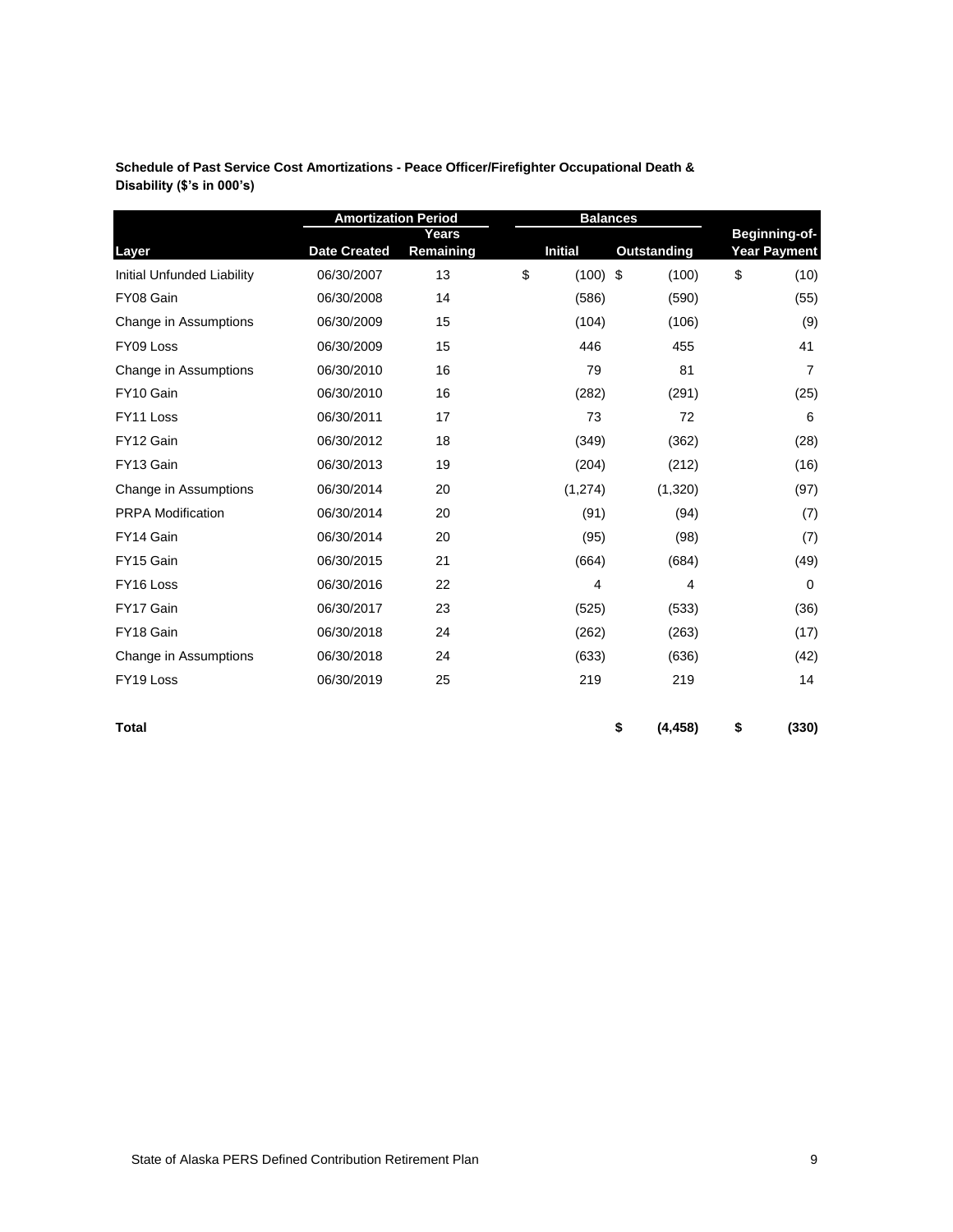|  | Schedule of Past Service Cost Amortizations - Peace Officer/Firefighter Retiree Medical (\$'s in 000's) |
|--|---------------------------------------------------------------------------------------------------------|
|  |                                                                                                         |

|                            |                     | <b>Amortization Period</b><br><b>Balances</b> |    |                |                    | Beginning-of-       |  |
|----------------------------|---------------------|-----------------------------------------------|----|----------------|--------------------|---------------------|--|
| Layer                      | <b>Date Created</b> | Years<br>Remaining                            |    | <b>Initial</b> | <b>Outstanding</b> | <b>Year Payment</b> |  |
| Initial Unfunded Liability | 06/30/2007          | 13                                            | \$ | (21)           | \$<br>(23)         | \$<br>(2)           |  |
| Change In Assumptions      | 06/30/2008          | 14                                            |    | 17             | 16                 | 1                   |  |
| FY08 Gain                  | 06/30/2008          | 14                                            |    | (62)           | (63)               | (6)                 |  |
| Change In Assumptions      | 06/30/2009          | 15                                            |    | (8)            | (8)                | (1)                 |  |
| FY09 Gain                  | 06/30/2009          | 15                                            |    | (38)           | (39)               | (3)                 |  |
| Change In Assumptions      | 06/30/2010          | 16                                            |    | 41             | 41                 | 3                   |  |
| FY10 Gain                  | 06/30/2010          | 16                                            |    | (46)           | (44)               | (4)                 |  |
| FY11 Loss                  | 06/30/2011          | 17                                            |    | 70             | 70                 | 6                   |  |
| Change In Assumptions      | 06/30/2012          | 18                                            |    | 3,085          | 3,200              | 252                 |  |
| FY12 Gain                  | 06/30/2012          | 18                                            |    | (273)          | (282)              | (22)                |  |
| FY13 Loss                  | 06/30/2013          | 19                                            |    | 880            | 913                | 69                  |  |
| Change In Assumptions      | 06/30/2014          | 20                                            |    | (3,034)        | (3, 141)           | (231)               |  |
| FY14 Loss                  | 06/30/2014          | 20                                            |    | 1,213          | 1,256              | 92                  |  |
| FY15 Gain                  | 06/30/2015          | 21                                            |    | (712)          | (733)              | (52)                |  |
| <b>EGWP Gain</b>           | 06/30/2016          | 22                                            |    | (1,675)        | (1,716)            | (119)               |  |
| FY16 Loss                  | 06/30/2016          | 22                                            |    | 1,116          | 1,144              | 79                  |  |
| Change In Assumptions      | 06/30/2017          | 23                                            |    | 2,244          | 2,278              | 154                 |  |
| FY17 Gain                  | 06/30/2017          | 23                                            |    | (50)           | (52)               | (4)                 |  |
| FY18 Gain                  | 06/30/2018          | 24                                            |    | (231)          | (232)              | (15)                |  |
| Change In Assumptions      | 06/30/2018          | 24                                            |    | (649)          | (651)              | (43)                |  |
| FY19 Gain                  | 06/30/2019          | 25                                            |    | (1,291)        | (1,291)            | (83)                |  |

**Total \$ 643 \$ 71**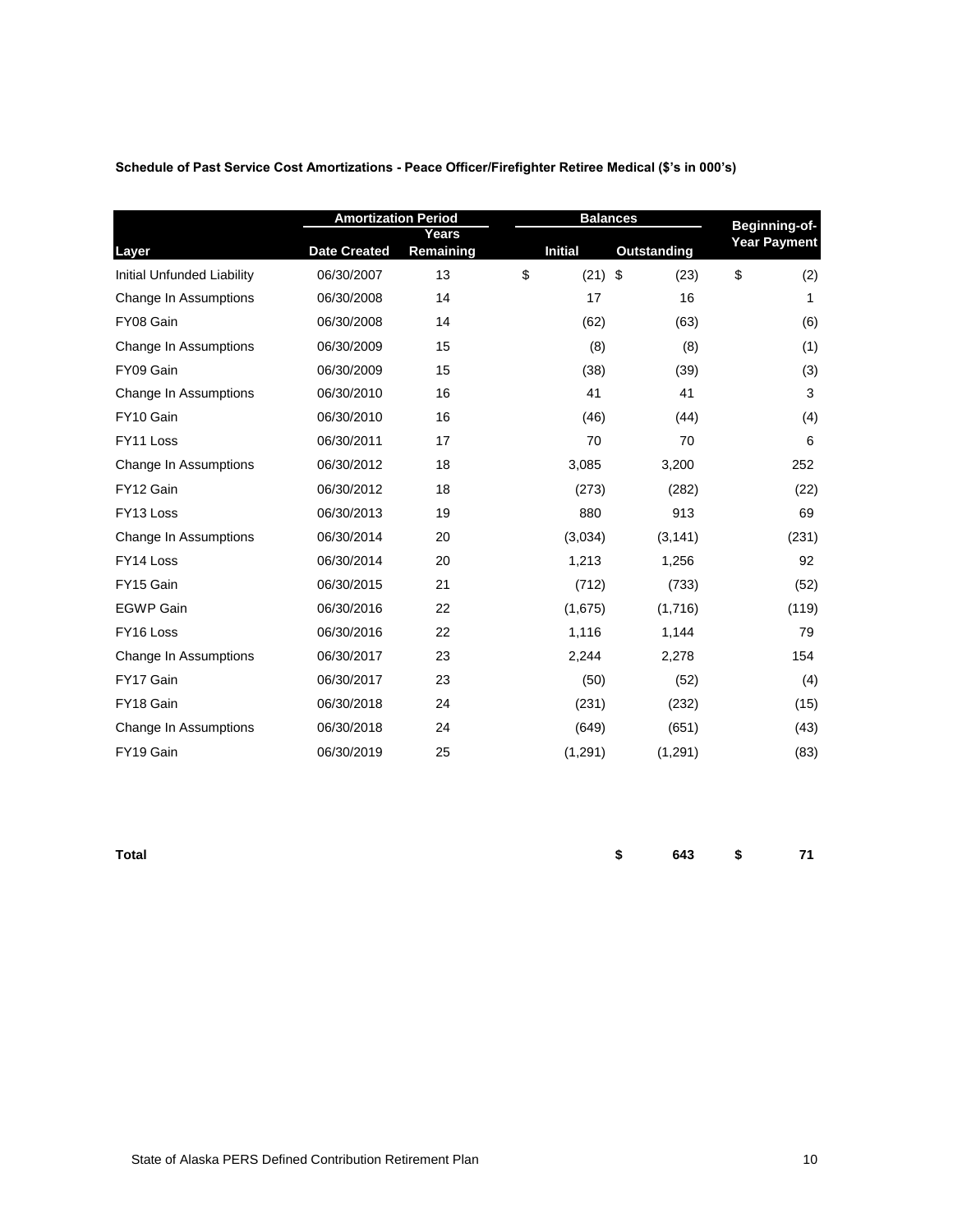| Schedule of Past Service Cost Amortizations - Peace Officer/Firefighter Total (\$'s in 000's) |  |  |  |  |
|-----------------------------------------------------------------------------------------------|--|--|--|--|

|                            | <b>Amortization Period</b> |                    | <b>Balances</b>  | Beginning-of-      |                     |
|----------------------------|----------------------------|--------------------|------------------|--------------------|---------------------|
| Layer                      | <b>Date Created</b>        | Years<br>Remaining | <b>Initial</b>   | <b>Outstanding</b> | <b>Year Payment</b> |
| Initial Unfunded Liability | 06/30/2007                 | 13                 | \$<br>$(121)$ \$ | (123)              | \$<br>(12)          |
| Change In Assumptions      | 06/30/2008                 | 14                 | 17               | 16                 | 1                   |
| FY08 Gain                  | 06/30/2008                 | 14                 | (648)            | (653)              | (61)                |
| Change In Assumptions      | 06/30/2009                 | 15                 | (112)            | (114)              | (10)                |
| FY09 Gain                  | 06/30/2009                 | 15                 | 408              | 416                | 38                  |
| Change In Assumptions      | 06/30/2010                 | 16                 | 120              | 122                | 10                  |
| FY10 Gain                  | 06/30/2010                 | 16                 | (328)            | (335)              | (29)                |
| FY11 Loss                  | 06/30/2011                 | 17                 | 143              | 142                | 12                  |
| Change In Assumptions      | 06/30/2012                 | 18                 | 3,085            | 3,200              | 252                 |
| FY12 Gain                  | 06/30/2012                 | 18                 | (622)            | (644)              | (50)                |
| FY13 Loss                  | 06/30/2013                 | 19                 | 676              | 701                | 53                  |
| Change In Assumptions      | 06/30/2014                 | 20                 | (4,308)          | (4, 461)           | (328)               |
| <b>PRPA Modification</b>   | 06/30/2014                 | 20                 | (91)             | (94)               | (7)                 |
| FY14 Loss                  | 06/30/2014                 | 20                 | 1,118            | 1,158              | 85                  |
| FY15 Gain                  | 06/30/2015                 | 21                 | (1,376)          | (1, 417)           | (101)               |
| <b>EGWP Gain</b>           | 06/30/2016                 | 22                 | (1,675)          | (1,716)            | (119)               |
| FY16 Loss                  | 06/30/2016                 | 22                 | 1,120            | 1,148              | 79                  |
| Change In Assumptions      | 06/30/2017                 | 23                 | 2,244            | 2,278              | 154                 |
| FY17 Gain                  | 06/30/2017                 | 23                 | (575)            | (585)              | (40)                |
| FY18 Gain                  | 06/30/2018                 | 24                 | (493)            | (495)              | (32)                |
| Change In Assumptions      | 06/30/2018                 | 24                 | (1,282)          | (1, 287)           | (85)                |
| FY19 Gain                  | 06/30/2019                 | 25                 | (1,072)          | (1,072)            | (69)                |
|                            |                            |                    |                  |                    |                     |

**Total \$ (3,815) \$ (259)**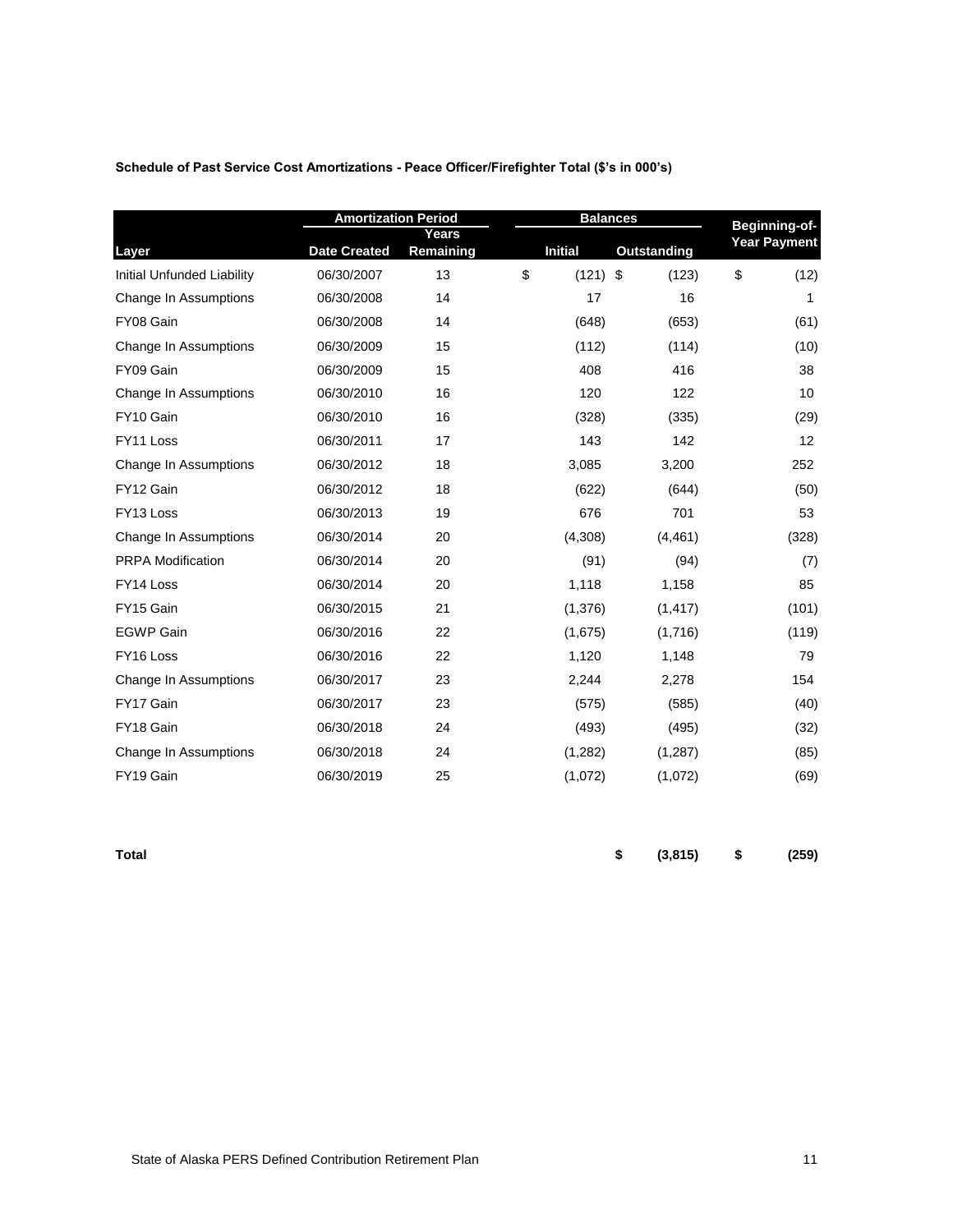#### **Actuarial Contributions as of June 30, 2019 - Others (\$'s in 000's)**

|                                                    | <b>Occupational</b><br>Death & |                        |                 |
|----------------------------------------------------|--------------------------------|------------------------|-----------------|
| <b>Normal Cost Rate</b>                            | <b>Disability</b>              | <b>Retiree Medical</b> | <b>Total</b>    |
| 1. Total Normal Cost                               | \$<br>3,581                    | \$<br>12,236           | \$<br>15,817    |
| 2. DCR Plan Rate Payroll Projected for FY2020      | 1,162,577                      | 1,162,577              | 1,162,577       |
| 3. Employer Normal Cost Rate, (1) / (2)            | 0.31%                          | 1.05%                  | 1.36%           |
|                                                    |                                |                        |                 |
| <b>Past Service Rate</b>                           |                                |                        |                 |
| 1. Actuarial Accrued Liability                     | \$<br>2,712                    | \$<br>111,915          | \$<br>114,627   |
| 2. Valuation Assets                                | 25,181                         | 106,395                | 131,576         |
| 3. Unfunded Actuarial Accrued Liability, (1) - (2) | \$<br>(22, 469)                | \$<br>5,520            | \$<br>(16, 949) |
| 4. Funded Ratio, (2) / (1)                         | 928.5%                         | 95.1%                  | 114.8%          |
| 5. Past Service Cost Amortization Payment          | (1,639)                        | 651                    | (988)           |
| 6. DCR Plan Rate Payroll Projected for FY2020      | 1,162,577                      | 1,162,577              | 1,162,577       |
| 7. Past Service Cost Rate, (5) / (6)               | $(0.14\%)$                     | 0.06%                  | $(0.08\%)$      |
| <b>Total Employer Contribution Rate,</b>           |                                |                        |                 |
| not less than Normal Cost Rate                     | 0.31%                          | 1.11%                  | 1.42%           |

The table below shows the total employer contribution rate based on total DB and DCR Plan payroll for informational purposes.

| <b>Total Employer Contribution Rate as Percent</b><br>of Total Payroll                | <b>Occupational</b><br>Death &<br><b>Disability</b> | <b>Retiree Medical</b>    | <b>Total</b>              |
|---------------------------------------------------------------------------------------|-----------------------------------------------------|---------------------------|---------------------------|
| 1. Total Normal Cost<br>2. Total DB and DCR Plan Rate Payroll Projected<br>for FY2020 | \$<br>3.581<br>1,997,095                            | \$<br>12.236<br>1.997.095 | \$<br>15,817<br>1.997.095 |
| 3. Employer Normal Cost Rate, (1) / (2)                                               | 0.18%                                               | 0.61%                     | 0.79%                     |
| 4. Past Service Cost Amortization Payment                                             | (1,639)                                             | 651                       | (988)                     |
| 5. Past Service Cost Rate, (4) / (2)                                                  | $(0.08\%)$                                          | 0.03%                     | $(0.05\%)$                |
| <b>Total Employer Contribution Rate,</b>                                              |                                                     |                           |                           |
| not less than Normal Cost Rate                                                        | 0.18%                                               | 0.64%                     | 0.82%                     |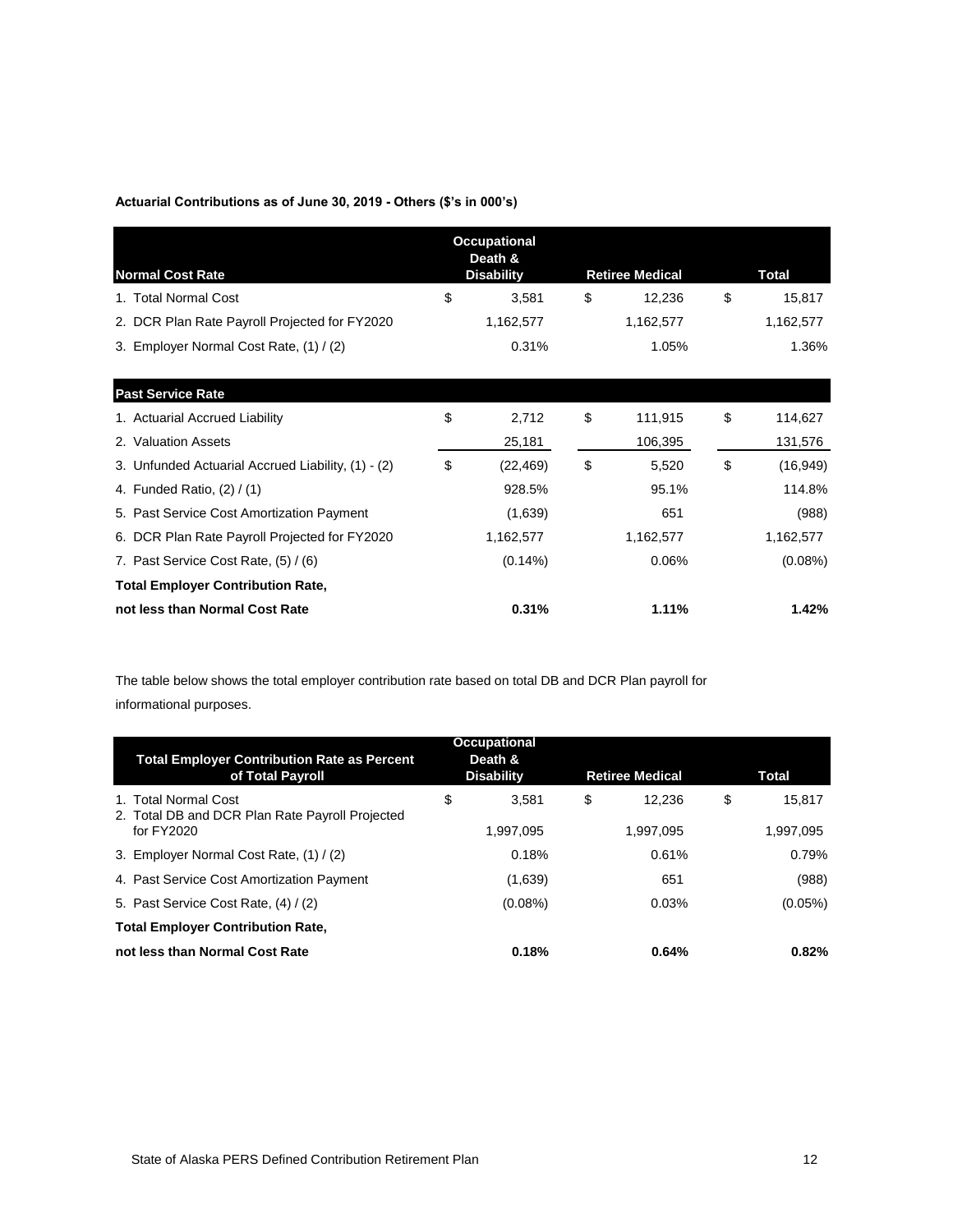| Schedule of Past Service Cost Amortizations - Others Occupational Death & Disability (\$'s in 000's) |  |                 |  |  |  |  |  |
|------------------------------------------------------------------------------------------------------|--|-----------------|--|--|--|--|--|
|                                                                                                      |  |                 |  |  |  |  |  |
| <b>Amortization Period</b>                                                                           |  | <b>Balances</b> |  |  |  |  |  |

| Layer                             | <b>Date Created</b> | Years<br>Remaining | <b>Initial</b> | <b>Outstanding</b> | Beginning-of-<br><b>Year Payment</b> |
|-----------------------------------|---------------------|--------------------|----------------|--------------------|--------------------------------------|
| <b>Initial Unfunded Liability</b> | 06/30/2007          | 13                 | \$<br>(40)     | \$<br>(41)         | \$<br>(4)                            |
| FY08 Gain                         | 06/30/2008          | 14                 | (318)          | (321)              | (30)                                 |
| Change in Assumptions             | 06/30/2009          | 15                 | (92)           | (94)               | (9)                                  |
| FY09 Loss                         | 06/30/2009          | 15                 | (1,924)        | (1,960)            | (175)                                |
| Change in Assumptions             | 06/30/2010          | 16                 | 24             | 25                 | 2                                    |
| FY10 Gain                         | 06/30/2010          | 16                 | (994)          | (1,022)            | (87)                                 |
| FY11 Loss                         | 06/30/2011          | 17                 | (1, 184)       | (1,221)            | (100)                                |
| FY12 Gain                         | 06/30/2012          | 18                 | (1,233)        | (1,278)            | (101)                                |
| FY13 Gain                         | 06/30/2013          | 19                 | (779)          | (808)              | (62)                                 |
| Change in Assumptions             | 06/30/2014          | 20                 | (51)           | (52)               | (4)                                  |
| <b>PRPA Modification</b>          | 06/30/2014          | 20                 | (27)           | (28)               | (2)                                  |
| FY14 Gain                         | 06/30/2014          | 20                 | (2,003)        | (2,073)            | (153)                                |
| FY15 Gain                         | 06/30/2015          | 21                 | (1,850)        | (1,906)            | (136)                                |
| FY16 Loss                         | 06/30/2016          | 22                 | (2,361)        | (2, 418)           | (168)                                |
| FY17 Gain                         | 06/30/2017          | 23                 | (2,377)        | (2, 412)           | (163)                                |
| FY18 Gain                         | 06/30/2018          | 24                 | (2,590)        | (2,602)            | (172)                                |
| Change in Assumptions             | 06/30/2018          | 24                 | (272)          | (274)              | (18)                                 |
| FY19 Loss                         | 06/30/2019          | 25                 | (3,984)        | (3,984)            | (257)                                |

**Total \$ (22,469) \$ (1,639)**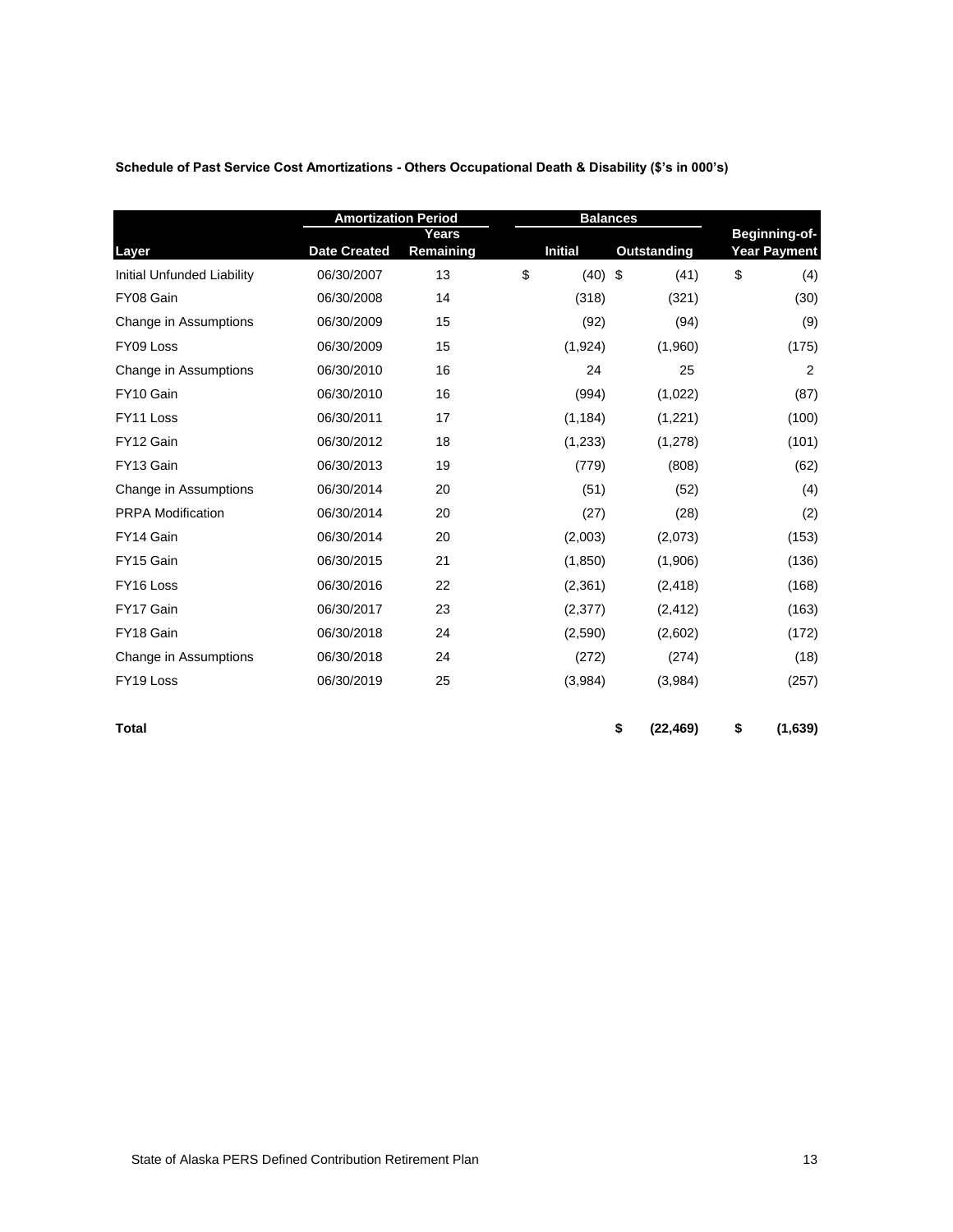| Schedule of Past Service Cost Amortizations - Others Retiree Medical (\$'s in 000's) |  |  |  |  |
|--------------------------------------------------------------------------------------|--|--|--|--|
|                                                                                      |  |  |  |  |

|                            | <b>Amortization Period</b> |                    | <b>Balances</b> |              |                                      |
|----------------------------|----------------------------|--------------------|-----------------|--------------|--------------------------------------|
| Layer                      | <b>Date Created</b>        | Years<br>Remaining | <b>Initial</b>  | Outstanding  | Beginning-of-<br><b>Year Payment</b> |
| Initial Unfunded Liability | 06/30/2007                 | 13                 | \$<br>(335)     | -\$<br>(332) | \$<br>(33)                           |
| Change In Assumptions      | 06/30/2008                 | 14                 | 165             | 167          | 16                                   |
| FY08 Gain                  | 06/30/2008                 | 14                 | (702)           | (705)        | (66)                                 |
| Change In Assumptions      | 06/30/2009                 | 15                 | (122)           | (124)        | (11)                                 |
| FY09 Gain                  | 06/30/2009                 | 15                 | (438)           | (446)        | (40)                                 |
| Change In Assumptions      | 06/30/2010                 | 16                 | (572)           | (586)        | (49)                                 |
| FY10 Gain                  | 06/30/2010                 | 16                 | 579             | 591          | 51                                   |
| FY11 Loss                  | 06/30/2011                 | 17                 | 820             | 850          | 69                                   |
| Change In Assumptions      | 06/30/2012                 | 18                 | 25,180          | 26,119       | 2,056                                |
| FY12 Gain                  | 06/30/2012                 | 18                 | 1,451           | 1,503        | 118                                  |
| FY13 Loss                  | 06/30/2013                 | 19                 | 9,974           | 10,351       | 787                                  |
| Change In Assumptions      | 06/30/2014                 | 20                 | (21, 822)       | (22, 596)    | (1,663)                              |
| FY14 Loss                  | 06/30/2014                 | 20                 | 7,002           | 7,251        | 534                                  |
| FY15 Gain                  | 06/30/2015                 | 21                 | (8,726)         | (8,996)      | (643)                                |
| <b>EGWP Gain</b>           | 06/30/2016                 | 22                 | (17, 884)       | (18, 308)    | (1,272)                              |
| FY16 Loss                  | 06/30/2016                 | 22                 | 10,367          | 10,613       | 738                                  |
| Change In Assumptions      | 06/30/2017                 | 23                 | 21,288          | 21,607       | 1,462                                |
| FY17 Gain                  | 06/30/2017                 | 23                 | (1,658)         | (1,682)      | (113)                                |
| FY18 Gain                  | 06/30/2018                 | 24                 | 118             | 118          | $\overline{7}$                       |
| Change In Assumptions      | 06/30/2018                 | 24                 | (8,993)         | (9,034)      | (597)                                |
| FY19 Gain                  | 06/30/2019                 | 25                 | (10, 841)       | (10, 841)    | (700)                                |

**Total \$ 5,520 \$ 651**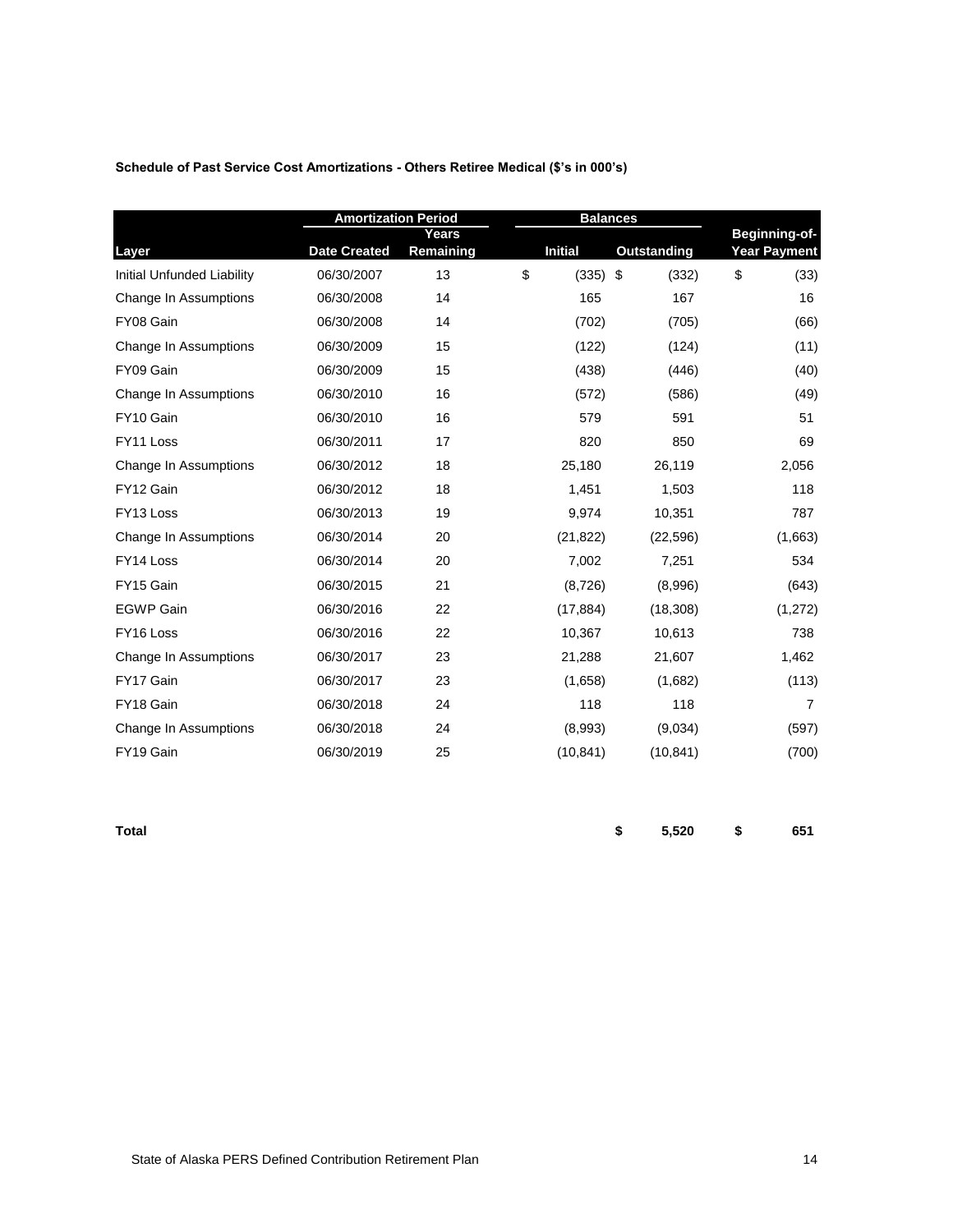| Schedule of Past Service Cost Amortizations - Others Total (\$'s in 000's) |  |  |  |
|----------------------------------------------------------------------------|--|--|--|
|                                                                            |  |  |  |

|                            | <b>Amortization Period</b> |                    | <b>Balances</b> |              |                               |  |
|----------------------------|----------------------------|--------------------|-----------------|--------------|-------------------------------|--|
| Layer                      | <b>Date Created</b>        | Years<br>Remaining | <b>Initial</b>  | Outstanding  | Beginning-of-<br>Year Payment |  |
| Initial Unfunded Liability | 06/30/2007                 | 13                 | \$<br>(375)     | -\$<br>(373) | \$<br>(37)                    |  |
| Change In Assumptions      | 06/30/2008                 | 14                 | 165             | 167          | 16                            |  |
| FY08 Gain                  | 06/30/2008                 | 14                 | (1,020)         | (1,026)      | (96)                          |  |
| Change In Assumptions      | 06/30/2009                 | 15                 | (214)           | (218)        | (20)                          |  |
| FY09 Gain                  | 06/30/2009                 | 15                 | (2, 362)        | (2,406)      | (215)                         |  |
| Change In Assumptions      | 06/30/2010                 | 16                 | (548)           | (561)        | (47)                          |  |
| FY10 Gain                  | 06/30/2010                 | 16                 | (415)           | (431)        | (36)                          |  |
| FY11 Loss                  | 06/30/2011                 | 17                 | (364)           | (371)        | (31)                          |  |
| Change In Assumptions      | 06/30/2012                 | 18                 | 25,180          | 26,119       | 2,056                         |  |
| FY12 Gain                  | 06/30/2012                 | 18                 | 218             | 225          | 17                            |  |
| FY13 Loss                  | 06/30/2013                 | 19                 | 9,195           | 9,543        | 725                           |  |
| Change In Assumptions      | 06/30/2014                 | 20                 | (21, 873)       | (22, 648)    | (1,667)                       |  |
| <b>PRPA Modification</b>   | 06/30/2014                 | 20                 | (27)            | (28)         | (2)                           |  |
| FY14 Loss                  | 06/30/2014                 | 20                 | 4,999           | 5,178        | 381                           |  |
| FY15 Gain                  | 06/30/2015                 | 21                 | (10, 576)       | (10,902)     | (779)                         |  |
| <b>EGWP Gain</b>           | 06/30/2016                 | 22                 | (17, 884)       | (18, 308)    | (1, 272)                      |  |
| FY16 Loss                  | 06/30/2016                 | 22                 | 8,006           | 8,195        | 570                           |  |
| Change In Assumptions      | 06/30/2017                 | 23                 | 21,288          | 21,607       | 1,462                         |  |
| FY17 Gain                  | 06/30/2017                 | 23                 | (4,035)         | (4,094)      | (276)                         |  |
| FY18 Gain                  | 06/30/2018                 | 24                 | (2, 472)        | (2,484)      | (165)                         |  |
| Change In Assumptions      | 06/30/2018                 | 24                 | (9,265)         | (9,308)      | (615)                         |  |
| FY19 Gain                  | 06/30/2019                 | 25                 | (14, 825)       | (14, 825)    | (957)                         |  |
|                            |                            |                    |                 |              |                               |  |

**Total \$ (16,949) \$ (988)**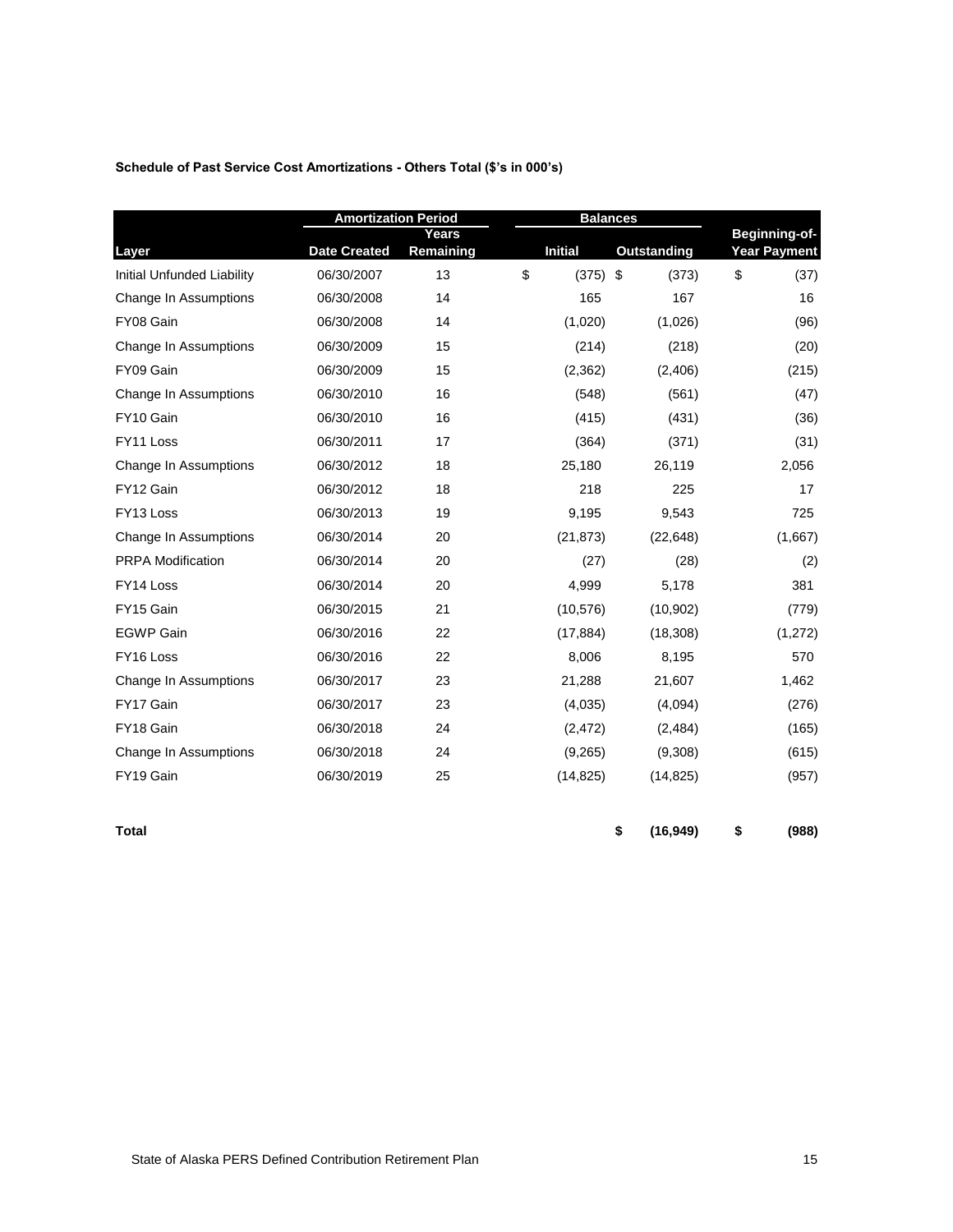#### **Actuarial Contributions as of June 30, 2019 - All Members (\$'s in 000's)**

|                                                    | <b>Occupational</b><br>Death & |                        |                 |
|----------------------------------------------------|--------------------------------|------------------------|-----------------|
| <b>Normal Cost Rate</b>                            | <b>Disability</b>              | <b>Retiree Medical</b> | Total           |
| 1. Total Normal Cost                               | \$<br>4,809                    | \$<br>13,755           | \$<br>18,564    |
| 2. DCR Plan Rate Payroll Projected for FY2020      | 1,342,839                      | 1,342,839              | 1,342,839       |
| 3. Employer Normal Cost Rate, (1) / (2)            | 0.36%                          | 1.02%                  | 1.38%           |
| <b>Past Service Rate</b>                           |                                |                        |                 |
| 1. Actuarial Accrued Liability                     | \$<br>9,774                    | \$<br>124,946          | \$<br>134,720   |
| 2. Valuation Assets                                | 36,701                         | 118,783                | 155,484         |
| 3. Unfunded Actuarial Accrued Liability, (1) - (2) | \$<br>(26, 927)                | \$<br>6,163            | \$<br>(20, 764) |
| 4. Funded Ratio, (2) / (1)                         | 375.5%                         | 95.1%                  | 115.4%          |
| 5. Past Service Cost Amortization Payment          | (1,969)                        | 722                    | (1,247)         |
| 6. DCR Plan Rate Payroll Projected for FY2020      | 1,342,839                      | 1,342,839              | 1,342,839       |
| 7. Past Service Cost Rate, (5) / (6)               | (0.15%)                        | 0.05%                  | $(0.09\%)$      |
| <b>Total Employer Contribution Rate,</b>           |                                |                        |                 |
| not less than Normal Cost Rate                     | 0.36%                          | 1.07%                  | 1.43%           |

The table below shows the total employer contribution rate based on total DB and DCR Plan payroll for informational purposes.

| <b>Total Employer Contribution Rate as Percent</b><br>of Total Payroll                | <b>Occupational</b><br>Death &<br><b>Disability</b> | <b>Retiree Medical</b>    | <b>Total</b>              |
|---------------------------------------------------------------------------------------|-----------------------------------------------------|---------------------------|---------------------------|
| 1. Total Normal Cost<br>2. Total DB and DCR Plan Rate Payroll Projected<br>for FY2020 | \$<br>4.809<br>2.347,306                            | \$<br>13.755<br>2.347.306 | \$<br>18,564<br>2,347,306 |
| 3. Employer Normal Cost Rate, (1) / (2)                                               | 0.20%                                               | 0.59%                     | 0.79%                     |
| 4. Past Service Cost Amortization Payment                                             | (1,969)                                             | 722                       | (1, 247)                  |
| 5. Past Service Cost Rate, (4) / (2)                                                  | $(0.08\%)$                                          | 0.03%                     | $(0.05\%)$                |
| <b>Total Employer Contribution Rate,</b>                                              |                                                     |                           |                           |
| not less than Normal Cost Rate                                                        | 0.20%                                               | 0.62%                     | 0.82%                     |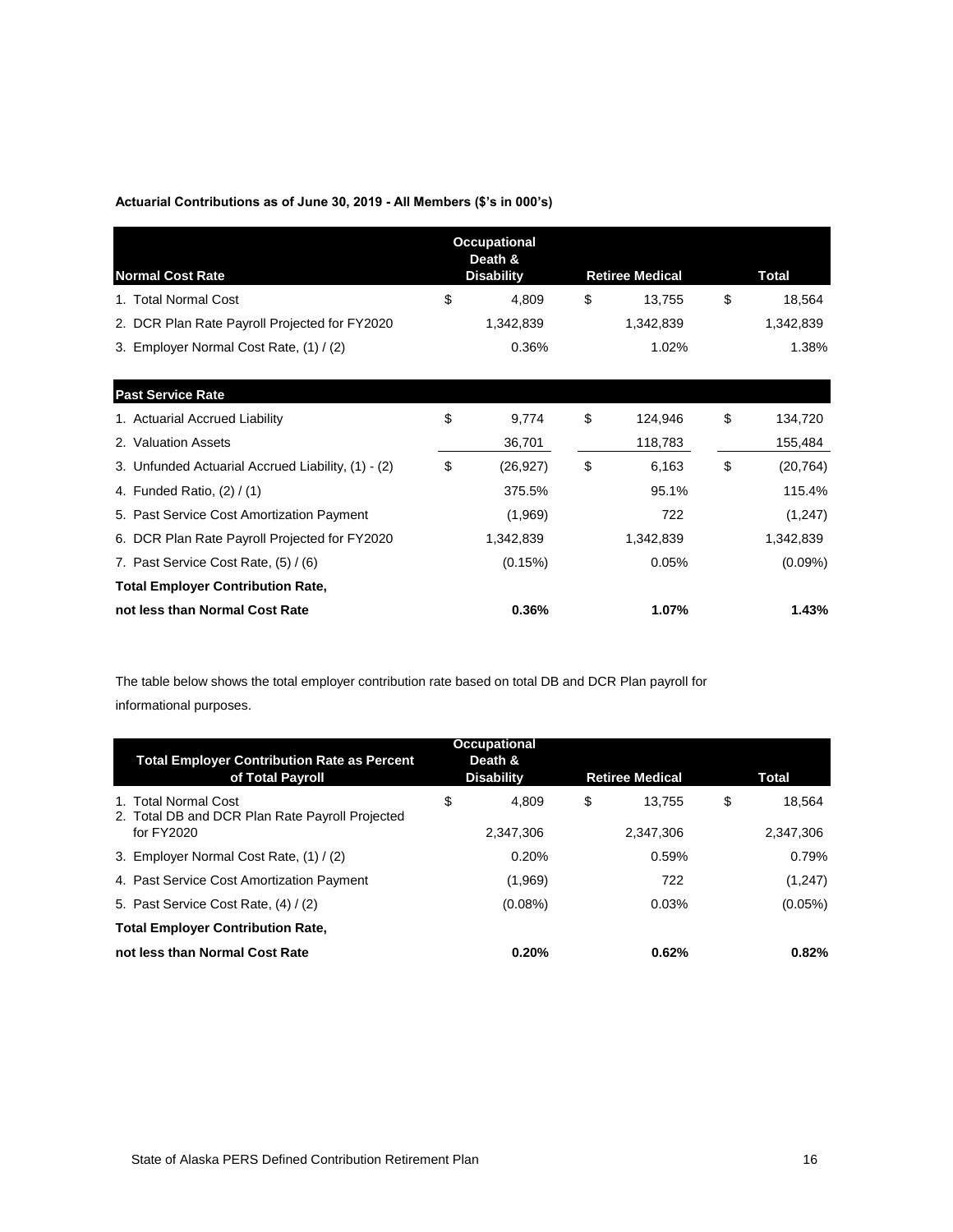|                            | <b>Amortization Period</b> |                    | <b>Balances</b> |                |             |                                      |
|----------------------------|----------------------------|--------------------|-----------------|----------------|-------------|--------------------------------------|
| Layer                      | <b>Date Created</b>        | Years<br>Remaining |                 | <b>Initial</b> | Outstanding | Beginning-of-<br><b>Year Payment</b> |
| Initial Unfunded Liability | 06/30/2007                 | 13                 | \$              | $(140)$ \$     | (141)       | \$<br>(14)                           |
| FY08 Gain                  | 06/30/2008                 | 14                 |                 | (904)          | (911)       | (85)                                 |
| Change in Assumptions      | 06/30/2009                 | 15                 |                 | (196)          | (200)       | (18)                                 |
| FY09 Loss                  | 06/30/2009                 | 15                 |                 | (1, 478)       | (1,505)     | (134)                                |
| Change in Assumptions      | 06/30/2010                 | 16                 |                 | 103            | 106         | 9                                    |
| FY10 Gain                  | 06/30/2010                 | 16                 |                 | (1,276)        | (1,313)     | (112)                                |
| FY11 Loss                  | 06/30/2011                 | 17                 |                 | (1, 111)       | (1, 149)    | (94)                                 |
| FY12 Gain                  | 06/30/2012                 | 18                 |                 | (1,582)        | (1,640)     | (129)                                |
| FY13 Gain                  | 06/30/2013                 | 19                 |                 | (983)          | (1,020)     | (78)                                 |
| Change in Assumptions      | 06/30/2014                 | 20                 |                 | (1,325)        | (1,372)     | (101)                                |
| <b>PRPA Modification</b>   | 06/30/2014                 | 20                 |                 | (118)          | (122)       | (9)                                  |
| FY14 Gain                  | 06/30/2014                 | 20                 |                 | (2,098)        | (2, 171)    | (160)                                |
| FY15 Gain                  | 06/30/2015                 | 21                 |                 | (2,514)        | (2,590)     | (185)                                |
| FY16 Loss                  | 06/30/2016                 | 22                 |                 | (2,357)        | (2, 414)    | (168)                                |
| FY17 Gain                  | 06/30/2017                 | 23                 |                 | (2,902)        | (2,945)     | (199)                                |
| FY18 Gain                  | 06/30/2018                 | 24                 |                 | (2,852)        | (2,865)     | (189)                                |
| Change in Assumptions      | 06/30/2018                 | 24                 |                 | (905)          | (910)       | (60)                                 |
| FY19 Loss                  | 06/30/2019                 | 25                 |                 | (3,765)        | (3,765)     | (243)                                |

**Schedule of Past Service Cost Amortizations - All Members Occupational Death & Disability (\$'s in 000's)**

**Total \$ (26,927) \$ (1,969)**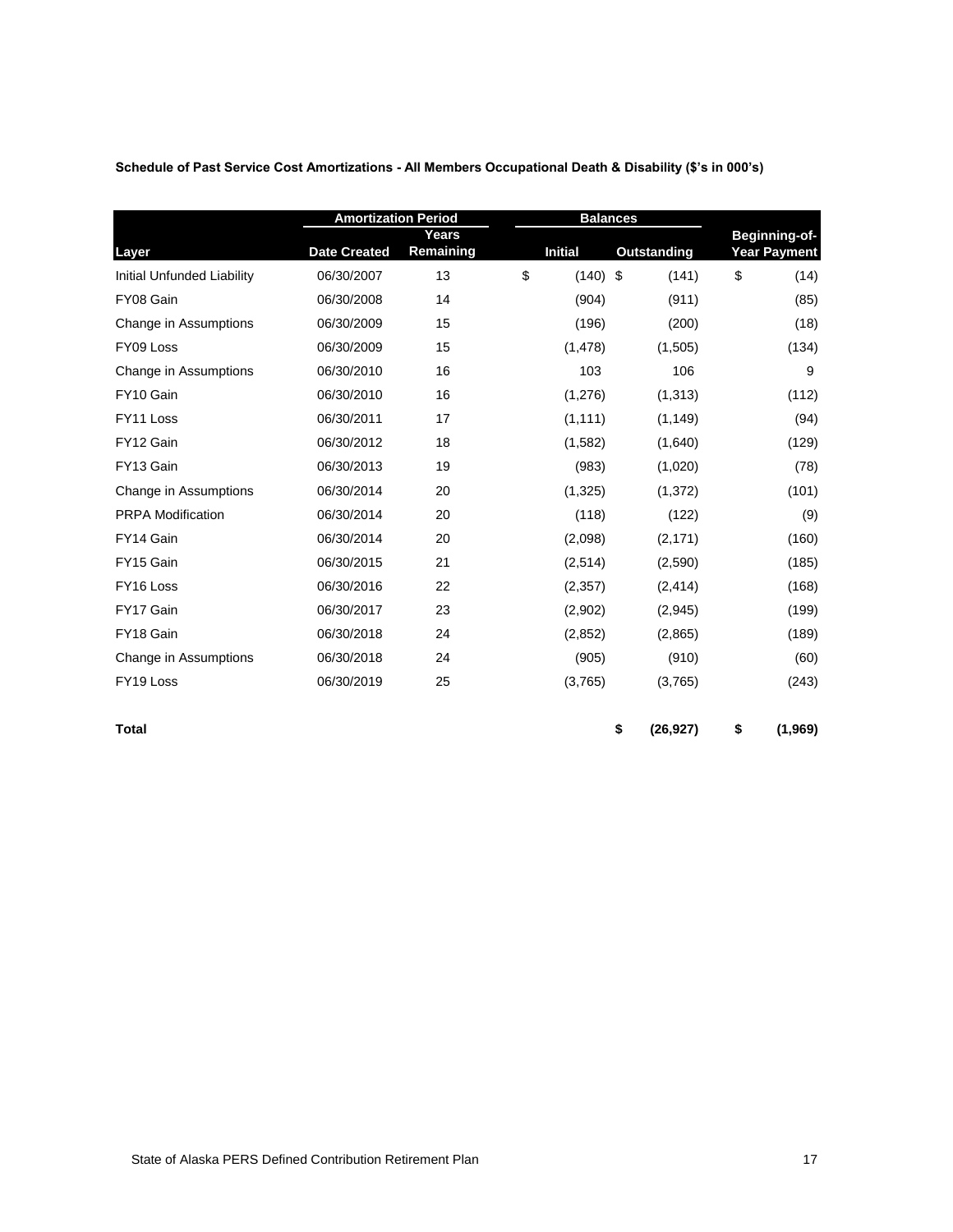| Schedule of Past Service Cost Amortizations - All Members Retiree Medical (\$'s in 000's) |  |  |  |
|-------------------------------------------------------------------------------------------|--|--|--|
|                                                                                           |  |  |  |

|                            | <b>Amortization Period</b> |                    | <b>Balances</b> |             |                                      |
|----------------------------|----------------------------|--------------------|-----------------|-------------|--------------------------------------|
|                            | <b>Date Created</b>        | Years<br>Remaining | <b>Initial</b>  | Outstanding | Beginning-of-<br><b>Year Payment</b> |
| Layer                      |                            |                    |                 |             |                                      |
| Initial Unfunded Liability | 06/30/2007                 | 13                 | \$<br>(356)     | \$<br>(355) | \$<br>(35)                           |
| Change In Assumptions      | 06/30/2008                 | 14                 | 182             | 183         | 17                                   |
| FY08 Gain                  | 06/30/2008                 | 14                 | (764)           | (768)       | (72)                                 |
| Change In Assumptions      | 06/30/2009                 | 15                 | (130)           | (132)       | (12)                                 |
| FY09 Gain                  | 06/30/2009                 | 15                 | (476)           | (485)       | (43)                                 |
| Change In Assumptions      | 06/30/2010                 | 16                 | (531)           | (545)       | (46)                                 |
| FY10 Gain                  | 06/30/2010                 | 16                 | 533             | 547         | 47                                   |
| FY11 Loss                  | 06/30/2011                 | 17                 | 890             | 920         | 75                                   |
| Change In Assumptions      | 06/30/2012                 | 18                 | 28,265          | 29,319      | 2,308                                |
| FY12 Gain                  | 06/30/2012                 | 18                 | 1,178           | 1,221       | 96                                   |
| FY13 Loss                  | 06/30/2013                 | 19                 | 10,854          | 11,264      | 856                                  |
| Change In Assumptions      | 06/30/2014                 | 20                 | (24, 856)       | (25, 737)   | (1,894)                              |
| FY14 Loss                  | 06/30/2014                 | 20                 | 8,215           | 8,507       | 626                                  |
| FY15 Gain                  | 06/30/2015                 | 21                 | (9, 438)        | (9,729)     | (695)                                |
| <b>EGWP Gain</b>           | 06/30/2016                 | 22                 | (19, 559)       | (20, 024)   | (1, 391)                             |
| FY16 Loss                  | 06/30/2016                 | 22                 | 11,483          | 11,757      | 817                                  |
| Change In Assumptions      | 06/30/2017                 | 23                 | 23,532          | 23,885      | 1,616                                |
| FY17 Gain                  | 06/30/2017                 | 23                 | (1,708)         | (1,734)     | (117)                                |
| FY18 Gain                  | 06/30/2018                 | 24                 | (113)           | (114)       | (8)                                  |
| Change In Assumptions      | 06/30/2018                 | 24                 | (9,642)         | (9,685)     | (640)                                |
| FY19 Gain                  | 06/30/2019                 | 25                 | (12, 132)       | (12, 132)   | (783)                                |

**Total \$ 6,163 \$ 722**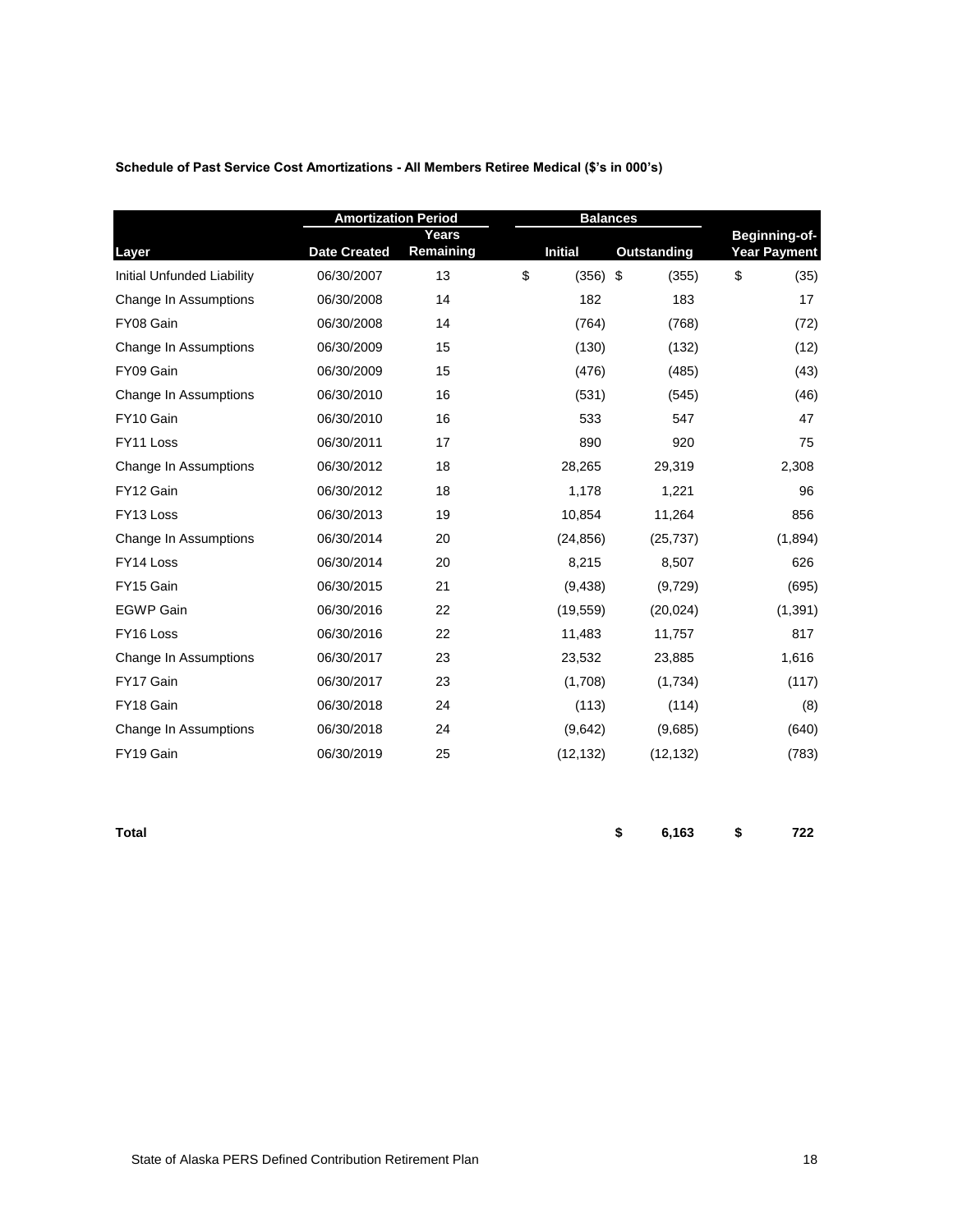| Schedule of Past Service Cost Amortizations - All Members Total (\$'s in 000's) |  |
|---------------------------------------------------------------------------------|--|
|                                                                                 |  |

|                            | <b>Amortization Period</b> |                    | <b>Balances</b>  |                    |                                      |
|----------------------------|----------------------------|--------------------|------------------|--------------------|--------------------------------------|
|                            | <b>Date Created</b>        | Years<br>Remaining | <b>Initial</b>   | <b>Outstanding</b> | Beginning-of-<br><b>Year Payment</b> |
| Layer                      |                            |                    |                  |                    |                                      |
| Initial Unfunded Liability | 06/30/2007                 | 13                 | \$<br>$(496)$ \$ | (496)              | \$<br>(49)                           |
| Change In Assumptions      | 06/30/2008                 | 14                 | 182              | 183                | 17                                   |
| FY08 Gain                  | 06/30/2008                 | 14                 | (1,668)          | (1,679)            | (157)                                |
| Change In Assumptions      | 06/30/2009                 | 15                 | (326)            | (332)              | (30)                                 |
| FY09 Gain                  | 06/30/2009                 | 15                 | (1,954)          | (1,990)            | (177)                                |
| Change In Assumptions      | 06/30/2010                 | 16                 | (428)            | (439)              | (37)                                 |
| FY10 Gain                  | 06/30/2010                 | 16                 | (743)            | (766)              | (65)                                 |
| FY11 Loss                  | 06/30/2011                 | 17                 | (221)            | (229)              | (19)                                 |
| Change In Assumptions      | 06/30/2012                 | 18                 | 28,265           | 29,319             | 2,308                                |
| FY12 Gain                  | 06/30/2012                 | 18                 | (404)            | (419)              | (33)                                 |
| FY13 Loss                  | 06/30/2013                 | 19                 | 9,871            | 10,244             | 778                                  |
| Change In Assumptions      | 06/30/2014                 | 20                 | (26, 181)        | (27, 109)          | (1,995)                              |
| <b>PRPA Modification</b>   | 06/30/2014                 | 20                 | (118)            | (122)              | (9)                                  |
| FY14 Loss                  | 06/30/2014                 | 20                 | 6,117            | 6,336              | 466                                  |
| FY15 Gain                  | 06/30/2015                 | 21                 | (11, 952)        | (12, 319)          | (880)                                |
| <b>EGWP Gain</b>           | 06/30/2016                 | 22                 | (19, 559)        | (20, 024)          | (1, 391)                             |
| FY16 Loss                  | 06/30/2016                 | 22                 | 9,126            | 9,343              | 649                                  |
| Change In Assumptions      | 06/30/2017                 | 23                 | 23,532           | 23,885             | 1,616                                |
| FY17 Gain                  | 06/30/2017                 | 23                 | (4,610)          | (4,679)            | (316)                                |
| FY18 Gain                  | 06/30/2018                 | 24                 | (2,965)          | (2,979)            | (197)                                |
| Change In Assumptions      | 06/30/2018                 | 24                 | (10, 547)        | (10, 595)          | (700)                                |
| FY19 Gain                  | 06/30/2019                 | 25                 | (15, 897)        | (15, 897)          | (1,026)                              |
|                            |                            |                    |                  |                    |                                      |

**Total \$ (20,764) \$ (1,247)**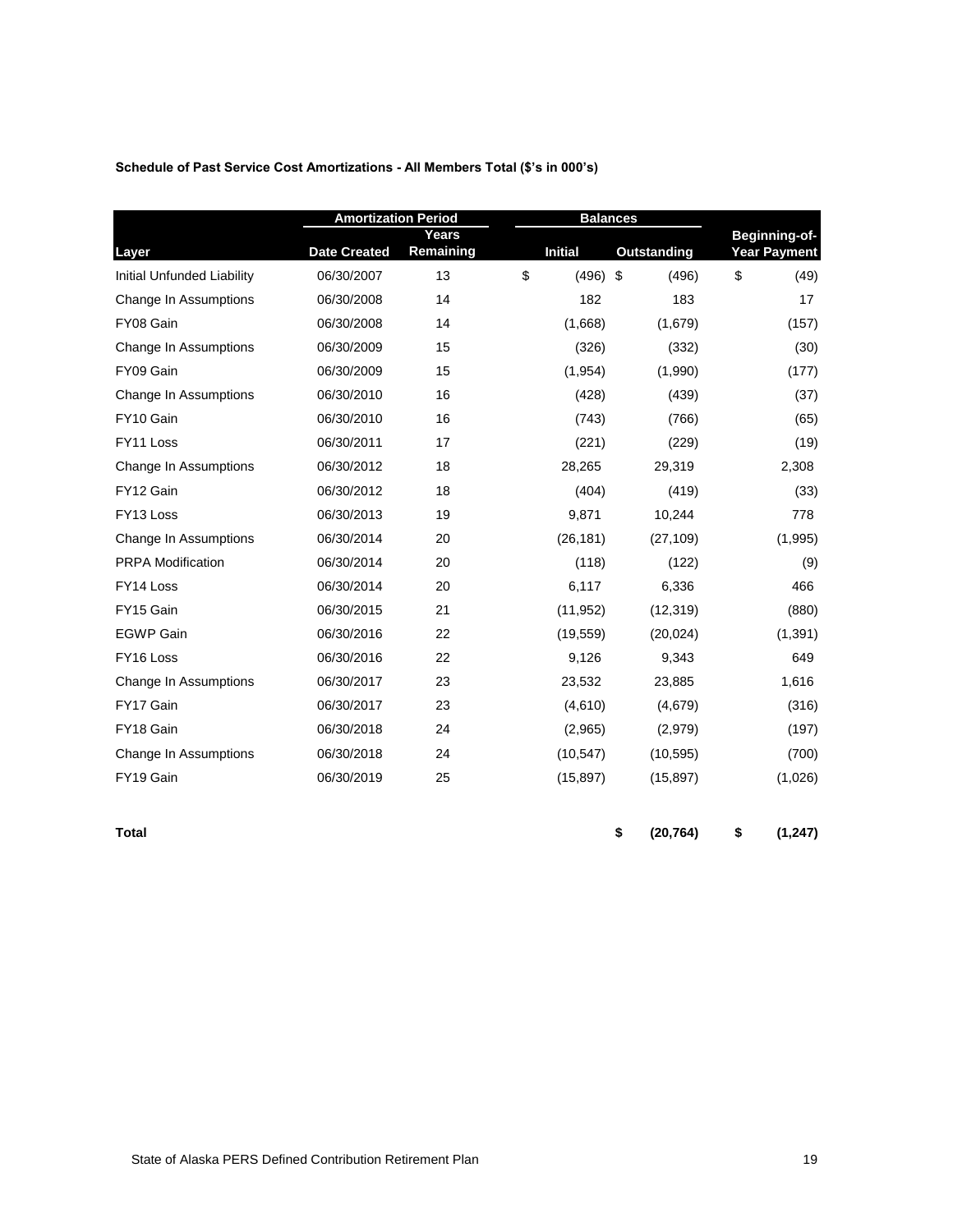| Section 1.3: Actuarial Gain/(Loss) for FY 2019 (\$'s in 000's) |  |  |  |  |  |  |
|----------------------------------------------------------------|--|--|--|--|--|--|
|----------------------------------------------------------------|--|--|--|--|--|--|

|                                                                                                    |    | <b>Occupational</b><br>Death &<br><b>Disability</b> | <b>Retiree</b><br><b>Medical</b> | <b>Total</b>   |
|----------------------------------------------------------------------------------------------------|----|-----------------------------------------------------|----------------------------------|----------------|
| 1. Expected Actuarial Accrued Liability                                                            |    |                                                     |                                  |                |
| a. Actuarial Accrued Liability as of June 30, 2018                                                 | \$ | 7,713                                               | \$<br>118,598                    | \$<br>126,311  |
| b. Normal Cost                                                                                     |    | 4,396                                               | 13,973                           | 18,369         |
| c. Interest on (a) and (b) at $7.38\%$                                                             |    | 894                                                 | 9,784                            | 10,678         |
| d. Medicare Part D Subsidy and EGWP                                                                |    | $\mathbf 0$                                         | 19                               | 19             |
| e. Benefit Payments                                                                                |    | (398)                                               | (109)                            | (507)          |
| f. Interest on (d) at 7.38%, adjusted for timing                                                   |    | (14)                                                | (3)                              | (17)           |
| g. Assumptions/Method Changes                                                                      |    | 0                                                   | 0                                | 0              |
| h. Expected Actuarial Accrued Liability as of June 30, 2019<br>$(a) + (b) + (c) + (d) + (e) + (f)$ | \$ | 12,591                                              | \$<br>142,262                    | \$<br>154,853  |
| 2. Actual Actuarial Accrued Liability as of June 30, 2019                                          |    | 9,774                                               | 124,946                          | 134,720        |
| 3. Liability Gain/(Loss), (1)(h) - (2)                                                             | \$ | 2,817                                               | \$<br>17,316                     | \$<br>20,133   |
| 4. Expected Actuarial Asset Value                                                                  |    |                                                     |                                  |                |
| a. Actuarial Value of Assets as of June 30, 2018                                                   | \$ | 30,961                                              | \$<br>100,097                    | \$<br>131,058  |
| b. Interest on (a) at 7.38%                                                                        |    | 2,285                                               | 7,387                            | 9,672          |
| c. Employer Contributions                                                                          |    | 4,083                                               | 11,736                           | 15,819         |
| d. Interest on (c) at 7.38%, adjusted for timing                                                   |    | 148                                                 | 425                              | 573            |
| e. Medicare Part D Subsidy and EGWP                                                                |    | 0                                                   | 19                               | 19             |
| f. Benefit Payments                                                                                |    | (398)                                               | (109)                            | (507)          |
| g. Admin Expenses                                                                                  |    | (1)                                                 | (14)                             | (15)           |
| h. Interest on (e), (f) and (g) at $7.38\%$ , adjusted for timing                                  |    | (14)                                                | (4)                              | (18)           |
| i. Expected Actuarial Asset Value as of June 30, 2019                                              | \$ | 37,064                                              | \$<br>119,537                    | \$<br>156,601  |
| $(a) + (b) + (c) + (d) + (e) + (f) + (g) + (h)$                                                    |    |                                                     |                                  |                |
| 5. Actual Actuarial Asset Value as of June 30, 2019                                                |    | 36,701                                              | 118,783                          | 155,484        |
| 6. Actuarial Asset Value Gain/(Loss), (5) - (4)(k)                                                 | \$ | (363)                                               | \$<br>(754)                      | \$<br>(1, 117) |
| 7. Total Actuarial Gain/(Loss), (3) + (6)                                                          | \$ | 2,454                                               | \$<br>16,562                     | \$<br>19,016   |
| 8. Contribution Gain/(Loss)                                                                        | \$ | 1,302                                               | \$<br>(4, 424)                   | \$<br>(3, 122) |
| 9. Administrative Expense Gain/(Loss)                                                              | \$ | 9                                                   | \$<br>(6)                        | \$<br>3        |
| 10. FY 2019 Gain/(Loss), (7) + (8) + (9)                                                           | \$ | 3,765                                               | \$<br>12,132                     | \$<br>15,897   |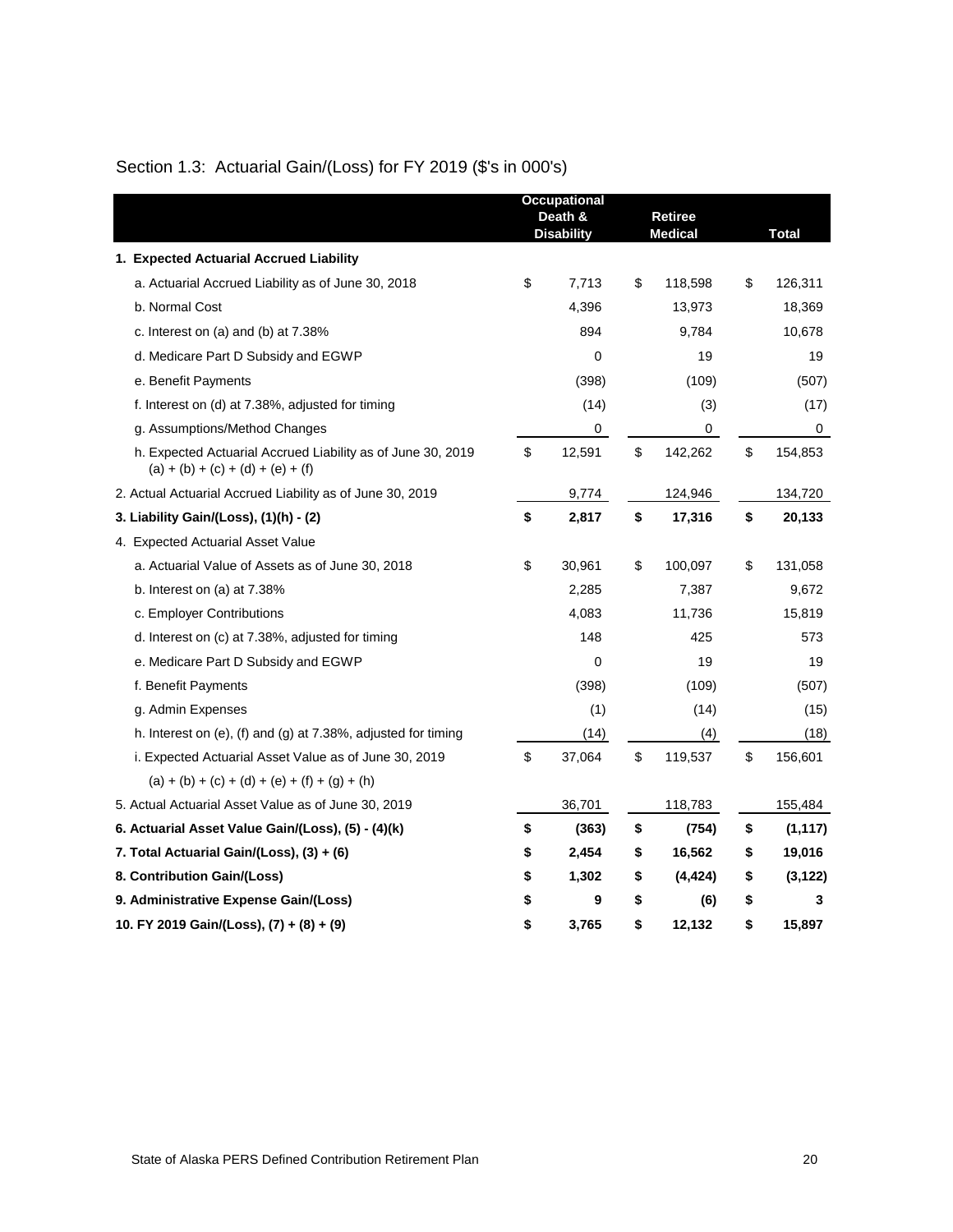|                       |                                                    |                         | Assets as a                                                       | <b>Unfunded</b>                                        |
|-----------------------|----------------------------------------------------|-------------------------|-------------------------------------------------------------------|--------------------------------------------------------|
| <b>Valuation Date</b> | <b>Total Actuarial</b><br><b>Accrued Liability</b> | <b>Valuation Assets</b> | <b>Percent of</b><br><b>Actuarial</b><br><b>Accrued Liability</b> | <b>Actuarial</b><br><b>Accrued Liability</b><br>(UAAL) |
| June 30, 2007         | \$759                                              | \$1,255                 | 165.3%                                                            | (\$496)                                                |
| June 30, 2008         | 2,018                                              | 4,007                   | 198.6%                                                            | (1,989)                                                |
| June 30, 2009         | 4,316                                              | 8,613                   | 199.6%                                                            | (4,297)                                                |
| June 30, 2010         | 8,038                                              | 13,568                  | 168.8%                                                            | (5,530)                                                |
| June 30, 2011         | 13,251                                             | 19,058                  | 143.8%                                                            | (5,807)                                                |
| June 30, 2012         | 46,921                                             | 24,915                  | 53.1%                                                             | 22,006                                                 |
| June 30, 2013         | 63,885                                             | 31,709                  | 49.6%                                                             | 32,176                                                 |
| June 30, 2014         | 53,844                                             | 41,461                  | 77.0%                                                             | 12,383                                                 |
| June 30, 2015         | 63,732                                             | 63,202                  | 99.2%                                                             | 530                                                    |
| June 30, 2016         | 77,052                                             | 87,027                  | 112.9%                                                            | (9, 975)                                               |
| June 30, 2017         | 117,243                                            | 108,503                 | 92.5%                                                             | 8,740                                                  |
| June 30, 2018         | 126,311                                            | 131,058                 | 103.8%                                                            | (4,747)                                                |
| June 30, 2019         | 134,720                                            | 155,484                 | 115.4%                                                            | (20, 764)                                              |

# Section 1.4: History of Unfunded Liability and Funded Ratio (\$'s in 000's)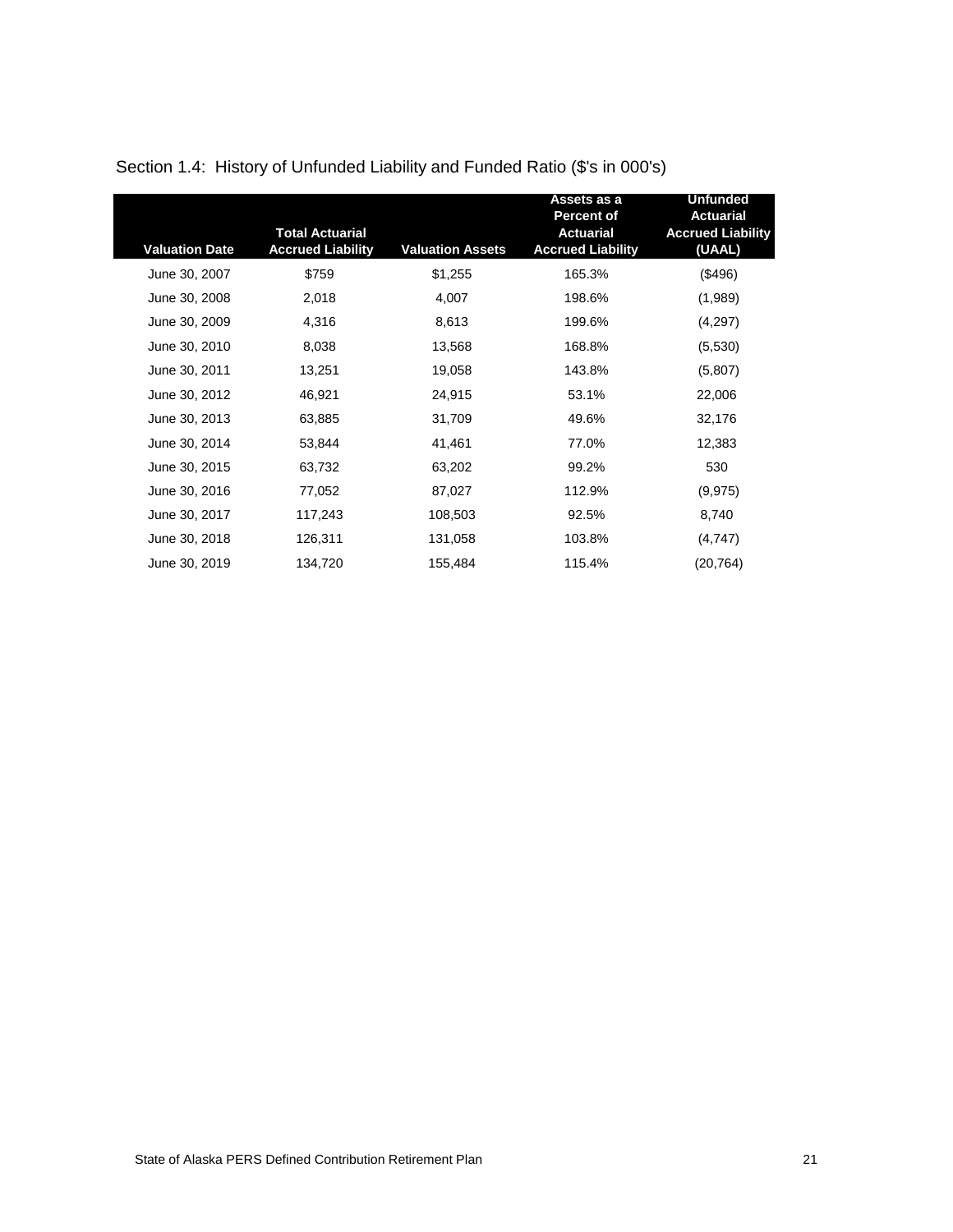# **Section 2: Plan Assets**

# Section 2.1: Summary of Fair Value of Assets (\$'s in 000's)

|                                      | <b>Occupational</b> |                |                   |                   |
|--------------------------------------|---------------------|----------------|-------------------|-------------------|
|                                      | Death &             | <b>Retiree</b> | <b>Total Fair</b> | <b>Allocation</b> |
| As of June 30, 2019                  | <b>Disability</b>   | <b>Medical</b> | Value             | Percent           |
| Cash and Short-Term Investments      |                     |                |                   |                   |
| - Cash and Cash Equivalents          | \$<br>740           | \$<br>2,399    | \$<br>3,139       | 2.0%              |
| - Subtotal                           | \$<br>740           | \$<br>2,399    | \$<br>3,139       | 2.0%              |
| <b>Fixed Income Investments</b>      |                     |                |                   |                   |
| - Domestic Fixed Income Pool         | \$<br>3,803         | \$<br>12,324   | \$<br>16,127      | 10.5%             |
| - International Fixed Income Pool    | 0                   | 0              | 0                 | 0.0%              |
| - Tactical Fixed Income Pool         | 0                   | 0              | 0                 | 0.0%              |
| - High Yield Pool                    | 0                   | 0              | 0                 | 0.0%              |
| - Treasury Inflation Protection Pool | 0                   | 0              | 0                 | 0.0%              |
| - Emerging Debt Pool                 | 0                   | 0              | 0                 | 0.0%              |
| - Subtotal                           | \$<br>3,803         | \$<br>12,324   | \$<br>16,127      | 10.5%             |
| <b>Equity Investments</b>            |                     |                |                   |                   |
| - Domestic Equity Pool               | \$<br>8,376         | \$<br>27,144   | \$<br>35,520      | 23.1%             |
| - International Equity Pool          | 6,645               | 21,533         | 28,178            | 18.3%             |
| - Private Equity Pool                | 3,816               | 12,368         | 16,184            | 10.5%             |
| - Emerging Markets Equity Pool       | 1,308               | 4,238          | 5,546             | 3.6%              |
| - Alternative Equity Strategies      | 3,524               | 11,422         | 14,946            | 9.7%              |
| - Subtotal                           | \$<br>23,669        | \$<br>76,705   | \$<br>100,374     | 65.2%             |
| Other Investments                    |                     |                |                   |                   |
| - Real Estate Pool                   | \$<br>2,456         | \$<br>7,959    | \$<br>10,415      | 6.8%              |
| - Other Investments Pool             | 3,531               | 11,443         | 14,974            | 9.7%              |
| - Absolute Return Pool               | 2,089               | 6,768          | 8,857             | 5.8%              |
| - Other Assets                       | 0                   | 0              | 0                 | 0.0%              |
| - Subtotal                           | \$<br>8,076         | \$<br>26,170   | \$<br>34,246      | 22.3%             |
| <b>Total Cash and Investments</b>    | \$<br>36,288        | \$<br>117,598  | \$<br>153,886     | 100.0%            |
| <b>Net Accrued Receivables</b>       | 237                 | 640            | 877               |                   |
| <b>Net Assets</b>                    | \$<br>36,525        | \$<br>118,238  | \$<br>154,763     |                   |
| Peace Officer / Firefighter          | \$<br>11,465        | N/A            | N/A               |                   |
| Others                               | 25,060              | N/A            | N/A               |                   |
| All Members                          | \$<br>36,525        | \$<br>118,238  | \$<br>154,763     |                   |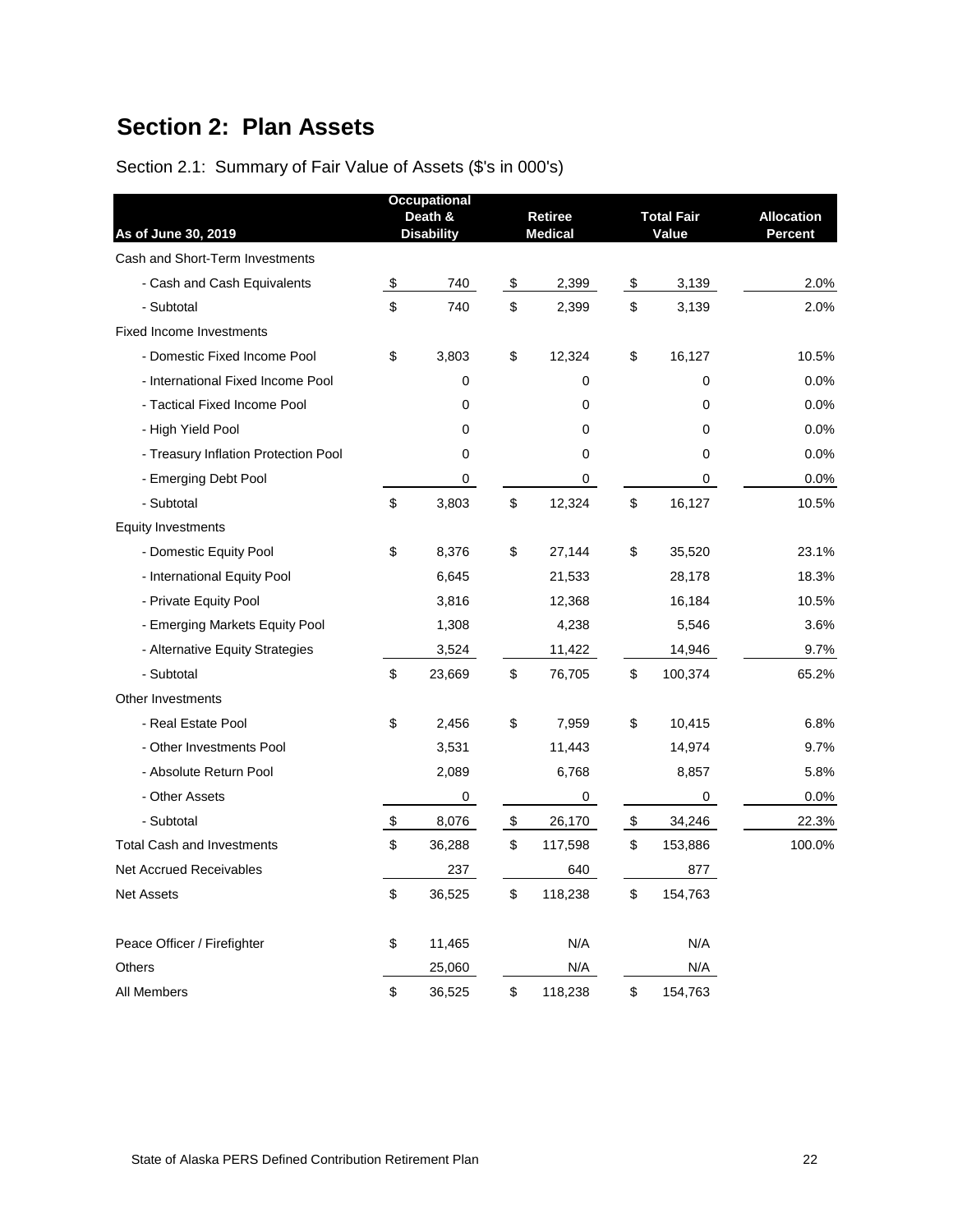|                                               | <b>Occupational</b><br>Death & | <b>Retiree</b> | <b>Total Fair</b> |
|-----------------------------------------------|--------------------------------|----------------|-------------------|
| As of June 30, 2019                           | <b>Disability</b>              | <b>Medical</b> | Value             |
| 1. Fair Value of Assets as of June 30, 2018   | \$<br>30,805                   | \$<br>100,015  | \$<br>130,820     |
| 2. Additions:                                 |                                |                |                   |
| a. Employee Contributions                     | \$<br>$\mathbf 0$              | \$<br>$\Omega$ | \$<br>$\Omega$    |
| b. Employer Contributions                     | 4,083                          | 11,736         | 15,819            |
| c. Interest and Dividend Income               | 601                            | 1,948          | 2,549             |
| d. Net Appreciation / Depreciation            |                                |                | $\Omega$          |
| in Fair Value of Investments                  | 1,448                          | 4,686          | 6,134             |
| e. Medicare Part D Subsidy                    | $\mathbf 0$                    | 19             | 19                |
| f. Other                                      | 0                              | 0              | $\mathbf 0$       |
| g. Total Additions                            | \$<br>6,132                    | \$<br>18,389   | \$<br>24,521      |
| 3. Deductions:                                |                                |                |                   |
| a. Medical Benefits                           | \$<br>$\Omega$                 | \$<br>109      | \$<br>109         |
| b. Death & Disability Benefits                | 398                            | $\Omega$       | 398               |
| c. Investment Expenses                        | 12                             | 41             | 53                |
| d. Administrative Expenses                    | 1                              | 14             | 15                |
| e. Securities Expenses                        | 1                              | $\overline{2}$ | 3                 |
| f. Total Deductions                           | \$<br>412                      | \$<br>166      | \$<br>578         |
| 4. Fair Value of Assets as of June 30, 2019   | \$<br>36,525                   | \$<br>118,238  | \$<br>154,763     |
| Approximate Fair Value Investment Return Rate |                                |                |                   |
| During FY 2019 Net of All Expenses            | 6.2%                           | 6.2%           | 6.2%              |

# Section 2.2: Changes in Fair Value of Assets During FY 2019 (\$'s in 000's)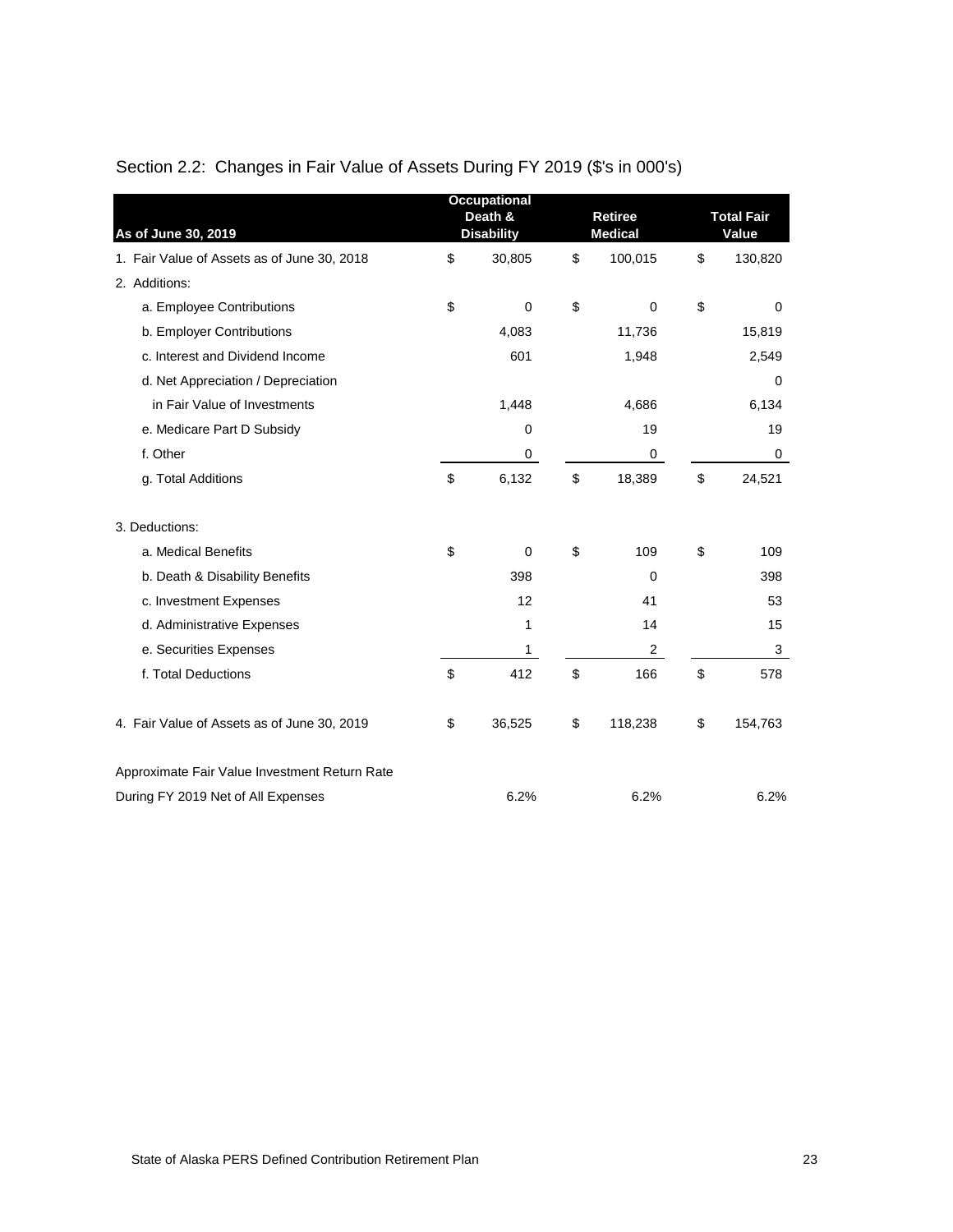## Section 2.3: Development of Actuarial Value of Assets (\$'s in 000's)

The actuarial value of assets and the fair value were \$0 at June 30, 2006. Investment gains and losses are recognized 20% per year over 5 years. In no event may valuation assets be less than 80% or more than 120% of fair value as of the current valuation date.

|                                                               | <b>Occupational</b><br>Death &<br><b>Disability</b> | <b>Retiree</b><br><b>Medical</b> | <b>Total</b>  |
|---------------------------------------------------------------|-----------------------------------------------------|----------------------------------|---------------|
| 1. Deferral of Investment Gain / (Loss) for FY 2019           |                                                     |                                  |               |
| a. Fair Value of Assets as of June 30, 2018                   | \$<br>30,805                                        | \$<br>100,015                    | \$<br>130,820 |
| b. Contributions                                              | 4,083                                               | 11,736                           | 15,819        |
| c. Medicare Part D Subsidy                                    | 0                                                   | 19                               | 19            |
| d. Benefit Payments                                           | 398                                                 | 109                              | 507           |
| e. Administrative Expenses                                    | 1                                                   | 14                               | 15            |
| f. Actual Investment Return (net of expenses)                 | 2,036                                               | 6,591                            | 8,627         |
| g. Expected Return Rate (net of expenses)                     | 7.38%                                               | 7.38%                            | 7.38%         |
| h. Expected Return - Weighted for Timing                      | 2,406                                               | 7,803                            | 10,209        |
| i. Investment Gain / (Loss) for the Year, $(f) - (h)$         | (370)                                               | (1,212)                          | (1,582)       |
| 2. Actuarial Value as of June 30, 2019                        |                                                     |                                  |               |
| a. Fair Value as of June 30, 2019                             | \$<br>36,525                                        | \$<br>118,238                    | \$<br>154,763 |
| b. Deferred Investment Gain / (Loss)                          | (176)                                               | (545)                            | (721)         |
| c. Preliminary Actuarial Value as of June 30, 2019, (a) - (b) | 36,701                                              | 118,783                          | 155,484       |
| d. Upper Limit: 120% of Fair Value, June 30, 2019             | 43,830                                              | 141,886                          | 185,716       |
| e. Lower Limit: 120% of Fair Value, June 30, 2019             | 29,220                                              | 94,590                           | 123,810       |
| f. Actuarial Value, June 30, 2019(c), limited by (d) and (e)  | 36,701                                              | 118,783                          | 155,484       |
| 3. Ratio of Actuarial Value of Assets to Fair Value of Assets | 100.5%                                              | 100.5%                           | 100.5%        |
| 4. Approximate Actuarial Value Investment Return Rate         |                                                     |                                  |               |
| During FY 2019 Net of All Expenses                            | 6.3%                                                | 6.6%                             | 6.6%          |
| 5. Actuarial Value Allocation <sup>1</sup>                    |                                                     |                                  |               |
| a. Peace Officer/Firefighter                                  | \$<br>11,520                                        | \$<br>12,388                     | \$<br>23,908  |
| b. Others                                                     | 25,181                                              | 106,395                          | 131,576       |
| c. All Members                                                | \$<br>36,701                                        | \$<br>118,783                    | \$<br>155,484 |

 $1$  Occupational death & disability allocated using fair value of assets. Retiree medical allocated based on retiree medical actuarial accrued liability.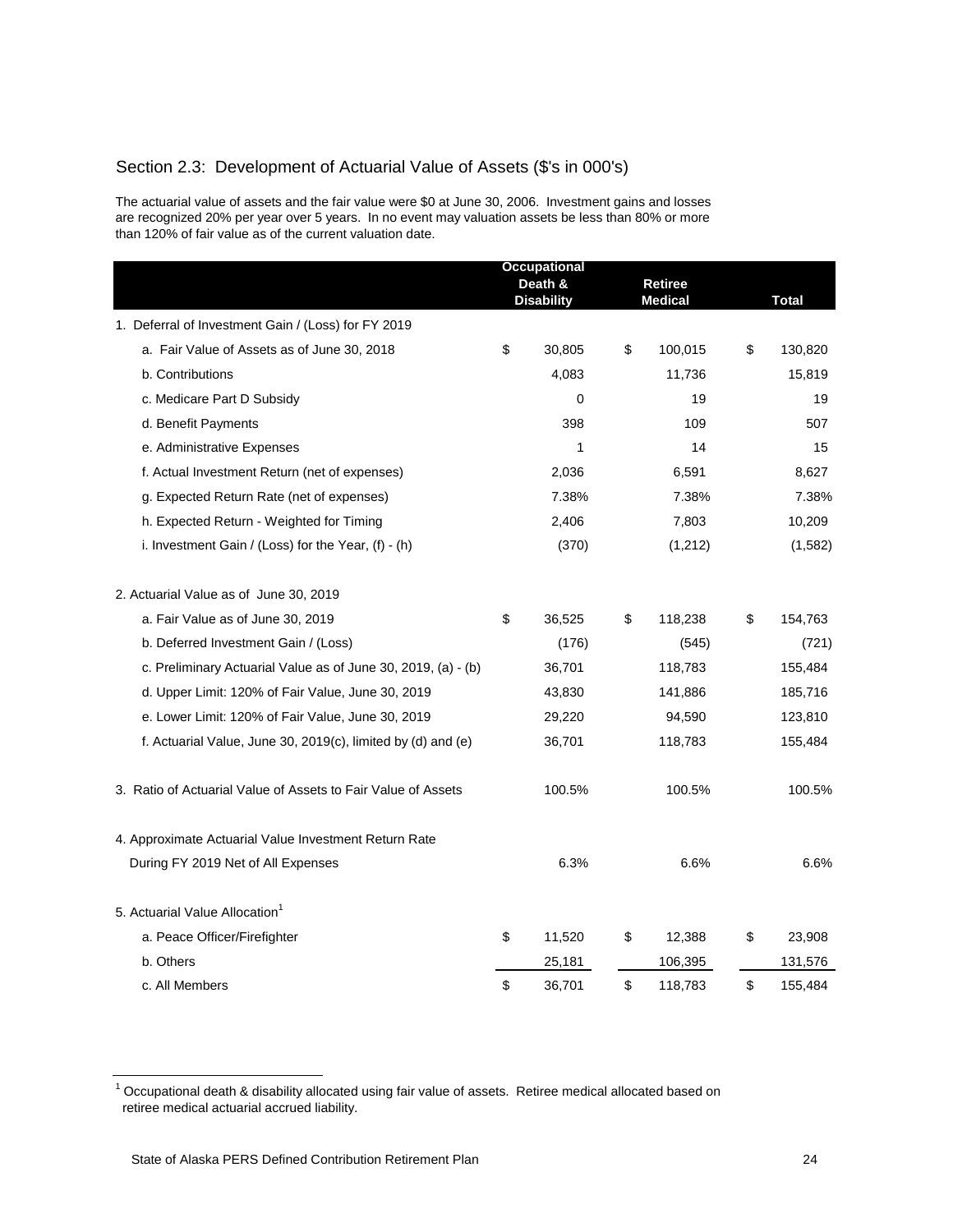| <b>Occupational Death &amp; Disability</b> |                        |         |                                                  |         |    |                                                 |                                                        |       |  |  |  |  |
|--------------------------------------------|------------------------|---------|--------------------------------------------------|---------|----|-------------------------------------------------|--------------------------------------------------------|-------|--|--|--|--|
| <b>Fiscal Year Ending</b>                  | Asset Gain /<br>(Loss) |         | Gain / (Loss)<br>Recognized<br>in Prior<br>Years |         |    | Gain / (Loss)<br>Recognized<br><b>This Year</b> | Gain / (Loss)<br>Deferred to<br><b>Future</b><br>Years |       |  |  |  |  |
| June 30, 2015                              | \$                     | (841)   | \$                                               | (672)   | \$ | (169)                                           | \$                                                     | 0     |  |  |  |  |
| June 30, 2016                              |                        | (1,649) |                                                  | (990)   |    | (330)                                           |                                                        | (329) |  |  |  |  |
| June 30, 2017                              |                        | 1.090   |                                                  | 436     |    | 218                                             |                                                        | 436   |  |  |  |  |
| June 30, 2018                              |                        | 23      |                                                  | 5       |    | 5                                               |                                                        | 13    |  |  |  |  |
| June 30, 2019                              |                        | (370)   |                                                  | 0       |    | (74)                                            |                                                        | (296) |  |  |  |  |
| Total                                      | \$                     | (1,747) | S                                                | (1,221) | S  | (350)                                           | S                                                      | (176) |  |  |  |  |

The tables below show the development of the gains/(losses) to be recognized in the current year (\$'s in 000's):

|                           | <b>Retiree Medical</b>        |         |                                                  |          |                                                 |       |                                                        |       |  |  |  |  |  |  |
|---------------------------|-------------------------------|---------|--------------------------------------------------|----------|-------------------------------------------------|-------|--------------------------------------------------------|-------|--|--|--|--|--|--|
| <b>Fiscal Year Ending</b> | <b>Asset Gain /</b><br>(Loss) |         | Gain / (Loss)<br>Recognized<br>in Prior<br>Years |          | Gain / (Loss)<br>Recognized<br><b>This Year</b> |       | Gain / (Loss)<br>Deferred to<br><b>Future</b><br>Years |       |  |  |  |  |  |  |
| June 30, 2015             | \$                            | (1,608) | \$                                               | (1,288)  | \$                                              | (320) | \$                                                     | 0     |  |  |  |  |  |  |
| June 30, 2016             |                               | (4,028) |                                                  | (2, 418) |                                                 | (806) |                                                        | (804) |  |  |  |  |  |  |
| June 30, 2017             |                               | 3.156   |                                                  | 1,262    |                                                 | 631   |                                                        | 1,263 |  |  |  |  |  |  |
| June 30, 2018             |                               | (58)    |                                                  | (12)     |                                                 | (12)  |                                                        | (34)  |  |  |  |  |  |  |
| June 30, 2019             |                               | (1,212) |                                                  | 0        |                                                 | (242) |                                                        | (970) |  |  |  |  |  |  |
| Total                     | \$                            | (3,750) | \$                                               | (2,456)  | \$                                              | (749) | \$                                                     | (545) |  |  |  |  |  |  |

|                           |                               |          | Total |                                                  |    |                                                 |    |                                                        |
|---------------------------|-------------------------------|----------|-------|--------------------------------------------------|----|-------------------------------------------------|----|--------------------------------------------------------|
| <b>Fiscal Year Ending</b> | <b>Asset Gain /</b><br>(Loss) |          |       | Gain / (Loss)<br>Recognized<br>in Prior<br>Years |    | Gain / (Loss)<br>Recognized<br><b>This Year</b> |    | Gain / (Loss)<br>Deferred to<br><b>Future</b><br>Years |
| June 30, 2015             | \$                            | (2, 449) | \$    | (1,960)                                          | \$ | (489)                                           | \$ | 0                                                      |
| June 30, 2016             |                               | (5,677)  |       | (3, 408)                                         |    | (1, 136)                                        |    | (1, 133)                                               |
| June 30, 2017             |                               | 4.246    |       | 1,698                                            |    | 849                                             |    | 1,699                                                  |
| June 30, 2018             |                               | (35)     |       | (7)                                              |    | (7)                                             |    | (21)                                                   |
| June 30, 2019             |                               | (1,582)  |       | 0                                                |    | (316)                                           |    | (1,266)                                                |
| Total                     | \$                            | (5, 497) | \$    | (3,677)                                          | \$ | (1,099)                                         | \$ | (721)                                                  |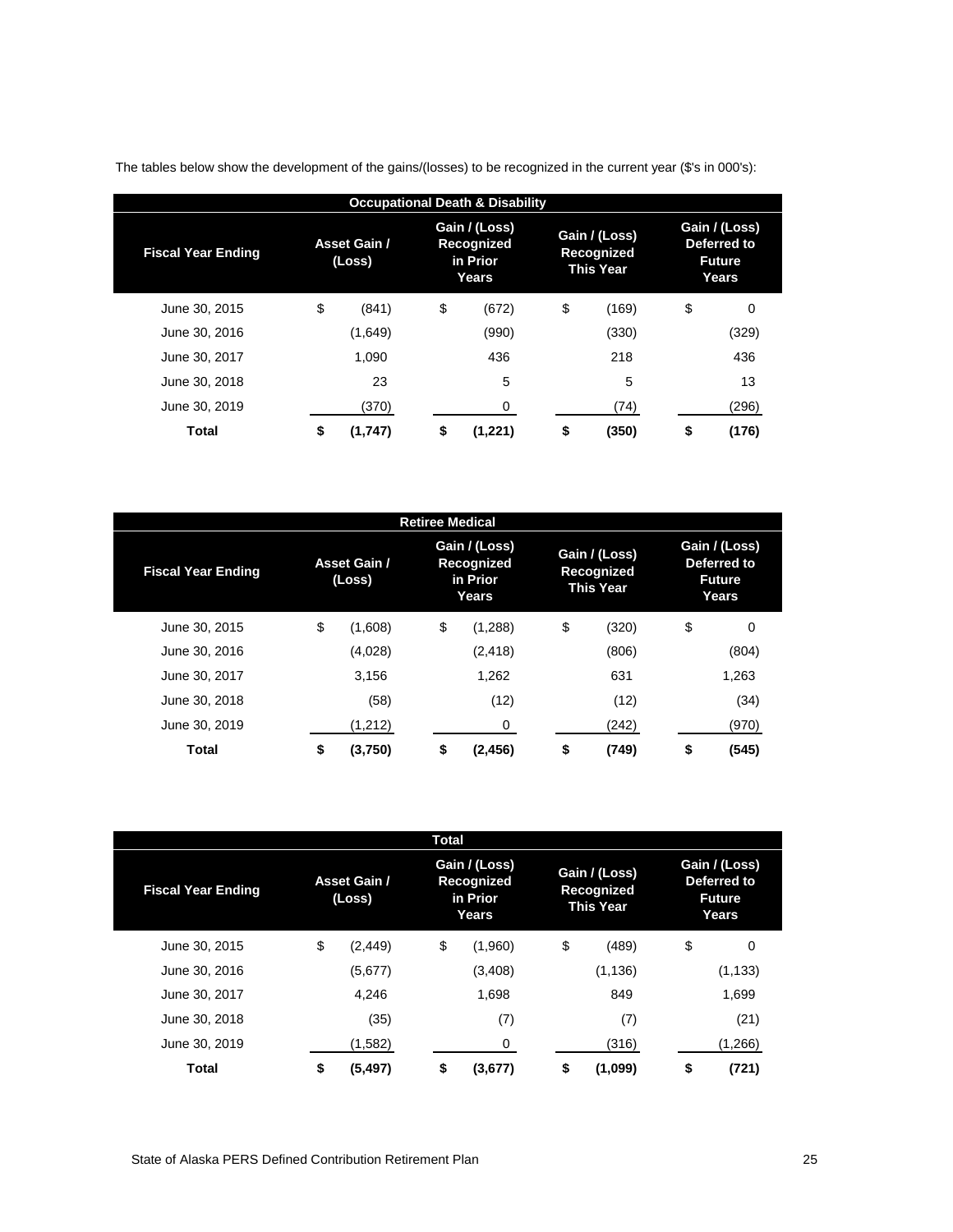|                    |               | <b>Actuarial Value</b> |               | <b>Fair Value</b> |
|--------------------|---------------|------------------------|---------------|-------------------|
| <b>Year Ending</b> | <b>Annual</b> | Cumulative*            | <b>Annual</b> | Cumulative*       |
| June 30, 2008      | 5.0%          | 5.0%                   | $(7.1\%)$     | $(7.1\%)$         |
| June 30, 2009      | 2.4%          | 3.7%                   | $(13.0\%)$    | $(10.1\%)$        |
| June 30, 2010      | 3.9%          | 3.8%                   | 6.6%          | $(4.8\%)$         |
| June 30, 2011      | 7.3%          | 4.6%                   | 19.2%         | 0.7%              |
| June 30, 2012      | 6.9%          | 5.1%                   | 2.0%          | 0.9%              |
| June 30, 2013      | 7.9%          | 5.5%                   | 11.8%         | 2.7%              |
| June 30, 2014      | 10.9%         | 6.3%                   | 18.0%         | 4.7%              |
| June 30, 2015      | 9.5%          | 6.7%                   | 3.3%          | 4.6%              |
| June 30, 2016      | 6.7%          | 6.7%                   | 0.2%          | 4.1%              |
| June 30, 2017      | 7.8%          | 6.8%                   | 12.6%         | 4.9%              |
| June 30, 2018      | 7.9%          | 6.9%                   | 7.9%          | 5.2%              |
| June 30, 2019      | 6.6%          | 6.9%                   | 6.2%          | 5.2%              |

## Section 2.4: Historical Asset Rates of Return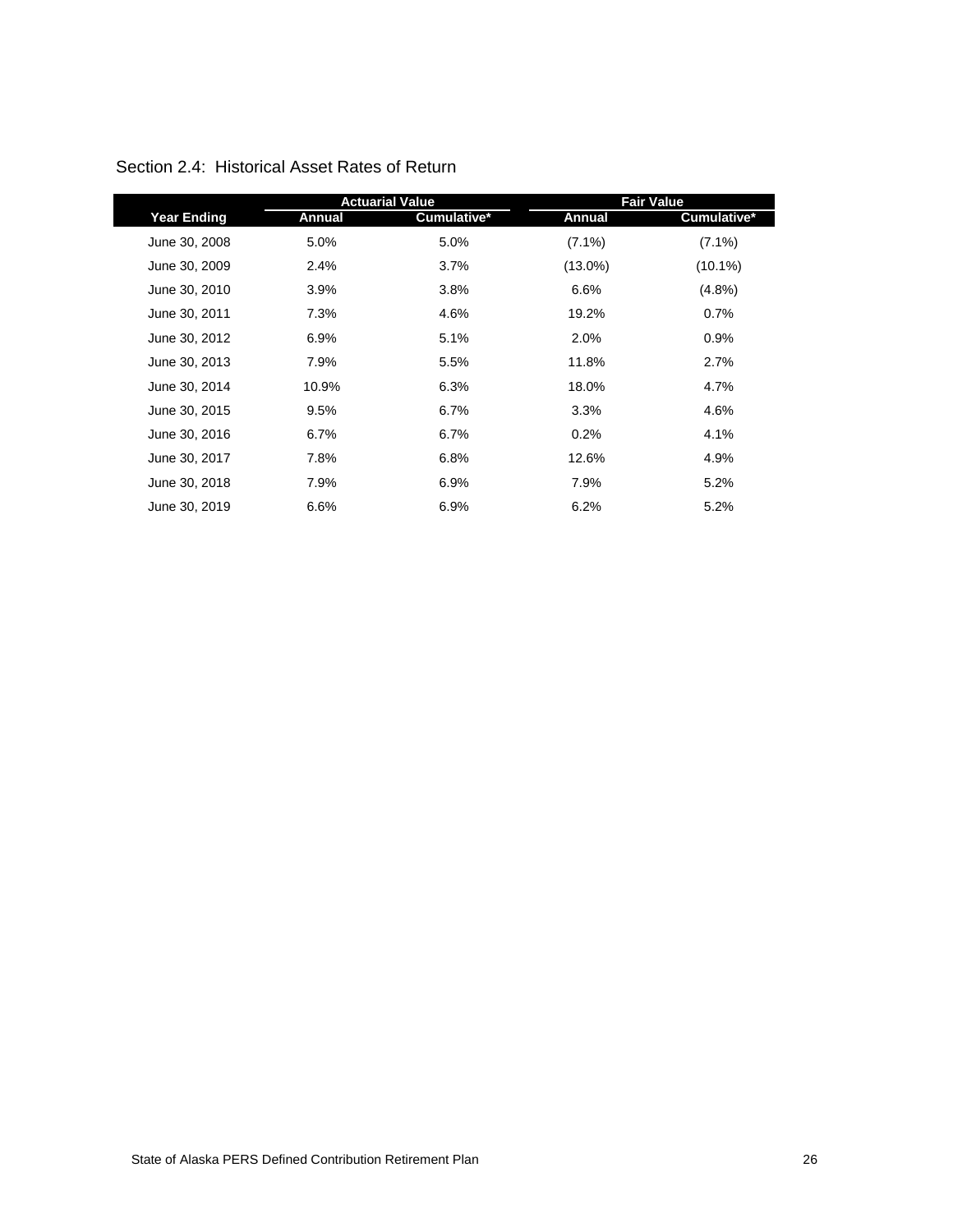# **Section 3: Member Data**

| Section 3.1: Summary of Members Included |  |  |  |
|------------------------------------------|--|--|--|
|------------------------------------------|--|--|--|

|    | As of June 30                                                        | 2015         | 2016         | 2017         | 20181        | 2019               |
|----|----------------------------------------------------------------------|--------------|--------------|--------------|--------------|--------------------|
|    | <b>Peace Officer/Firefighter - Active Members</b>                    |              |              |              |              |                    |
| 1. | Number                                                               | 1,438        | 1,605        | 1,701        | 1,905        | 2,038 <sup>2</sup> |
| 2. | Average Age                                                          | 34.93        | 35.17        | 35.59        | 35.63        | 35.76              |
| 3. | <b>Average Credited Service</b>                                      | 3.71         | 4.12         | 4.65         | 4.83         | 5.09               |
| 4. | Average Entry Age                                                    | 31.22        | 31.05        | 30.94        | 30.80        | 30.67              |
| 5. | <b>Average Annual Earnings</b>                                       | \$<br>71,839 | \$<br>76,213 | \$<br>77,800 | \$<br>78,603 | \$<br>84,593       |
|    | <b>Others - Active Members</b>                                       |              |              |              |              |                    |
| 1. | Number                                                               | 15,660       | 16,610       | 17,470       | 18,473       | 19,8643            |
| 2. | Average Age                                                          | 40.54        | 40.90        | 41.22        | 41.34        | 41.49              |
| 3. | <b>Average Credited Service</b>                                      | 3.24         | 3.51         | 3.83         | 4.08         | 4.25               |
| 4. | Average Entry Age                                                    | 37.30        | 37.39        | 37.39        | 37.26        | 37.24              |
| 5. | <b>Average Annual Earnings</b>                                       | \$<br>53,780 | \$<br>55,335 | \$<br>56,100 | \$<br>57,349 | \$<br>58,223       |
|    | <b>Total - Active Members</b>                                        |              |              |              |              |                    |
| 1. | Number                                                               | 17,098       | 18,215       | 19,171       | 20,378       | 21,9024            |
| 2. | Average Age                                                          | 40.07        | 40.39        | 40.72        | 40.80        | 40.96              |
| 3. | <b>Average Credited Service</b>                                      | 3.28         | 3.56         | 3.90         | 4.15         | 4.33               |
| 4. | Average Entry Age                                                    | 36.79        | 36.83        | 36.82        | 36.65        | 36.63              |
| 5. | <b>Average Annual Earnings</b>                                       | \$<br>55,299 | \$<br>57,175 | \$<br>58,025 | \$<br>59,336 | \$<br>60,676       |
|    | Disabilitants and Beneficiaries (Occupational Death & Disability)    |              |              |              |              |                    |
| 1. | Number                                                               | 12           | 12           | 14           | 15           | 16                 |
| 2. | Average Age                                                          | 43.19        | 44.19        | 42.37        | 43.66        | 42.28              |
| 3. | Average Monthly Death &<br><b>Disability Benefit</b>                 | \$<br>2,399  | \$<br>2,442  | \$<br>2,199  | \$<br>2,285  | \$<br>2,404        |
|    | Retirees, Surviving Spouses, and Dependent Spouses (Retiree Medical) |              |              |              |              |                    |
| 1. | Number                                                               | 0            | $\mathbf 0$  | 9            | 23           | 43                 |
| 2. | Average Age                                                          | N/A          | N/A          | 70.76        | 69.97        | 69.72              |
|    | <b>Total Number of Members</b>                                       | 17,100       | 18,227       | 19,194       | 20,416       | 21,961             |

Total and average annual earnings ("valuation pay") are the annualized earnings for the fiscal year ending on the valuation date.

l

<sup>&</sup>lt;sup>1</sup> 4 members who were terminated before the valuation date were subsequently rehired, per client data as of October 1, 2018. These members were valued as active as of the valuation date.

<sup>2</sup> Includes 1,695 male active members and 343 female active members.

<sup>3</sup> Includes 8,512 male active members and 11,352 female active members.

<sup>4</sup> Includes 10,207 male active members and 11,695 female active members.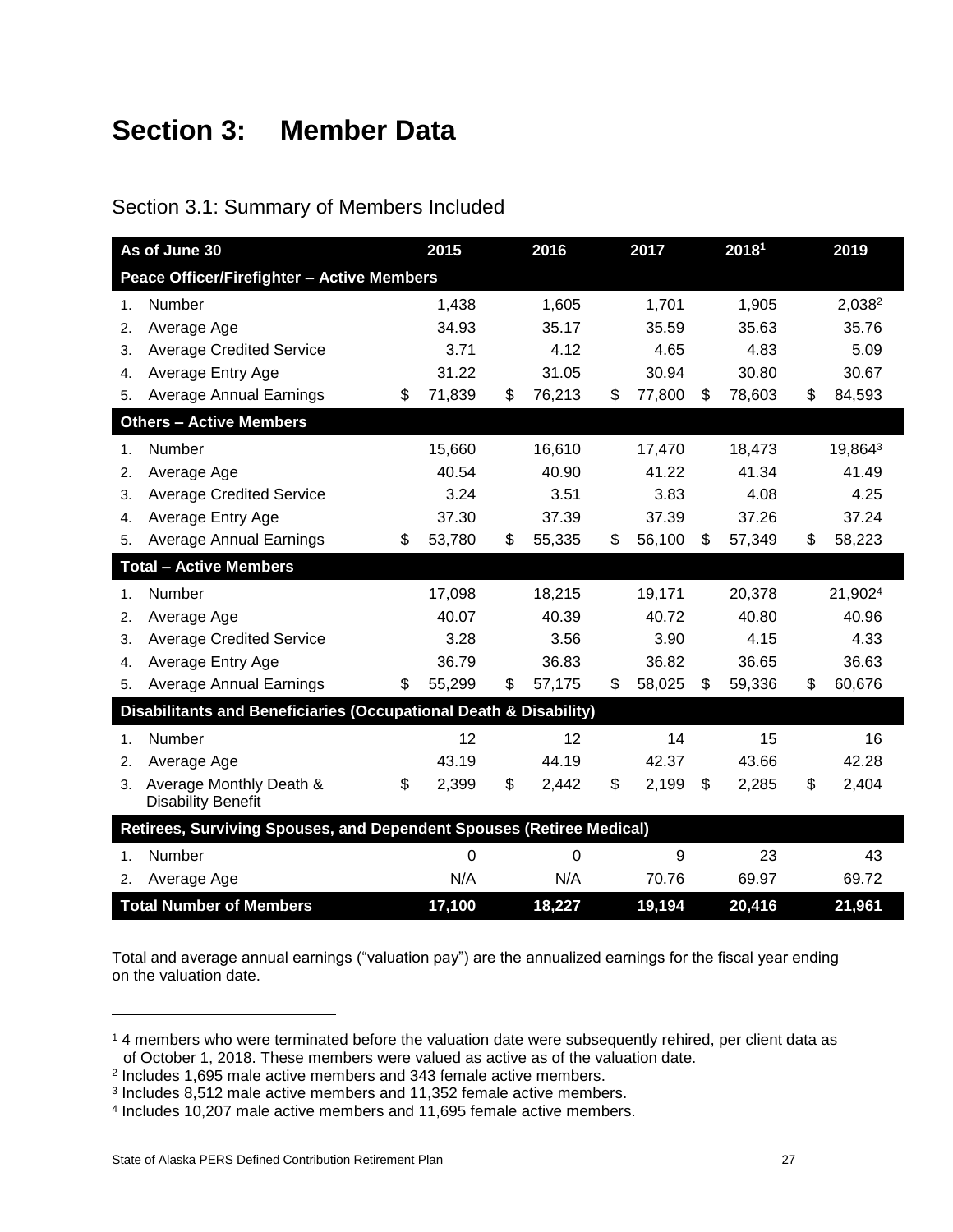|           |               | <b>Annual Earnings by Age</b>          |                                      | <b>Annual Earnings by Credited Service</b> |               |                                        |                                             |  |
|-----------|---------------|----------------------------------------|--------------------------------------|--------------------------------------------|---------------|----------------------------------------|---------------------------------------------|--|
| Age       | <b>Number</b> | <b>Total Annual</b><br><b>Earnings</b> | Average<br>Annual<br><b>Earnings</b> | <b>Years</b><br>оf<br><b>Service</b>       | <b>Number</b> | <b>Total Annual</b><br><b>Earnings</b> | Average<br><b>Annual</b><br><b>Earnings</b> |  |
| $0 - 19$  | 99            | 4,317,310                              | 43,609                               | 0                                          | 4,443         | 215,796,164                            | 48,570                                      |  |
| $20 - 24$ | 1,273         | 59,896,179                             | 47,051                               |                                            | 3,144         | 165,298,056                            | 52,576                                      |  |
| $25 - 29$ | 3,038         | 167,256,749                            | 55,055                               | $\overline{2}$                             | 2,298         | 130,194,774                            | 56,656                                      |  |
| $30 - 34$ | 3,808         | 238,434,861                            | 62,614                               | 3                                          | 2,031         | 121,264,760                            | 59,707                                      |  |
| $35 - 39$ | 3,341         | 217, 132, 738                          | 64,990                               | 4                                          | 1,818         | 114,118,868                            | 62,772                                      |  |
| $40 - 44$ | 2,652         | 168,439,475                            | 63,514                               | $0 - 4$                                    | 13,734        | 746,672,622                            | 54,367                                      |  |
| $45 - 49$ | 2,315         | 142,276,247                            | 61,458                               | $5 - 9$                                    | 6,224         | 427,017,115                            | 68,608                                      |  |
| $50 - 54$ | 1,964         | 121,337,963                            | 61,781                               | $10 - 14$                                  | 1,940         | 154,914,035                            | 79,853                                      |  |
| $55 - 59$ | 1,763         | 106,888,595                            | 60,629                               | $15 - 19$                                  | 4             | 330,675                                | 82,669                                      |  |
| $60 - 64$ | 1,142         | 70,975,462                             | 62,150                               | $20 - 24$                                  | 0             | 0                                      | 0                                           |  |
| $65 - 69$ | 383           | 25,161,499                             | 65,696                               | $25 - 29$                                  | 0             | 0                                      | 0                                           |  |
| $70 - 74$ | 99            | 5,660,947                              | 57,181                               | $30 - 34$                                  | 0             | 0                                      | 0                                           |  |
| $75+$     | 25            | 1,156,422                              | 46,257                               | $35 - 39$                                  | 0             | 0                                      | $\Omega$                                    |  |
|           |               |                                        |                                      | $40+$                                      | 0             | 0                                      | 0                                           |  |
| Total     | 21,902        | 1,328,934,447                          | 60,676                               | Total                                      | 21,902        | 1,328,934,447                          | 60,676                                      |  |

Section 3.2: Age and Service Distribution of Active Members

|           | <b>Years of Credited Service by Age</b> |       |                |             |           |           |           |           |             |              |  |  |  |  |  |
|-----------|-----------------------------------------|-------|----------------|-------------|-----------|-----------|-----------|-----------|-------------|--------------|--|--|--|--|--|
|           | <b>Years of Service</b>                 |       |                |             |           |           |           |           |             |              |  |  |  |  |  |
| Age       | $0 - 4$                                 | $5-9$ | $10 - 14$      | $15 - 19$   | $20 - 24$ | $25 - 29$ | $30 - 34$ | $35 - 39$ | $40+$       | <b>Total</b> |  |  |  |  |  |
| $0 - 19$  | 99                                      | 0     | 0              | 0           | 0         | 0         | 0         | 0         | 0           | 99           |  |  |  |  |  |
| $20 - 24$ | 1,263                                   | 10    | 0              | 0           | 0         | 0         | 0         | 0         | 0           | 1,273        |  |  |  |  |  |
| $25 - 29$ | 2,632                                   | 402   | 4              | 0           | 0         | 0         | 0         | 0         | 0           | 3,038        |  |  |  |  |  |
| $30 - 34$ | 2,442                                   | 1,165 | 201            | $\mathbf 0$ | $\Omega$  | 0         | 0         | 0         | 0           | 3,808        |  |  |  |  |  |
| $35 - 39$ | 1,876                                   | 1,085 | 380            | $\mathbf 0$ | 0         | 0         | 0         | 0         | 0           | 3,341        |  |  |  |  |  |
| $40 - 44$ | 1,496                                   | 814   | 341            |             | 0         | $\Omega$  | 0         | 0         | 0           | 2,652        |  |  |  |  |  |
| $45 - 49$ | 1,281                                   | 765   | 268            |             | 0         | 0         | 0         | 0         | 0           | 2,315        |  |  |  |  |  |
| $50 - 54$ | 1,035                                   | 678   | 251            | 0           | 0         | 0         | 0         | 0         | $\Omega$    | 1,964        |  |  |  |  |  |
| $55 - 59$ | 879                                     | 642   | 242            | 0           | 0         | 0         | 0         | 0         | 0           | 1,763        |  |  |  |  |  |
| $60 - 64$ | 522                                     | 438   | 180            | 2           | 0         | $\Omega$  | 0         | 0         | 0           | 1,142        |  |  |  |  |  |
| $65 - 69$ | 153                                     | 174   | 56             | 0           | 0         | 0         | 0         | 0         | 0           | 383          |  |  |  |  |  |
| $70 - 74$ | 41                                      | 43    | 15             | 0           | 0         | 0         | 0         | 0         | $\Omega$    | 99           |  |  |  |  |  |
| $75+$     | 15                                      | 8     | $\overline{2}$ | $\pmb{0}$   | 0         | 0         | 0         | 0         | $\mathbf 0$ | 25           |  |  |  |  |  |
|           |                                         |       |                |             |           |           |           |           |             |              |  |  |  |  |  |
| Total     | 13,734                                  | 6,224 | 1,940          | 4           | 0         | 0         | 0         | 0         | 0           | 21,902       |  |  |  |  |  |

Total and average annual earnings ("valuation pay") are the annualized earnings for the fiscal year ending on the valuation date.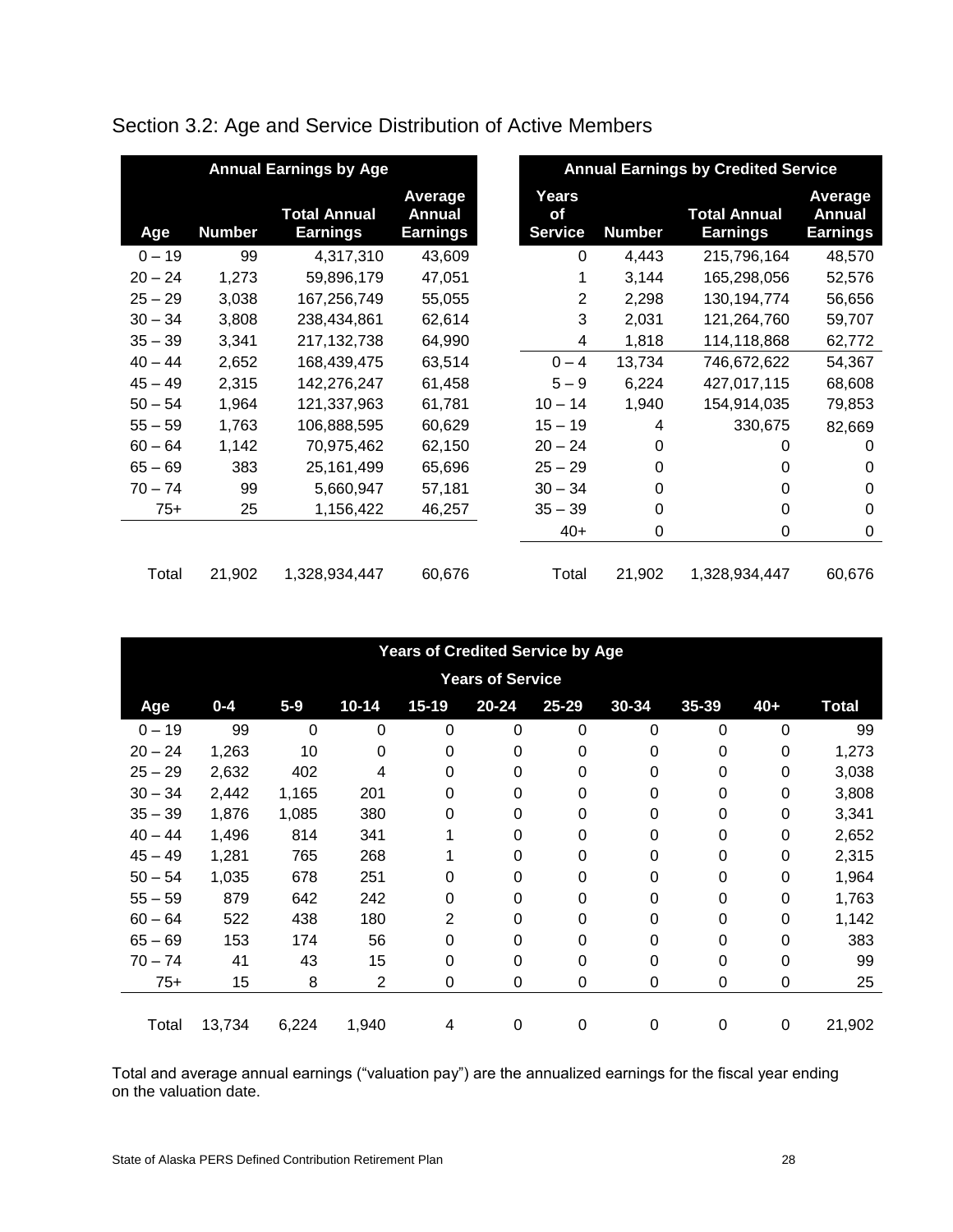# Section 3.3: Member Data Reconciliation

|                                  | <b>Actives</b> | <b>Retirees</b><br>and<br><b>Surviving</b><br><b>Spouses</b> | <b>Dependent</b><br><b>Spouses</b> | OD&D<br><b>Disabilitants</b> | OD&D<br><b>Beneficiaries</b> | <b>Total</b> |
|----------------------------------|----------------|--------------------------------------------------------------|------------------------------------|------------------------------|------------------------------|--------------|
| As of June 30, 2018 <sup>1</sup> | 20,378         | 19                                                           | 4                                  | 12                           | 3                            | 20,416       |
| <b>Vested Termination</b>        | (521)          | 0                                                            | 0                                  | (1)                          | 0                            | (522)        |
| Non-vested Termination           | (2,019)        | 0                                                            | 0                                  | 0                            | 0                            | (2,019)      |
| <b>Refund of Contributions</b>   | (663)          | 0                                                            | 0                                  | 0                            | 0                            | (663)        |
| Converted To/From DB Plan        | 0              | $\Omega$                                                     | $\Omega$                           | $\Omega$                     | 0                            | 0            |
| Transfer In                      | 74             | 1                                                            | 0                                  | $\Omega$                     | 0                            | 75           |
| <b>Transfer Out</b>              | (69)           | 0                                                            | 0                                  | 0                            | 0                            | (69)         |
| <b>Disabled</b>                  | (2)            | 0                                                            | 0                                  | $\overline{2}$               | 0                            | 0            |
| Retired                          | (15)           | 15                                                           | 5                                  | $\Omega$                     | 0                            | 5            |
| Deceased, No Beneficiary         | (16)           | (1)                                                          | 0                                  | 0                            | 0                            | (17)         |
| Deceased, With Beneficiary       | 0              | $\Omega$                                                     | 0                                  | (1)                          |                              | 0            |
| Return to Active                 | 614            | $\Omega$                                                     | 0                                  | 0                            | $\Omega$                     | 614          |
| Data Adjustment                  | 0              | $\Omega$                                                     | $\mathbf 0$                        | $\Omega$                     | 0                            | 0            |
| <b>New Entrant</b>               | 4,141          | N/A                                                          | N/A                                | N/A                          | N/A                          | 4,141        |
| As of June 30, 2019 <sup>2</sup> | 21,902         | 34                                                           | 9                                  | 12                           | 4                            | 21,961       |

l

<sup>1</sup> 112 participants are expected to receive retiree medical benefits in a different plan and are included for OD&D benefits only.

<sup>&</sup>lt;sup>2</sup> 101 participants are expected to receive retiree medical benefits in a different plan and are included for OD&D benefits only.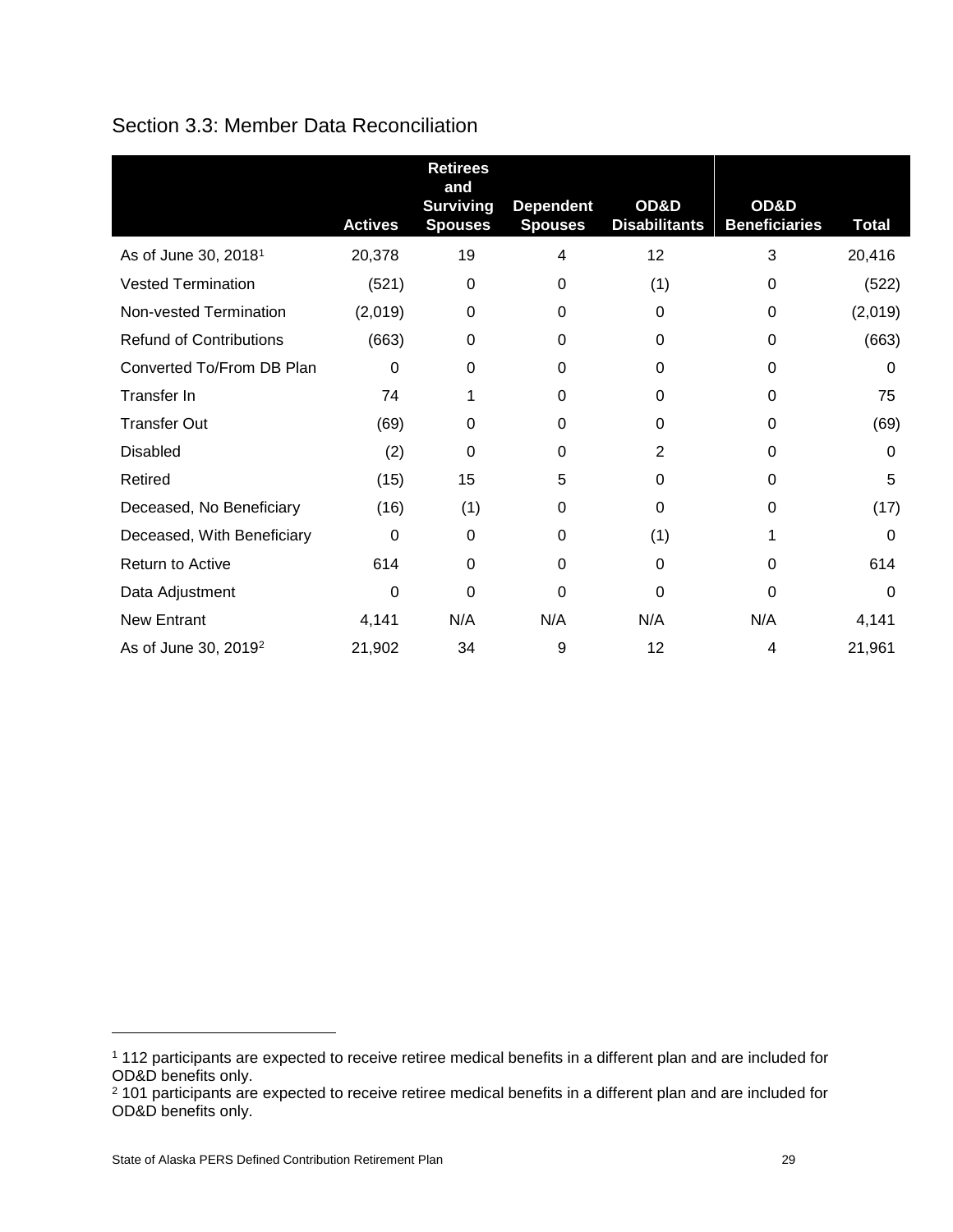| Valuation<br><b>Date</b> | <b>Number</b> | <b>Annual</b><br><b>Earnings</b><br>(000's) | <b>Annual</b><br>Average<br><b>Earnings</b> | <b>Percent</b><br>Increase/<br>(Decrease)<br>in Average<br><b>Earnings</b> | <b>Number of</b><br><b>Participating</b><br><b>Employers</b> |
|--------------------------|---------------|---------------------------------------------|---------------------------------------------|----------------------------------------------------------------------------|--------------------------------------------------------------|
| June 30, 2019            | 21,902        | 1,328,934<br>\$                             | 60,676<br>\$                                | 2.3%                                                                       | 155                                                          |
| June 30, 2018            | 20,378        | 1,209,152                                   | 59,336                                      | 2.3%                                                                       | 155                                                          |
| June 30, 2017            | 19,171        | 1,112,398                                   | 58,025                                      | 1.5%                                                                       | 157                                                          |
| June 30, 2016            | 18,215        | 1,041,437                                   | 57,175                                      | 3.4%                                                                       | 157                                                          |
| June 30, 2015            | 17,098        | 945,496                                     | 55,299                                      | 1.9%                                                                       | 159                                                          |
| June 30, 2014            | 15,800        | 857,150                                     | 54,250                                      | 3.7%                                                                       | 159                                                          |
| June 30, 2013            | 14,316        | 748,658                                     | 52,295                                      | 4.7%                                                                       | 159                                                          |
| June 30, 2012            | 12,597        | 629,128                                     | 49,943                                      | 4.5%                                                                       | 160                                                          |
| June 30, 2011            | 10,965        | 524,088                                     | 47,796                                      | 4.8%                                                                       | 160                                                          |
| June 30, 2010            | 9,232         | 421,187                                     | 45,622                                      | 5.4%                                                                       | 160                                                          |
| June 30, 2009            | 7,256         | 314,118                                     | 43,291                                      | 7.2%                                                                       | 160                                                          |
| June 30, 2008            | 5,052         | 203,955                                     | 40,371                                      | 8.1%                                                                       | 159                                                          |
| June 30, 2007            | 2,827         | 105,611                                     | 37,358                                      | 0.0%                                                                       | 160                                                          |

# Section 3.4: Schedule of Active Member Valuation Data

Total and average annual earnings ("valuation pay") are the annualized earnings for the fiscal year ending on the valuation date.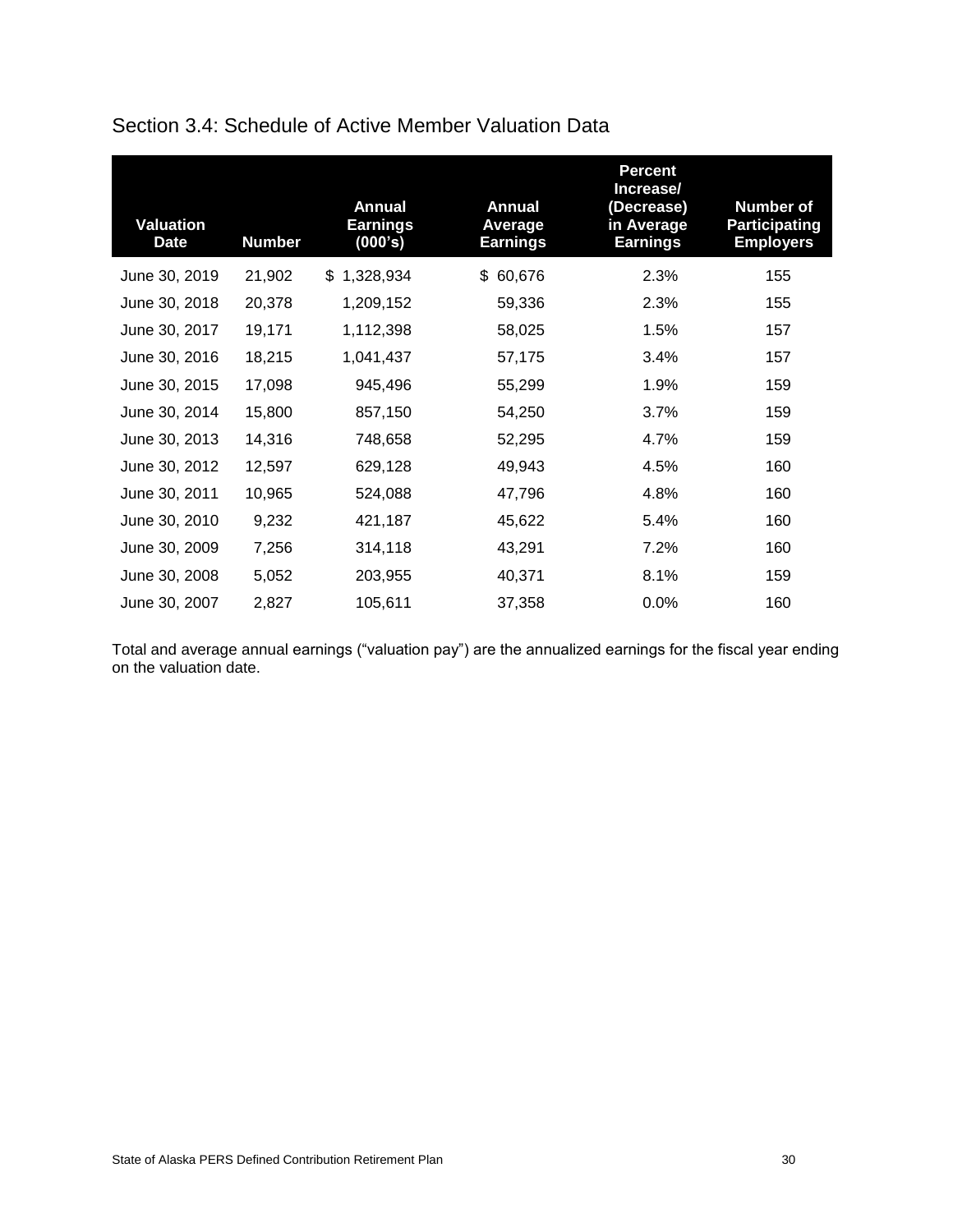# Section 3.5: Active Member Payroll Reconciliation

|    | <b>Payroll Field</b>                               | Payroll Data (000s) |
|----|----------------------------------------------------|---------------------|
| a) | DRB actual reported salaries FY19 - employer list  | 1,217,156<br>S.     |
| b) | DRB actual reported salaries FY19 - valuation data | 1,158,637           |
| C) | Annualized valuation data                          | 1,328,934           |
| d) | Valuation payroll as of June 30, 2019              | 1,397,451           |
| e) | Rate payroll for FY20                              | 1,342,839           |

- a) Actual reported salaries from DRB employer listing showing all payroll paid during FY19, including those who were not active as of June 30, 2019
- b) Payroll from valuation data for people who are in active status as of June 30, 2019
- c) Payroll from (b) annualized for both new entrants and part-timers
- d) Payroll from (c) with one year of salary scale applied to estimate salaries payable for the upcoming year
- e) Payroll from (d) with the part-timer annualization removed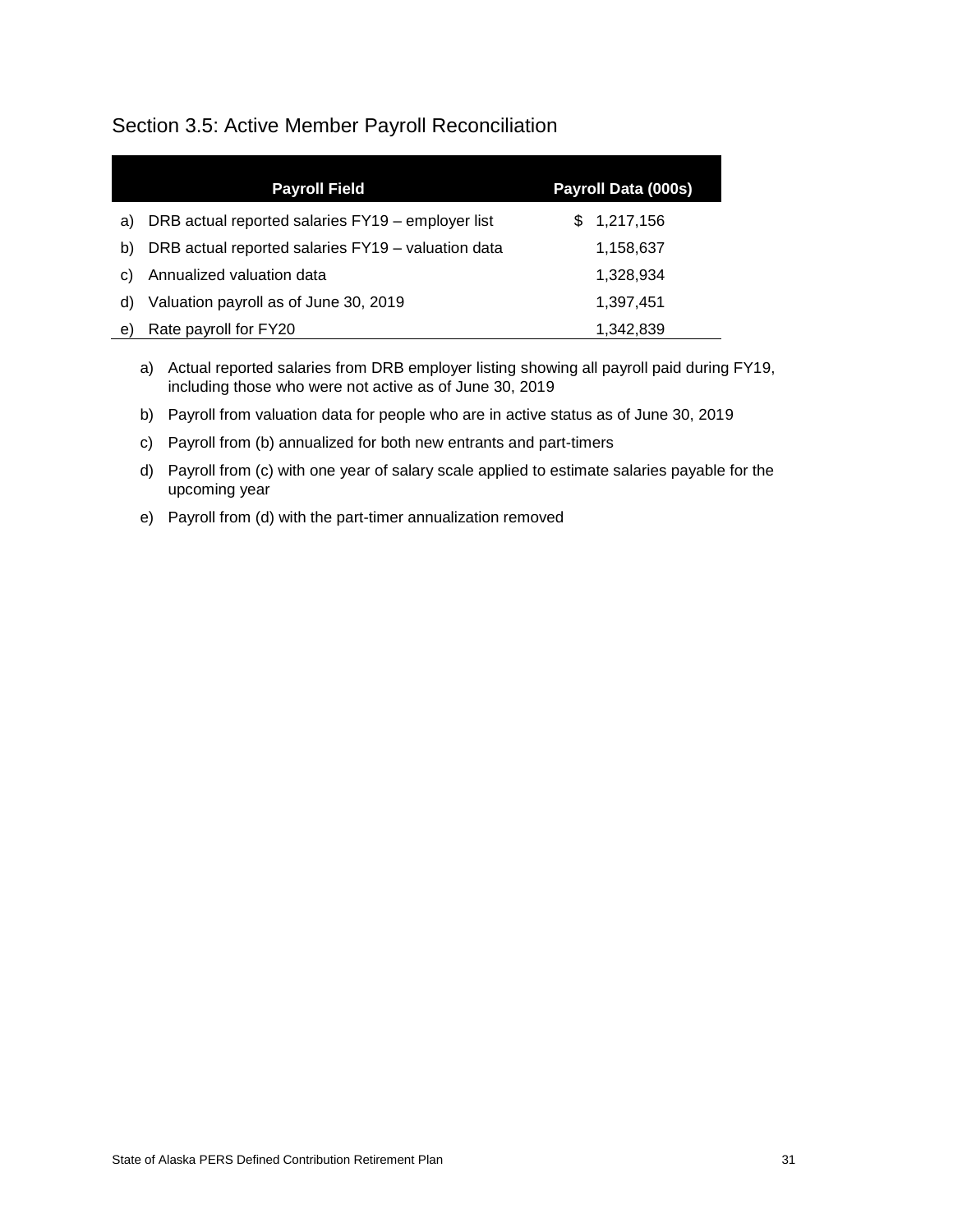# **Section 4: Basis of the Actuarial Valuation**

## Section 4.1: Summary of Plan Provisions

#### **Effective Date**

July 1, 2006, with amendments through June 30, 2019.

#### **Administration of Plan**

The Commissioner of Administration or the Commissioner's designee is the administrator of the Plan. The Attorney General of the state is the legal counsel for the Plan and shall advise the administrator and represent the Plan in legal proceedings.

The Alaska Retirement Management Board prescribes policies, adopts regulations, invests the funds, and performs other activities necessary to carry out the provisions of the Plan.

#### **Employers Included**

Currently there are 155 employers participating in PERS DCR, including the State of Alaska, and 154 political subdivisions and public organizations.

#### **Membership**

An employee of a participating employer who first enters service on or after July 1, 2006, or a member of the defined benefit plan who works for an employer who began participation on or after July 1, 2006, and meets the following criteria is a member in the Plan:

- Permanent full-time or part-time employees of the State of Alaska, participating political subdivisions or public organizations. An employee must be regularly scheduled to work 30 or more hours per week to be considered full-time by the PERS. An employee must be regularly scheduled to work 15 or more hours per week but less than 30 hours to be considered a part-time employee for PERS purposes.
- Elected state officials.
- Elected municipal officials who are compensated and receive at least \$2,001.00 per month.

Members can convert to PERS DCR if they are an eligible non-vested member of the PERS defined benefit plan whose employer consents to transfers to the defined contribution plan and they elect to transfer his or her account balance to PERS DCR.

#### **Member Contributions**

Other than the member-paid premiums discussed later in this section, there are no member contributions for the occupational death & disability and retiree medical benefits.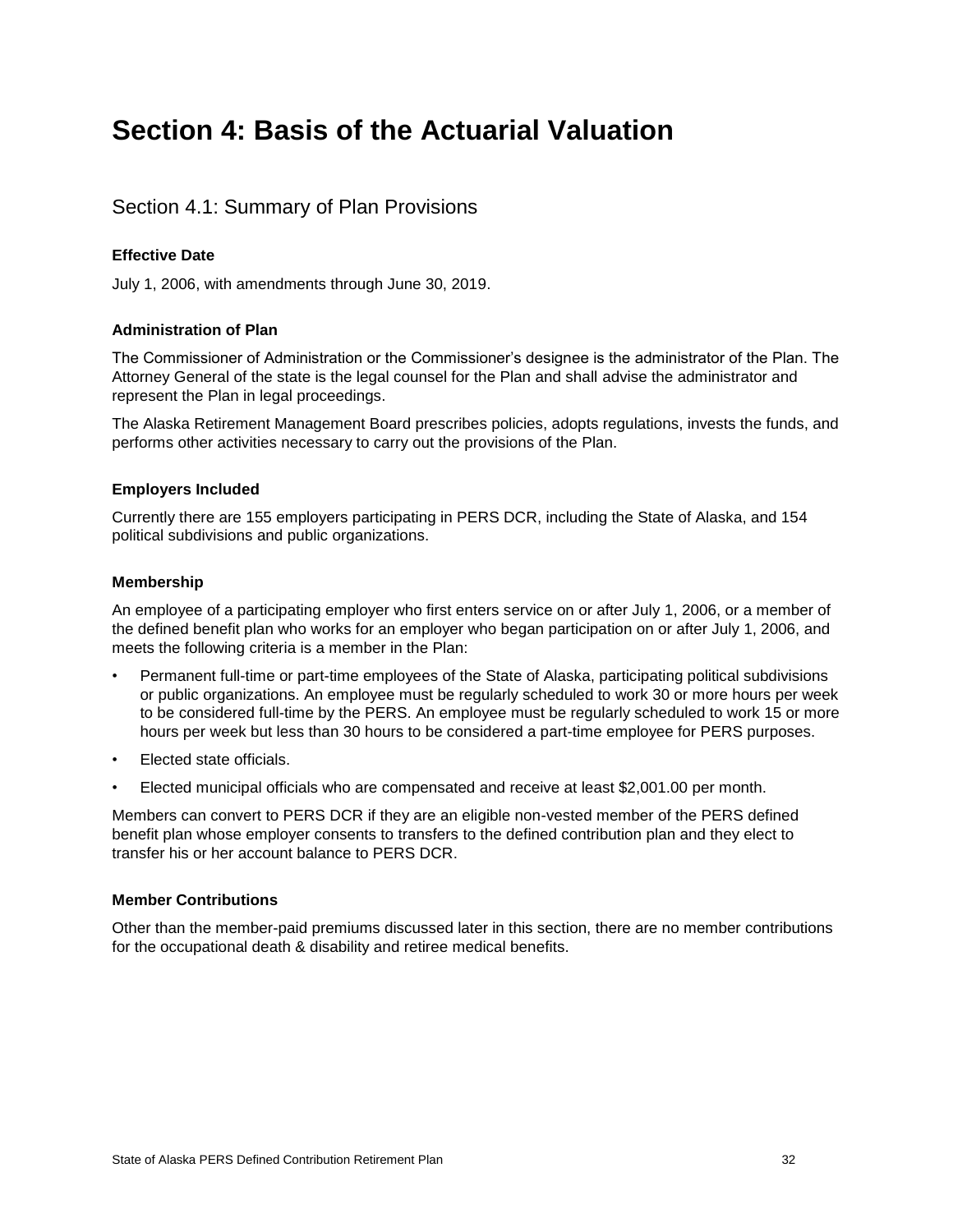#### **Retiree Medical Benefits**

- Member must retire directly from the plan to be eligible for retiree medical coverage. Normal retirement eligibility is the earlier of a) 25 years of service as a peace officer or firefighter and 30 years of service for any other employee or b) Medicare eligible and 10 years of service.
- No subsidized retiree medical benefits are provided until normal retirement eligibility. The member's and any covered dependent premium is 100% until the member is Medicare eligible. Upon the member's Medicare-eligibility, the required contribution will follow the service-based schedule shown below.
- Coverage cannot be denied except for failure to pay premium
- Members who are receiving disability benefits or survivors who are receiving monthly survivor benefits are not eligible until the member meets, or would have met if he/she had lived, the normal retirement eligibility requirements.
- The following is a summary of the medical benefit design adopted in July 2016. The plan description below is used for valuation purposes and indicates participant cost-sharing. Please refer to the benefit handbook for more details.

| <b>Plan Design Feature</b>                                           | In-Network <sup>1</sup>                                                 | Out-of-Network <sup>12</sup> |
|----------------------------------------------------------------------|-------------------------------------------------------------------------|------------------------------|
| Deductible (single / family)                                         | \$300 / \$600                                                           | \$300 / \$600                |
| Medical services (participant share)                                 | <b>20%</b>                                                              | 40%                          |
| Emergency Room Copay (non-emergent use)                              | \$100                                                                   | \$100                        |
| Medical Out-of-Pocket Maximum<br>(single / family, after deductible) | \$1,200 / \$2,400                                                       | \$2,400 / \$4,800            |
| Medicare Coordination                                                | Exclusion                                                               | Exclusion                    |
| Pharmacy                                                             | No Deductible                                                           | No Deductible                |
| Retail Generic (per 30-day fill)                                     | 20% \$10 min / \$50 max                                                 |                              |
| Retail Non-Formulary Brand (per 30-day fill)                         | 25% \$25 min / \$75 max                                                 | 40%                          |
| Retail Formulary Brand (per 30-day fill)                             | 35% \$80 min / \$150 max                                                |                              |
| <b>Mail-Order Generic</b>                                            | \$20 copay                                                              |                              |
| Mail-Order Non-Formulary Brand                                       | \$50 copay                                                              | 40%                          |
| Mail-Order Formulary Brand                                           | $$100$ copay                                                            |                              |
| Pharmacy Out-of-Pocket Max (single / family)                         | \$1,000 / \$2,000                                                       | \$1,000 / \$2,000            |
| Medicare Pharmacy Arrangement                                        | Retiree Drug Subsidy /<br>Employer Group Waiver Plan effective 1/1/2019 |                              |
| Wellness / Preventative                                              | 100%, Not subject to deductible                                         |                              |

l

<sup>&</sup>lt;sup>1</sup> Assumed to increase annually to mitigate impact of healthcare cost trend

<sup>2</sup> OON applies only to non-Medicare eligible participants.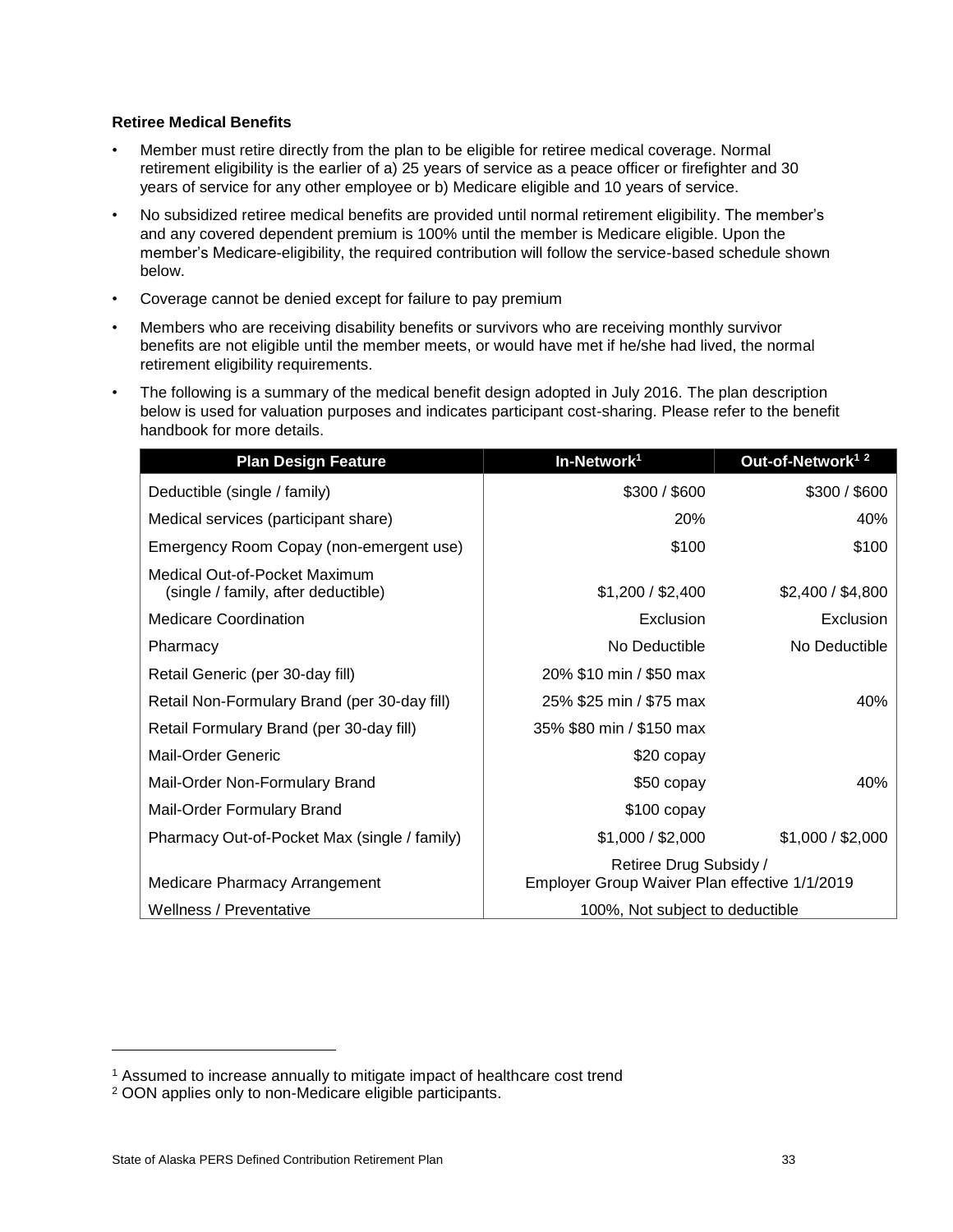- Buck used its manual rate models to determine relative plan values for the defined benefit (DB) retiree medical plan and the adopted DCR retiree medical plan outlined above. We applied the ratio of the DCR retiree medical plan value to the DB retiree medical plan value to the per capita costs determined for each of pre/post-Medicare medical and pharmacy benefits to estimate corresponding values for the adopted DCR retiree medical plan design. These factors are noted in Section 4.3. We further adjusted the Medicare medical manual rate to reflect the Medicare coordination method adopted. The estimated 2020 reimbursements under EGWP were provided by Segal Consulting (who worked with the EGWP administrator, Optum, to develop those estimates). We reflect estimated discounts and pharmacy rebates in the defined benefit medical cost so no further adjustment was needed for the DCR retiree medical plan. The medical network differential is reflected in the relative plan value adjustments.
- The retiree medical plan's coverage is supplemental to Medicare. Medicare coordination is described in the 2019 DCR Plan Handbook, referred to in the industry as exclusion coordination: Medicare payment is deducted from the Medicare allowable expense and plan parameters are applied to the remaining amount. Starting in 2019, the prescription drug coverage is through a Medicare Part D EGWP arrangement.

| <b>Years of Service</b> | <b>Percent of Premium</b><br><b>Paid by Member</b> |
|-------------------------|----------------------------------------------------|
| Less than 15 years      | 30%                                                |
| $15 - 19$               | 25%                                                |
| $20 - 24$               | 20%                                                |
| $25 - 29$               | 15%                                                |
| 30 years or more        | 10%                                                |

• The premium for Medicare-eligible retirees will be based on the member's years of service. The percentage of premium paid by the member is as follows:

- The premium for dependents who are not eligible for Medicare aligns with the member's subsidy. While a member is not Medicare-eligible, premiums are 100% of the estimated cost.
- Members have a separate defined contribution Health Reimbursement Arrangement account, which is not reflected in this valuation, that can be used to pay for premiums or other medical expenses.
- For valuation purposes, retiree premiums were assumed to equal the percentages outlined in the table above times the age-related plan costs. Future premiums calculated and charged to DCR participants will need to be determined reflecting any appropriate adjustments to the defined benefit (DB) plan data because current DB premiums were determined using information based upon enrollment with dual coverage members.
- Coverage will continue for surviving spouses of covered retired members.

#### **Occupational Disability Benefits**

- Benefit is 40% of salary at date of disability.
- For Peace Officer and Firefighters there is a Disability Benefit Adjustment such that:
	- The disability benefit is increased by 75% of the cost of living increase in the preceding calendar year or 9%, whichever is less.
	- − At the time the disabled member retires, the retirement benefit will be increased by a percentage equal to the total cumulative percentage that has been applied to the disability benefit. Monthly annuity payments are made from the member's contribution balance until the fund is exhausted, at which the plan pays all remaining payments.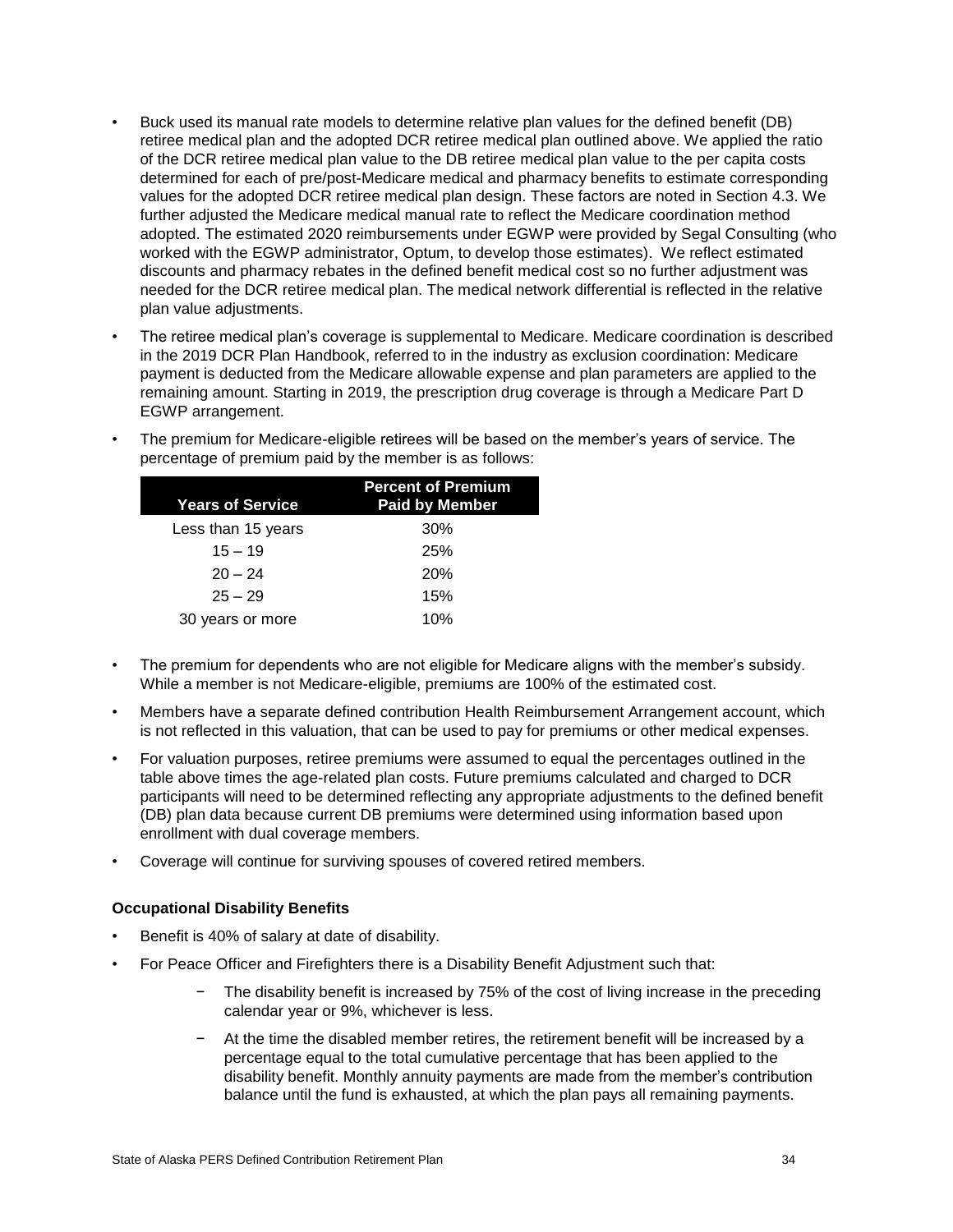- For Others, there is no increase in the occupational disability benefit after commencement.
- Member earns service while on occupational disability.
- Benefits cease when the member becomes eligible for normal retirement at Medicare-eligible age and 10 years of service, or at any age with 30 years of service for Others members or 25 years of service for Peace Officer/Firefighter members.
- Peace Officer/Firefighter members may select the defined contribution account or the monthly benefit payable as if they were retiring under Tier 3 (service continues during disability, final average salary is as of date of disability), but with payments first made from the member's DC account until it's exhausted.
- No subsidized retiree medical benefits are provided until normal retirement eligibility. The member's premium is 100% of the estimated cost until they are Medicare eligible. Medicare-eligible premiums follow the service-based schedule above.

#### **Occupational Death Benefits**

- Benefit is 40% of salary for Others members and 50% of salary for Peace Officer/Firefighter members.
- Survivor's Pension Adjustment: A survivor's pension is increased by 50% of the cost of living increase in the preceding calendar year or 6%, whichever is less, if the recipient is at least age 60 on July 1, or under age 60 if the recipient has been receiving PERS benefits for at least 5 years as of July 1.
- Benefits cease when the member would have become eligible for normal retirement.
- The period during which the survivor is receiving benefits is counted as service credit toward retiree medical benefits.
- No subsidized retiree medical benefits are provided until the member would have been eligible for normal retirement. The surviving spouse's premium is 100% of the estimated cost until the member would have been Medicare eligible. Medicare-eligible premiums follow the service-based schedule above.

#### **Changes Since the Prior Valuation**

• There have been no changes in PERS DCR benefit provisions valued since the prior valuation.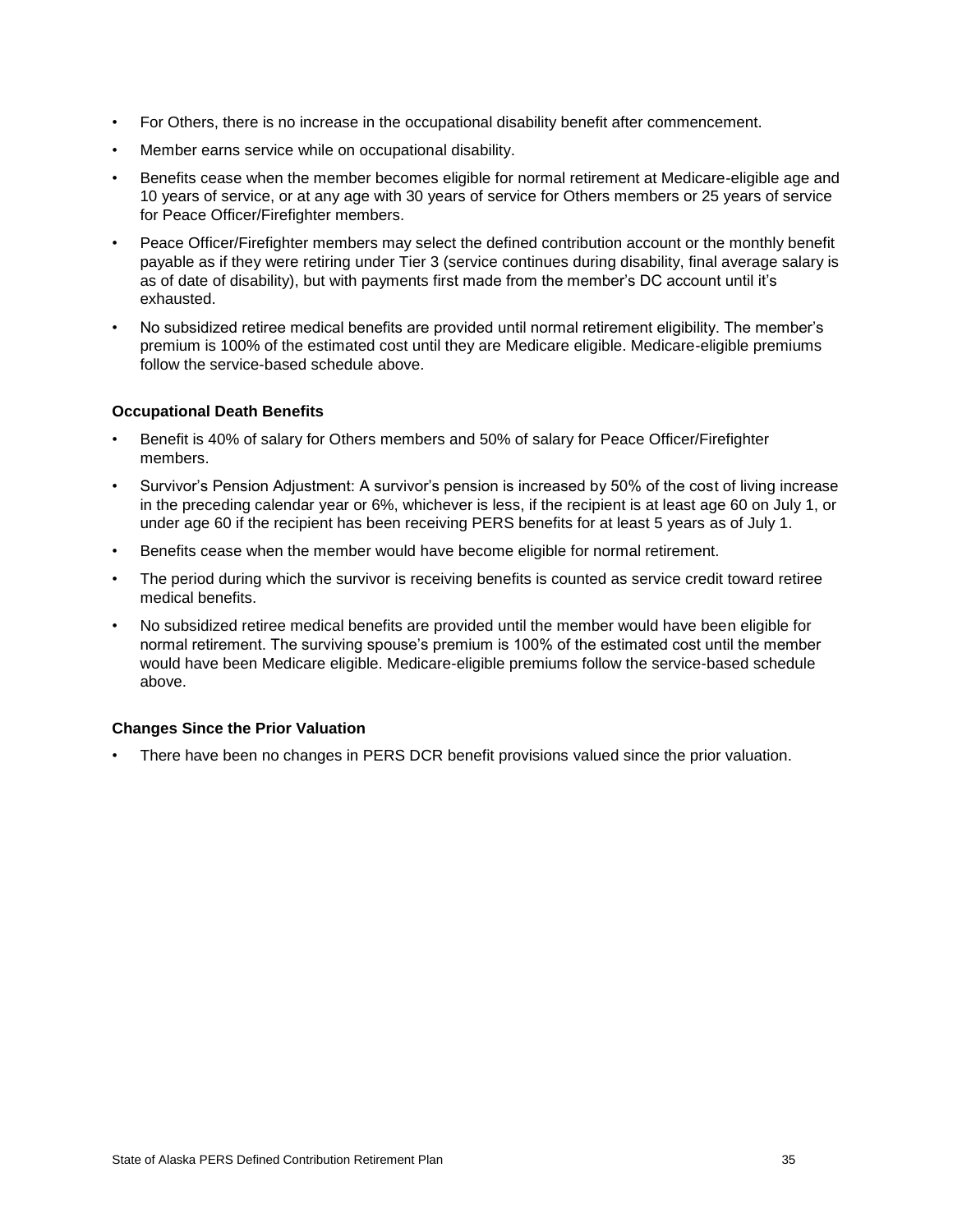# Section 4.2: Description of Actuarial Methods and Valuation Procedures

The funding method used in this valuation was adopted by the Board in October 2006, and was modified as part of the experience study for the period July 1, 2013 to June 30, 2017. The asset smoothing method used to determine valuation assets was implemented effective June 30, 2006.

Benefits valued are those delineated in Alaska State statutes as of the valuation date. Changes in State statutes effective after the valuation date are not taken into consideration in setting the assumptions and methods.

#### **Actuarial Method**

Entry Age Normal Cost.

Liabilities and contributions shown in the report are computed using the Entry Age Normal Actuarial Cost Method. Each year's difference between actual and expected unfunded actuarial accrued liability is amortized over 25 years as a level percentage of expected payroll. However, in keeping with GASB requirements in effect when the plan was adopted, the net amortization period will not exceed 30 years. Under the new accounting standards (GASB 74 and 75), the GASB requirements will not directly control amortization periods used for funding of the plan.

Cost factors designed to produce annual costs as a constant percentage of each member's expected compensation in each year for death and disability benefits and retiree medical benefits, from the assumed entry age to the last age with a future benefit were applied to the projected benefits to determine the normal cost (the portion of the total cost of the Plan allocated to the current year under the method). The normal cost is determined by summing intermediate results for active members and determining an average normal cost rate which is then related to the total DCR Plan payroll of active members. The actuarial accrued liability for active members (the portion of the total cost of the Plan allocated to prior years under the method) was determined as the excess of the actuarial present value of projected benefits over the actuarial present value of future normal costs.

The actuarial accrued liability for beneficiaries and disabled members currently receiving benefits (if any) was determined as the actuarial present value of the benefits expected to be paid. No future normal costs are payable for these members.

The actuarial accrued liability under this method at any point in time is the theoretical amount of the fund that would have been accumulated had annual contributions equal to the normal cost been made in prior years (it does not represent the liability for benefits accrued to the valuation date). The unfunded actuarial accrued liability is the excess of the actuarial accrued liability over the actuarial value of plan assets measured on the valuation date.

Under this method, experience gains or losses, i.e., decreases or increases in accrued liabilities attributable to deviations in experience from the actuarial assumptions, adjust the unfunded actuarial accrued liability.

#### **Valuation of Assets**

Effective June 30, 2006, the asset valuation method recognizes 20% of the investment gain or loss in each of the current and preceding four years. This method was phased in over five years. Fair Value of Assets was \$0 as of June 30, 2006. All assets are valued at fair value. Assets are accounted for on an accrued basis and are taken directly from financial statements audited by KPMG LLP. Valuation assets are constrained to a range of 80% to 120% of the fair value of assets.

#### **Changes in Methods Since the Prior Valuation**

There were no changes in the asset or valuation methods since the prior valuation.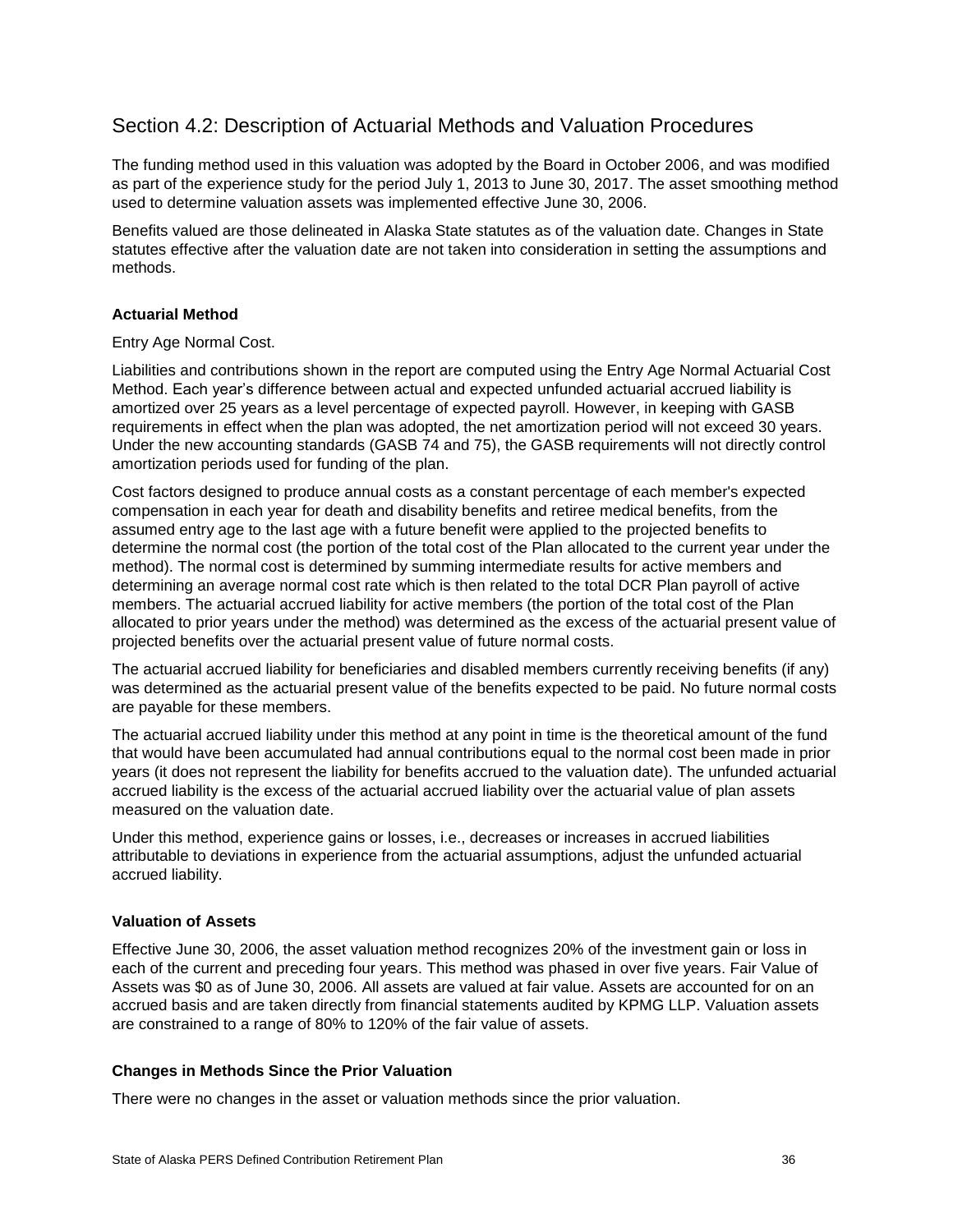#### **Valuation of Retiree Medical and Prescription Drug Benefits**

The methodology used for the valuation of the retiree medical benefits is described in Section 5.2 of the State of Alaska Public Employees' Retirement System Defined Benefit Plan Actuarial Valuation Report as of June 30, 2019.

Due to the lack of experience for the DCR retiree medical plan only, base claims costs are based on those described in the actuarial valuation as of June 30, 2019 for the Defined Benefit (DB) retiree medical plan covering TRS and PERS. The DB rates were used with some adjustments. The claims costs were adjusted to reflect the differences between the DCR medical plan and the DB medical plan. These differences include network steerage, different coverage levels, different Medicare coordination for medical benefits, and an indexing of the retiree out-of-pocket dollar amounts. To account for higher initial copays, deductibles and out-of-pocket limits, projected FY20 claims costs were reduced 2.1% for medical claims, and 10.4% for prescription drugs. In addition, to account for the difference in Medicare coordination, projected FY20 medical claims costs for Medicare eligible retirees were further reduced 29.3%. The medical and prescription drug percentages mentioned above were reduced 0.2% in each future year for the DCR medical benefits to reflect the fact that the medical benefit to be offered to DCR members will have annual indexing of member cost sharing features such as deductibles and out-ofpocket amounts.

No implicit subsidies are assumed. Employees projected to retire with 30 years of service (25 years of service for Peace/Fire) prior to Medicare are valued with commencement deferred to Medicare eligibility because those members will be required to pay the full plan premium prior to Medicare. Explicit subsidies for disabled and normal retirement are determined using the plan-defined percentages of age-related total projected plan costs, again with no implicit subsidy assumed.

The State transitioned to an Employer Group Waiver Program (EGWP) for DCR participants effective January 1, 2019. The estimated 2020 reimbursements under EGWP were provided by Segal Consulting (who worked with the EGWP administrator, Optum, to develop those estimates).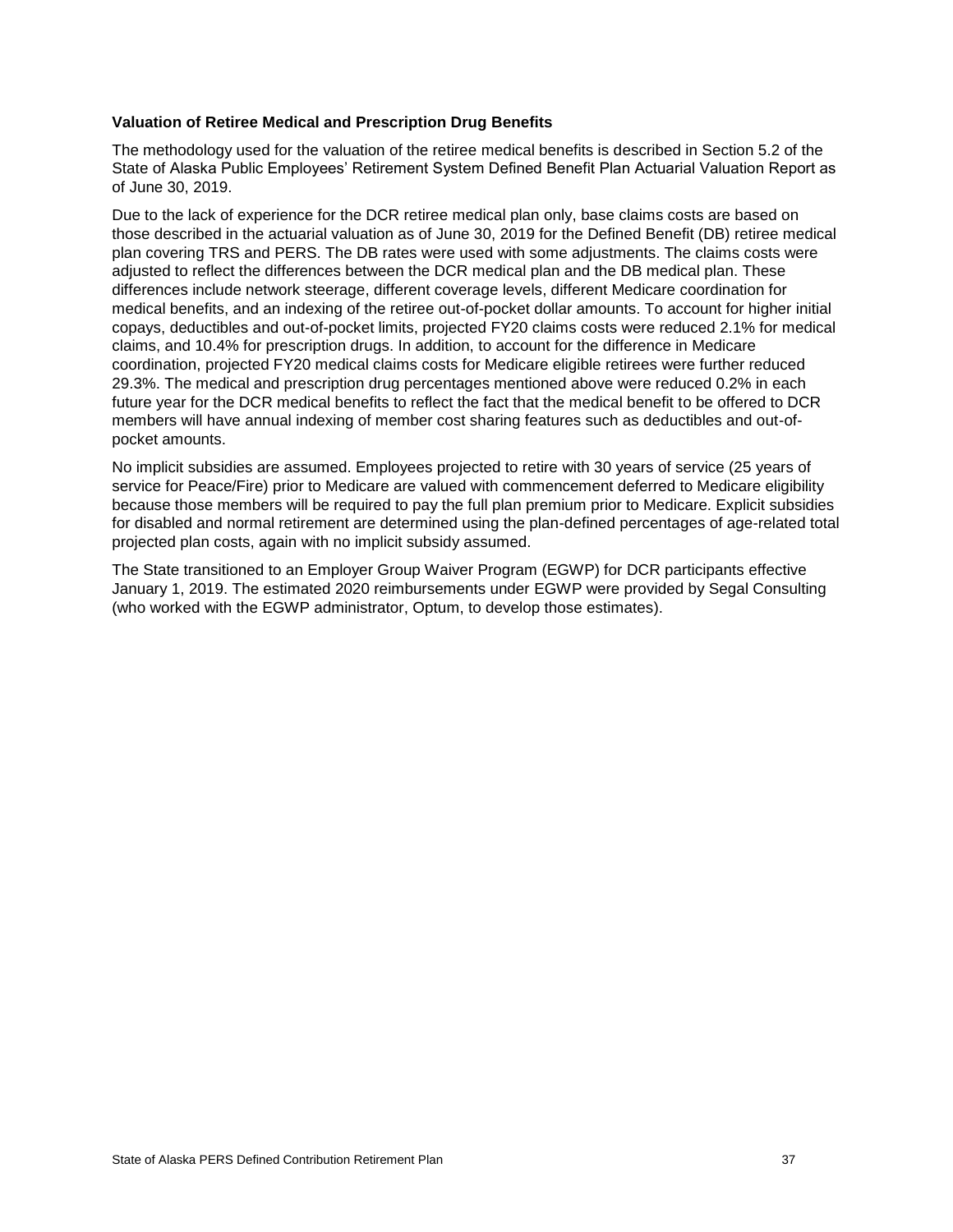#### **Healthcare Reform**

Healthcare Reform legislation passed on March 23, 2010 included several provisions with potential implications for the State of Alaska Retiree Health Plan liability. Buck evaluated the impact due to these provisions.

Because the State plan is retiree-only, not all provisions are required. Unlimited lifetime benefits and dependent coverage to age 26 are two of these provisions. The adopted DCR plan does not place lifetime limits on benefits, but does restrict dependent child coverage.

The Further Consolidated Appropriations Act, 2020 passed in December 2019 repealed several healthcare-related taxes, including the Cadillac Tax. The valuation results included in the report reflect the repeal of this tax. The removal of the Cadillac Tax created an actuarial gain of approximately \$925,000.

The Tax Cuts and Jobs Act passed in December 2017 included the elimination of the individual mandate penalty and changed the inflation measure for purposes of determining the limits for the High Cost Excise Tax to use chained CPI. It is our understanding the law does not directly impact other provisions of the ACA. While the nullification of the ACA's individual mandate penalty does not directly impact employer group health plans, it could contribute to the destabilization of the individual market and increase the number of uninsured. Such destabilization could translate to increased costs for employers. We have considered this when setting our healthcare cost trend assumptions and will continue to monitor this issue.

We have not identified any other specific provisions of healthcare reform or its potential repeal that would be expected to have a significant impact on the measured obligation. We will continue to monitor legislative activity.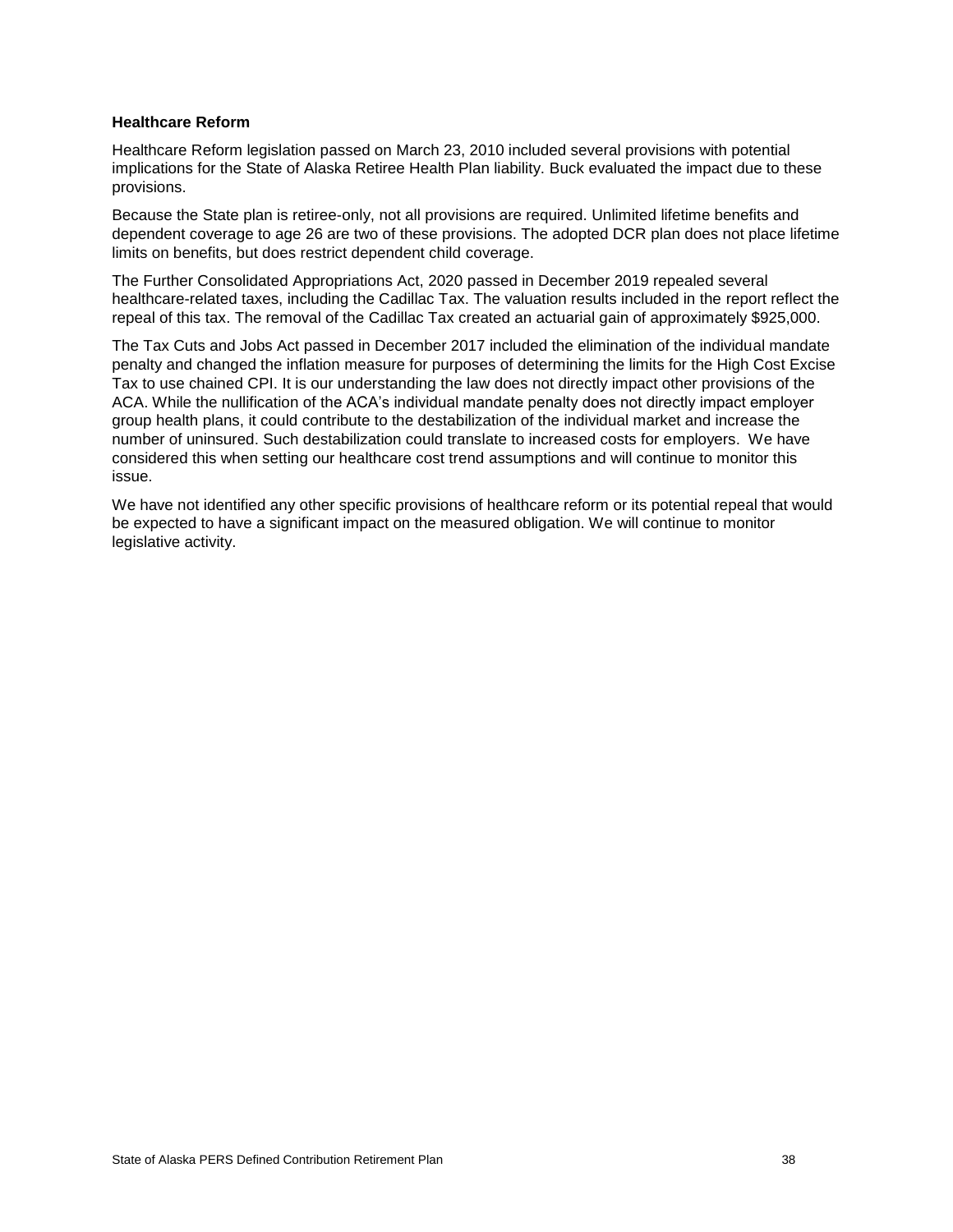# Section 4.3 Summary of Actuarial Assumptions

The demographic and economic assumptions used in the June 30, 2019 valuation are described below. Unless noted otherwise, these assumptions were adopted by the Board in January 2019 based on the experience study for the period July 1, 2013 to June 30, 2017.

#### **Investment Return**

7.38% per year, net of investment expenses.

#### **Salary Scale**

Salary scale rates based upon the 2013-2017 actual experience. (See Table 1).

Inflation – 2.50% per year.

Productivity – 0.25% per year.

#### **Payroll Growth**

2.75% per year. (Inflation + Productivity)

#### **Total Inflation**

Total inflation as measured by the Consumer Price Index for urban and clerical workers for Anchorage is assumed to increase 2.50% annually.

#### **Mortality (Pre-commencement)**

Mortality rates based upon the 2013-2017 actual experience.

100% (male and female) of RP-2014 employee table, benefit-weighted, rolled back to 2006, and projected with MP-2017 generational improvement.

#### **Mortality (Post-commencement)**

Mortality rates based upon the 2013-2017 actual experience.

91% of male and 96% of female rates of RP-2014 healthy annuitant table, benefit-weighted, rolled back to 2006, and projected with MP-2017 generational improvement.

#### **Turnover**

Select and ultimate rates based upon the 2013-2017 actual experience. (See Table 2).

#### **Disability**

Incidence rates based upon the 2013-2017 actual experience. (See Table 3).

Post-disability mortality in accordance with the RP-2014 disabled table, benefit-weighted, rolled back to 2006, and projected with MP-2017 generational improvement.

Disabilities are assumed to be occupational 75% of the time for Peace Officer/Firefighters, 40% of the time for Others.

For Peace Officer/Firefighters, members are assumed to take the monthly annuity 100% of the time.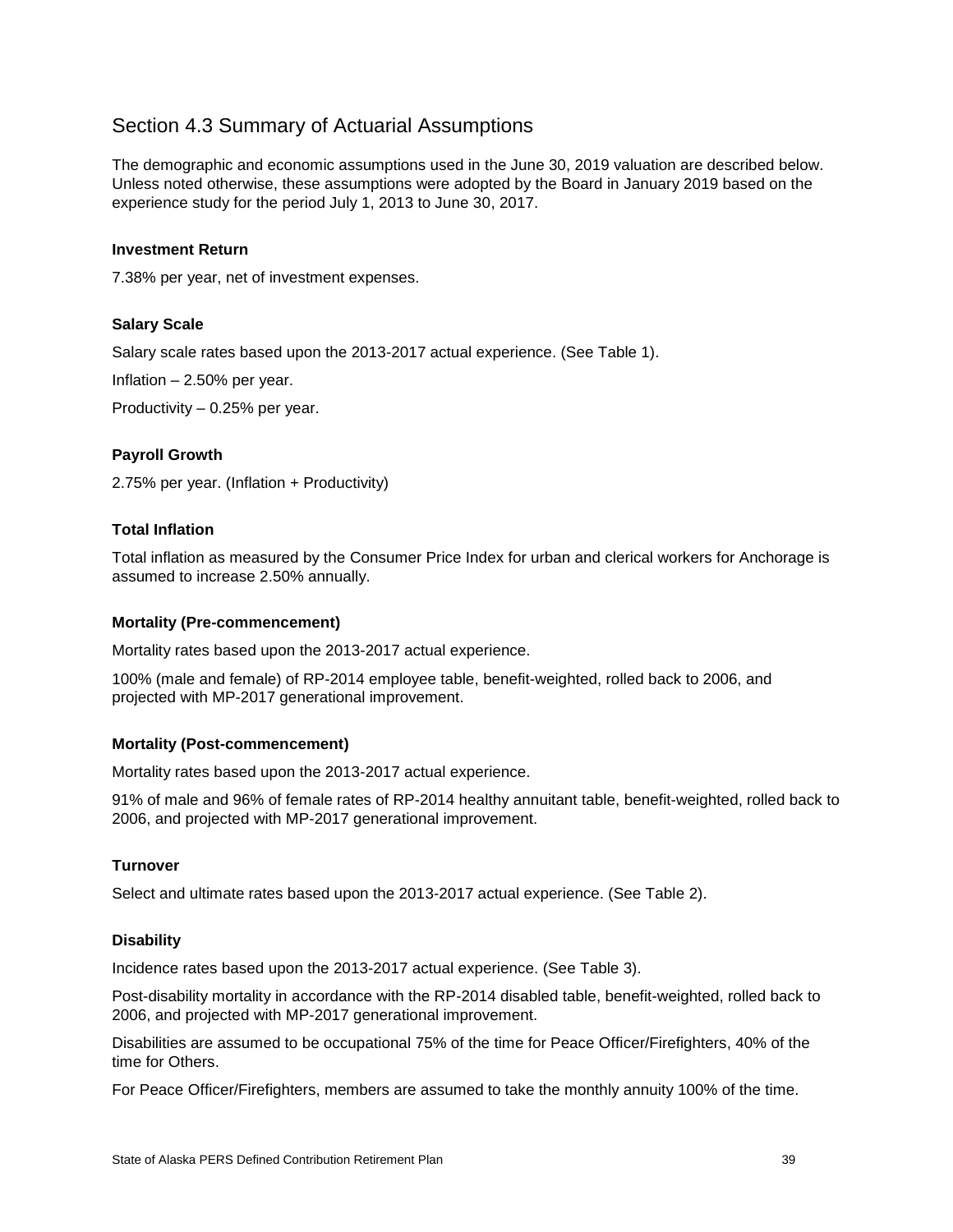#### **Retirement**

Retirement rates based upon the 2013-2017 actual experience. (See Table 4).

#### **Spouse Age Difference**

Males are assumed to be three years older than their wives. Females are assumed to be two years younger than husbands.

#### **Percent Married for Occupational Death & Disability**

For Others, 75% of male members and 70% female members are assumed to be married. For Peace Officer/Firefighters, 85% of male members and 60% of female members are assumed to be married.

#### **Dependent Spouse Medical Coverage Election**

Applies to members who do not have dual medical coverage. For Others, 65% of male members and 60% female members are assumed to be married and cover a dependent spouse. For Peace Officer/Firefighters, 75% of male members and 50% of female members are assumed to be married and cover a dependent spouse.

#### **Part time Status**

Part-time employees are assumed to earn 1.00 years of credited service per year for Peace Officer/Firefighter and 0.75 years of credited service per year for Other members.

#### **Peace Officer / Firefighter Occupational Disability Retirement Benefit Commencement**

The occupational disability retirement benefit is assumed to be first payable from the member's DC account and the retirement benefit payable from the occupational death and disability trust will commence five years later.

#### **Per Capita Claims Cost**

Sample claims cost rates (before base claims cost adjustments described below) adjusted to age 65 for FY20 medical and prescription drugs are shown below:

|                        | <b>Medical</b> | <b>Prescription</b><br><b>Drugs</b> |
|------------------------|----------------|-------------------------------------|
| Pre-Medicare           | \$14,464       | 3.263<br>SS.                        |
| Medicare Parts A & B   | 1.564<br>\$.   | 3.501<br>S.                         |
| Medicare Part D - EGWP | N/A            | S<br>1.044                          |

Members are assumed to attain Medicare eligibility at age 65. All costs are for the 2020 fiscal year (July 1, 2019 – June 30, 2020).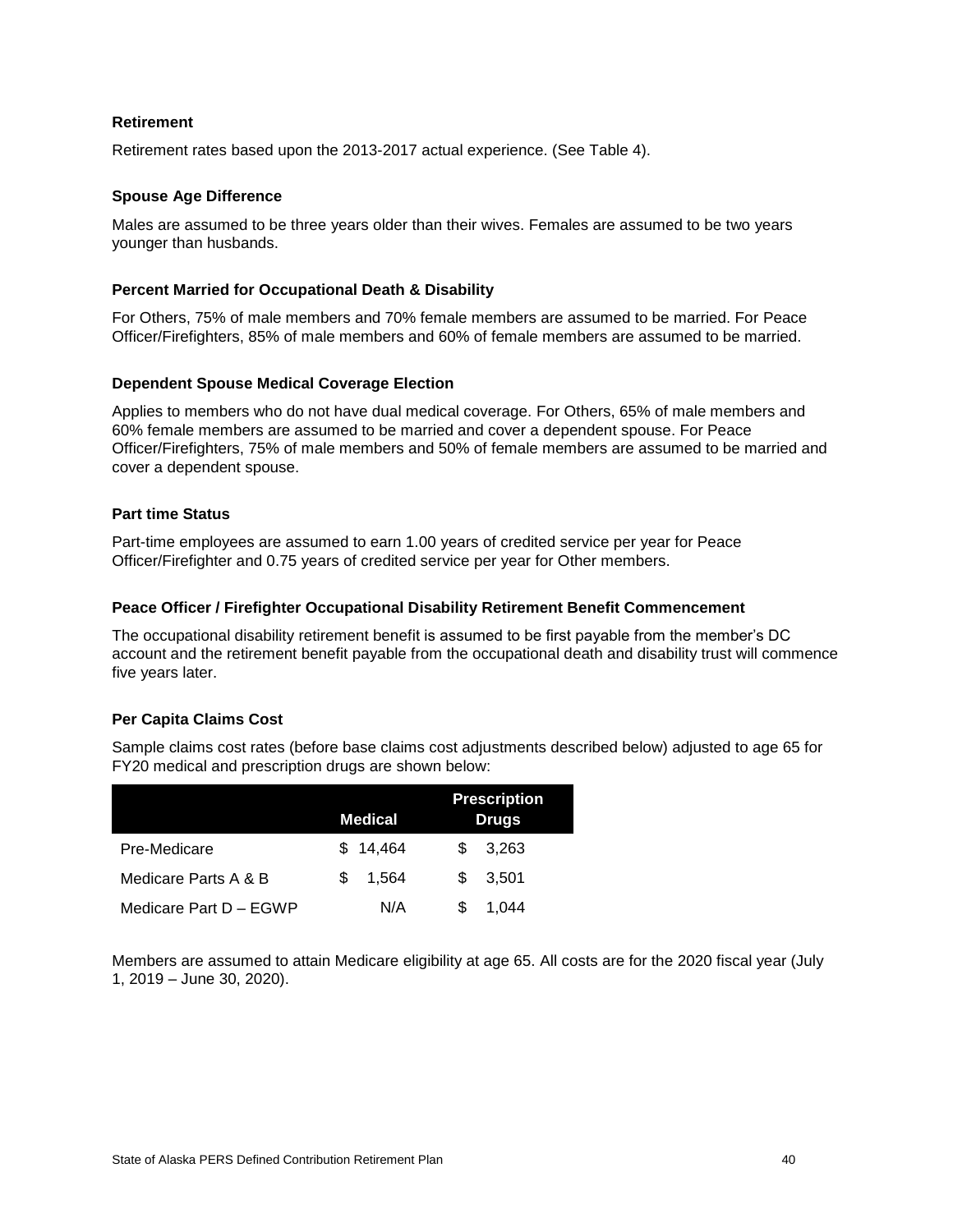The EGWP subsidy is assumed to increase in future years by the trend rates shown on the following pages. No future legislative changes or other events are anticipated to impact the EGWP subsidy. If any legislative or other changes occur in the future that impact the EGWP subsidy (which could either increase or decrease the plan's Actuarial Accrued Liability), those changes will be evaluated and quantified when they occur.

#### **Third Party Administrator Fees**

\$348 per person per year; assumed trend rate of 4.5% per year.

#### **Base Claims Cost Adjustments**

Due to higher initial copays, deductibles, out-of-pocket limits and member cost sharing compared to the DB medical plan, the following cost adjustments are applied to the per capita claims cost rates above:

- 0.979 for the pre-Medicare plan.
- 0.686 for both the Medicare medical plan and Medicare coordination method (2.1% reduction for the medical plan and 29.3% reduction for the coordination method).
- 0.896 for the prescription drug plan.

#### **Administrative Expenses**

Beginning with the June 30, 2018 valuation, the Normal Cost is increased for administrative expenses expected to be paid from plan assets during the year. The amounts included in the June 30, 2019 Normal Cost, which are based on the average of actual administrative expenses during the last two fiscal years, are \$600 for occupational death & disability and \$8,750 for retiree medical.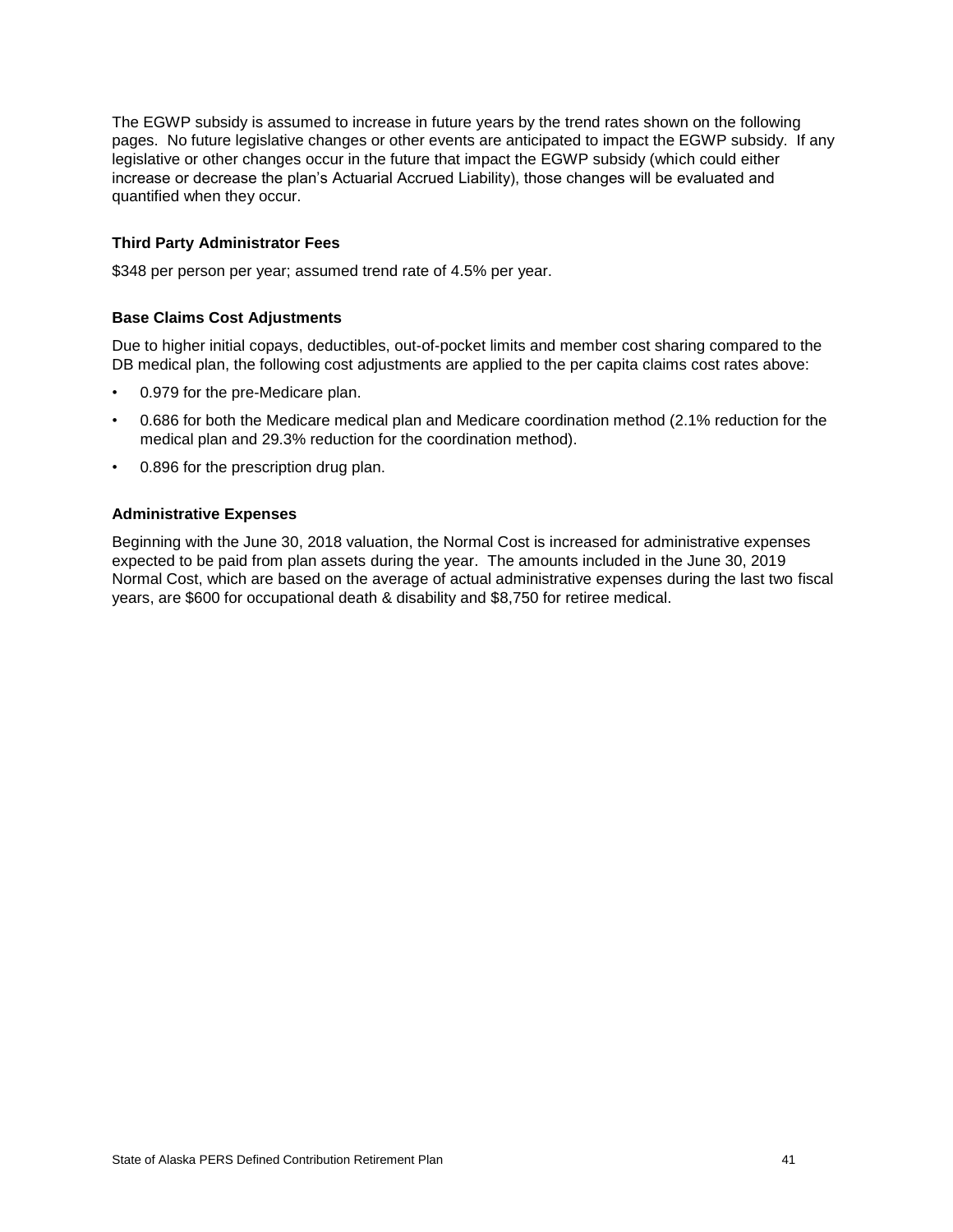#### **Health Cost Trend**

The table below shows the rates used to project the cost from the shown fiscal year to the next fiscal year. For example, 7.0% is applied to the FY20 pre-Medicare medical claims cost to get the FY21 medical claims cost.

| <b>Fiscal</b><br>Year | <b>Medical</b><br><b>Pre-65</b> | <b>Medical</b><br>Post-65 | <b>Prescription</b><br><b>Drugs / EGWP</b> |
|-----------------------|---------------------------------|---------------------------|--------------------------------------------|
| <b>FY20</b>           | 7.0%                            | 5.4%                      | 8.0%                                       |
| <b>FY21</b>           | 6.5%                            | 5.4%                      | 7.5%                                       |
| <b>FY22</b>           | 6.3%                            | 5.4%                      | 7.1%                                       |
| <b>FY23</b>           | 6.1%                            | 5.4%                      | 6.8%                                       |
| <b>FY24</b>           | 5.9%                            | 5.4%                      | 6.4%                                       |
| <b>FY25</b>           | 5.8%                            | 5.4%                      | 6.1%                                       |
| FY26                  | 5.6%                            | 5.4%                      | 5.7%                                       |
| FY27-FY40             | 5.4%                            | 5.4%                      | 5.4%                                       |
| <b>FY41</b>           | 5.3%                            | 5.3%                      | 5.3%                                       |
| FY42                  | 5.2%                            | 5.2%                      | 5.2%                                       |
| FY43                  | 5.1%                            | 5.1%                      | 5.1%                                       |
| FY44                  | 5.1%                            | 5.1%                      | 5.1%                                       |
| <b>FY45</b>           | 5.0%                            | 5.0%                      | 5.0%                                       |
| <b>FY46</b>           | 4.9%                            | 4.9%                      | 4.9%                                       |
| FY47                  | 4.8%                            | 4.8%                      | 4.8%                                       |
| <b>FY48</b>           | 4.7%                            | 4.7%                      | 4.7%                                       |
| <b>FY49</b>           | 4.6%                            | 4.6%                      | 4.6%                                       |
| FY50+                 | 4.5%                            | 4.5%                      | 4.5%                                       |

For the June 30, 2014 valuations and later, the updated Society of Actuaries' Healthcare Cost Trend Model is used to project medical and prescription drug costs. This model estimates trend amounts projected out for 80 years. The model has been populated with assumptions that are specific to the State of Alaska.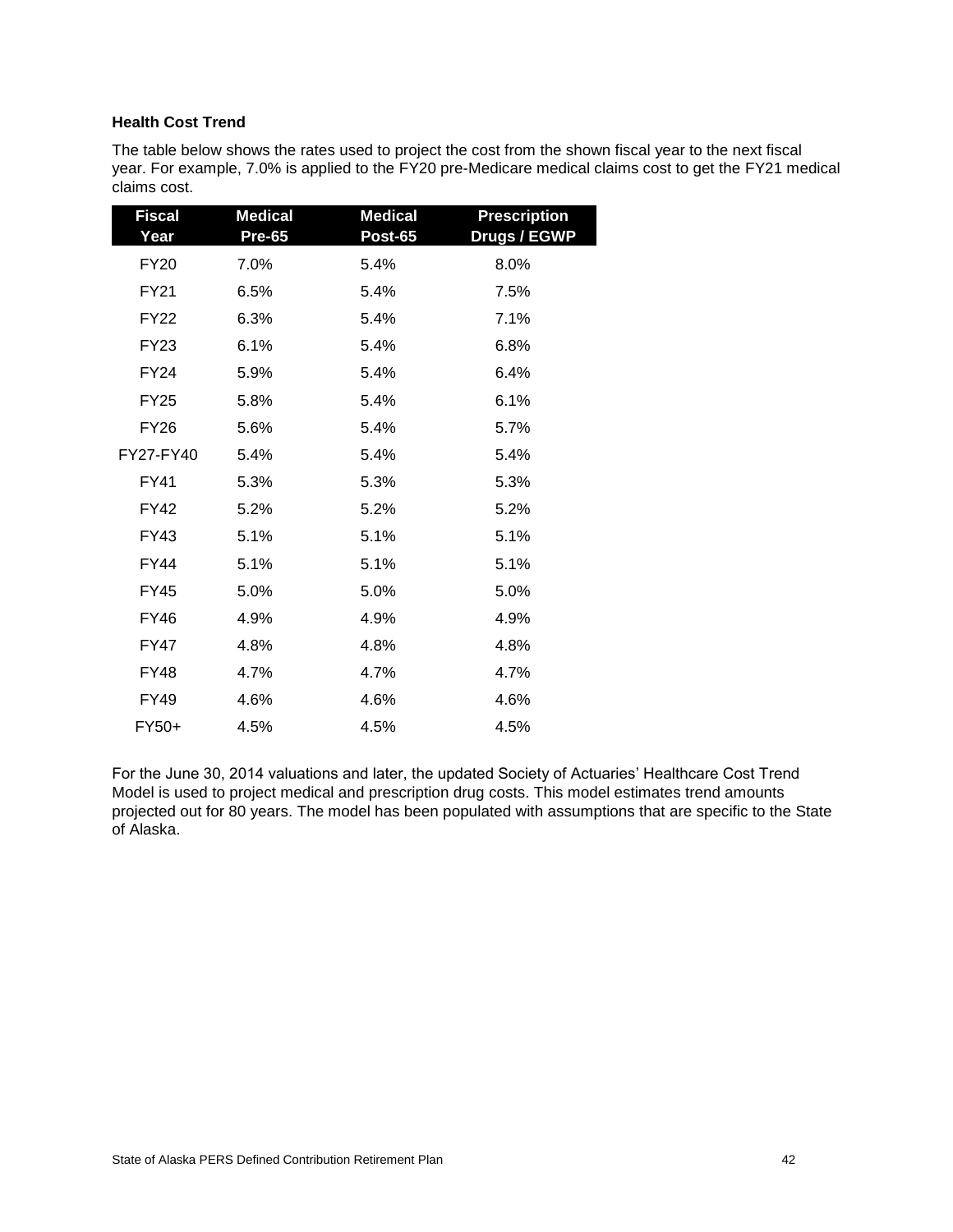#### **Aging Factors**

| Age      | <b>Medical</b> | <b>Prescription</b><br><b>Drugs</b> |
|----------|----------------|-------------------------------------|
| $0 - 44$ | 2.0%           | 4.5%                                |
| 45-54    | 2.5%           | 3.5%                                |
| 55-64    | 2.5%           | 1.5%                                |
| 65-74    | 3.0%           | 2.0%                                |
| 75-84    | 2.0%           | $-0.5%$                             |
| 85-94    | 0.3%           | $-2.5%$                             |
| $95+$    | $0.0\%$        | $0.0\%$                             |

#### **Retiree Medical Participation**

| <b>Decrement Due to Disability</b> |                              |       | <b>Decrement Due to Retirement</b> |                         |
|------------------------------------|------------------------------|-------|------------------------------------|-------------------------|
| Age                                | <b>Percent Participation</b> | Age   | <b>Percent Participation*</b>      |                         |
| $56$                               | 75.0%                        | 55    | 50.0%                              |                         |
| 56                                 | 77.5%                        | 56    | 55.0%                              |                         |
| 57                                 | 80.0%                        | 57    | 60.0%                              |                         |
| 58                                 | 82.5%                        | 58    | 65.0%                              |                         |
| 59                                 | 85.0%                        | 59    |                                    | 70.0%                   |
| 60                                 | 87.5%                        | 60    |                                    | 75.0%                   |
| 61                                 | 90.0%                        | 61    | 80.0%                              |                         |
| 62                                 | 92.5%                        | 62    | 85.0%                              |                         |
| 63                                 | 95.0%                        | 63    | 90.0%                              |                         |
| 64                                 | 97.5%                        | 64    |                                    | 95.0%                   |
| $65+$                              | 100.0%                       | $65+$ |                                    | <b>Years of Service</b> |
|                                    |                              |       | $<15 -$                            | 75.0%                   |
|                                    |                              |       | $15 - 19$                          | 80.0%                   |
|                                    |                              |       | $20 - 24$                          | 85.0%                   |
|                                    |                              |       | $25 - 29$                          | 90.0%                   |
|                                    |                              |       | $30+$                              | 95.0%                   |
|                                    |                              |       |                                    |                         |

\* Participation assumption is a combination of (i) the service-based rates for retirement from employment at age 65+ and (ii) the age-based rates for retirement from employment before age 65. These rates reflect the expected plan election rate that varies by reason for decrement, duration that a member may pay full cost prior to Medicare eligibility, and availability of alternative and/or lower cost options, particularly in the Medicare market. This assumption is based on observed trends in participation from a range of other plans.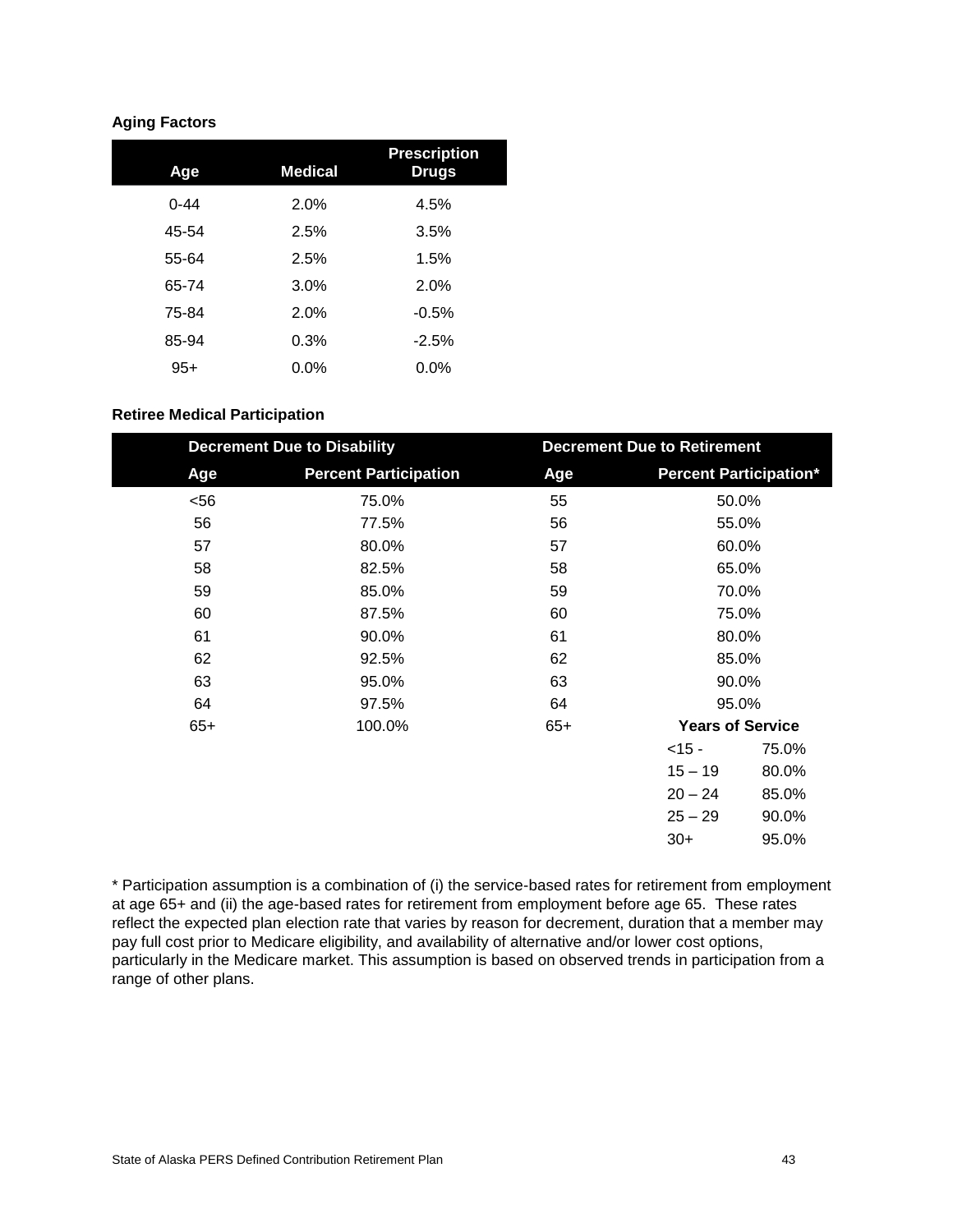#### **Imputed Data**

Data changes from the prior year which are deemed to have immaterial impact on liabilities and contribution rates are assumed to be correct in the current year's client data. Non-vested terminations with appropriate refund dates are assumed to have received a full refund of contributions. Active members with missing salary and service are assumed to be terminated with status based on their vesting percentage.

#### **Changes in Assumptions Since the Prior Valuation**

The amounts included in the Normal Cost for administrative expenses were changed to \$600 for occupational death & disability and \$8,750 for retiree medical (based on the most recent two years of actual administrative expenses paid from plan assets). The per capita claims cost assumption is updated annually. Trend rates are no longer loaded to reflect the Cadillac Tax, which was repealed in December 2019.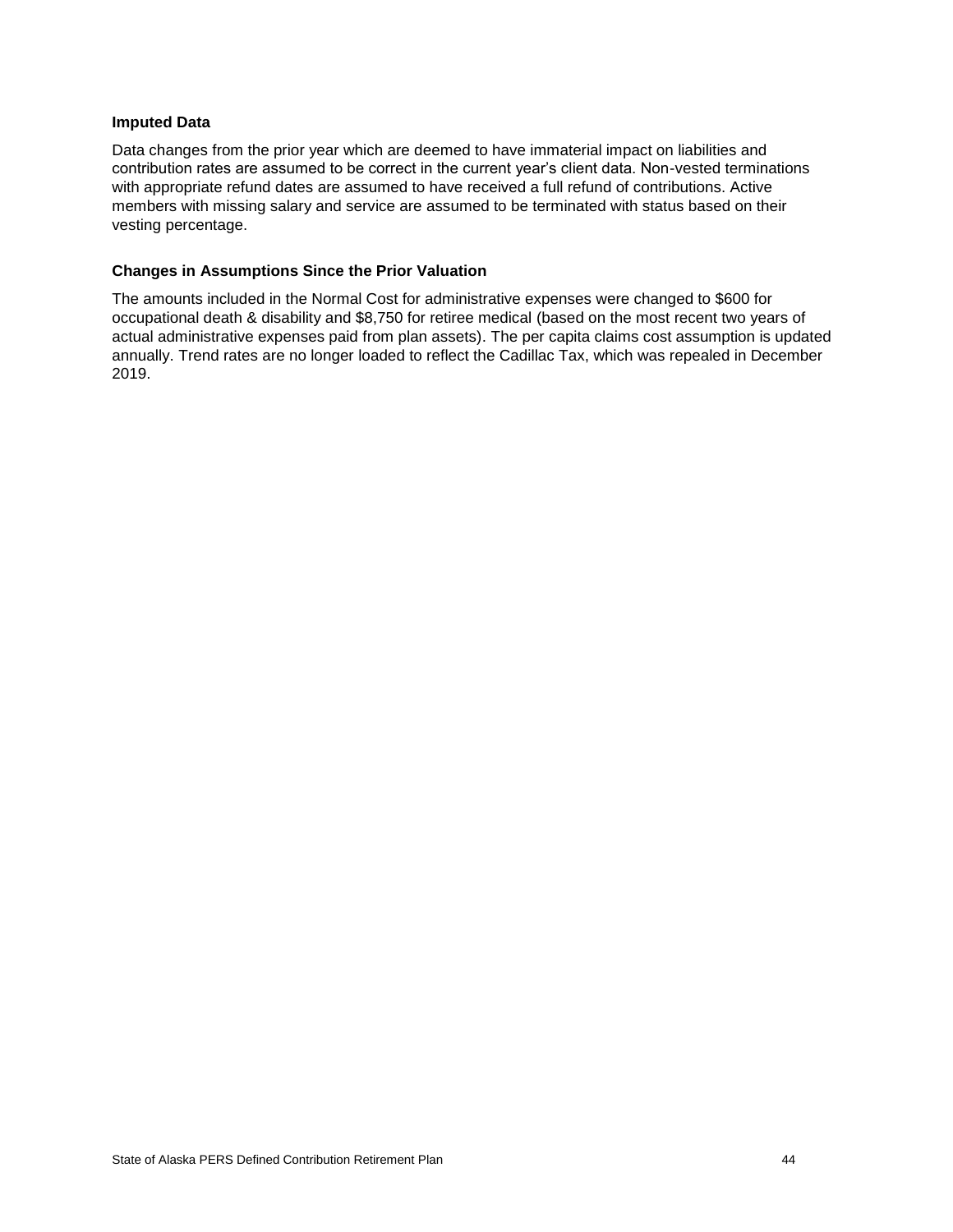| Peace Officer / Firefighter |            | <b>Others</b>  |            |  |
|-----------------------------|------------|----------------|------------|--|
| <b>Service</b>              | % Increase | <b>Service</b> | % Increase |  |
| 0                           | 7.75%      | 0              | 6.75%      |  |
| 1                           | 7.25%      | 1              | 6.25%      |  |
| $\boldsymbol{2}$            | 6.75%      | $\overline{c}$ | 5.75%      |  |
| 3                           | 6.25%      | 3              | 5.25%      |  |
| $\overline{4}$              | 5.75%      | 4              | 4.75%      |  |
| 5                           | 5.25%      | 5              | 4.25%      |  |
| 6                           | 4.75%      | 6              | 3.75%      |  |
| $\overline{7}$              | 4.25%      | $\overline{7}$ | 3.65%      |  |
| 8                           | 3.75%      | 8              | 3.55%      |  |
| 9                           | 3.65%      | 9              | 3.45%      |  |
| 10                          | 3.55%      | 10             | 3.35%      |  |
| 11                          | 3.45%      | 11             | 3.25%      |  |
| 12                          | 3.35%      | 12             | 3.15%      |  |
| 13                          | 3.25%      | 13             | 3.05%      |  |
| 14                          | 3.15%      | 14             | 2.95%      |  |
| 15                          | 3.05%      | 15             | 2.85%      |  |
| 16                          | 2.95%      | 16             | 2.75%      |  |
| 17                          | 2.85%      | 17             | 2.75%      |  |
| 18                          | 2.75%      | 18             | 2.75%      |  |
| 19                          | 2.75%      | 19             | 2.75%      |  |
| $20+$                       | 2.75%      | $20+$          | 2.75%      |  |

# **Table 1: Alaska PERS DCR Plan Salary Scale**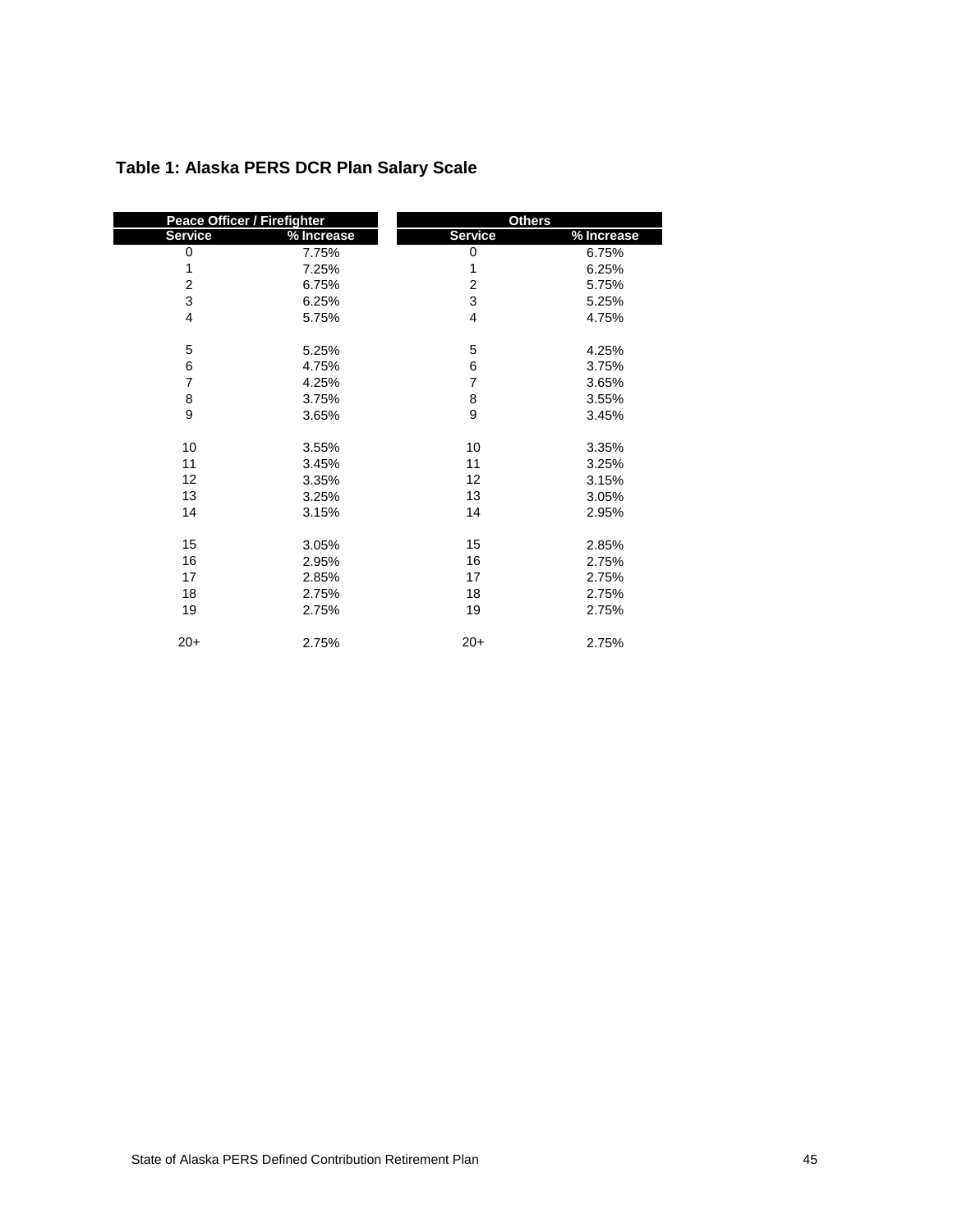# **Table 2: Alaska PERS DCR Plan Peace Officer / Firefighter Turnover Table**

Select Rates of Turnover During the First 5 Years of Employment

| <b>Service</b> | Male  | Female |
|----------------|-------|--------|
|                | 18.9% | 20.6%  |
|                | 14.2% | 16.5%  |
| 2              | 10.5% | 13.8%  |
| 3              | 9.5%  | 12.4%  |
|                | 8.4%  | 11.3%  |

#### **Ultimate Rates of Turnover After the First 5 Years of Employment**

| <b>Male</b> | Female | Age    | <b>Male</b>       | <b>Female</b> |
|-------------|--------|--------|-------------------|---------------|
| 5.52%       | 11.97% |        | 5.71%             | 11.03%        |
| 5.52%       | 11.97% |        | 5.64%             | 10.98%        |
| 5.52%       | 11.97% | 47     | 5.57%             | 10.92%        |
| 5.65%       | 11.97% | 48     | 6.01%             | 10.84%        |
| 5.78%       | 11.97% | 49     | 6.45%             | 10.75%        |
|             |        |        |                   |               |
| 5.91%       | 11.97% | 50     | 6.89%             | 10.67%        |
| 6.04%       | 11.97% | 51     | 7.32%             | 10.58%        |
| 6.16%       | 11.97% | 52     | 7.76%             | 10.50%        |
| 6.16%       | 11.94% | 53     | 7.97%             | 10.66%        |
| 6.15%       | 11.91% | 54     | 8.18%             | 10.82%        |
|             |        |        |                   |               |
| 6.14%       | 11.88% | 55     | 8.38%             | 10.98%        |
| 6.14%       | 11.84% | 56     | 8.59%             | 11.15%        |
| 6.12%       | 11.81% | 57     | 8.80%             | 11.31%        |
| 6.11%       | 11.79% | 58     | 9.03%             | 11.47%        |
| 6.09%       | 11.77% | 59     | 9.25%             | 11.63%        |
|             |        |        |                   |               |
| 6.08%       | 11.75% | 60     | 9.48%             | 11.79%        |
| 6.07%       | 11.72% | 61     | 9.71%             | 11.95%        |
| 6.05%       | 11.70% | 62     | 9.94%             | 12.12%        |
| 6.03%       | 11.60% | 63     | 12.37%            | 12.28%        |
| 6.00%       | 11.50% | 64     | 14.81%            | 12.44%        |
|             |        |        |                   |               |
| 5.98%       |        |        |                   | 12.60%        |
| 5.95%       | 11.30% |        |                   |               |
| 5.90%       | 11.20% |        |                   |               |
| 5.85%       | 11.14% |        |                   |               |
| 5.78%       | 11.09% |        |                   |               |
|             |        | 11.40% | 45<br>46<br>$65+$ | 17.25%        |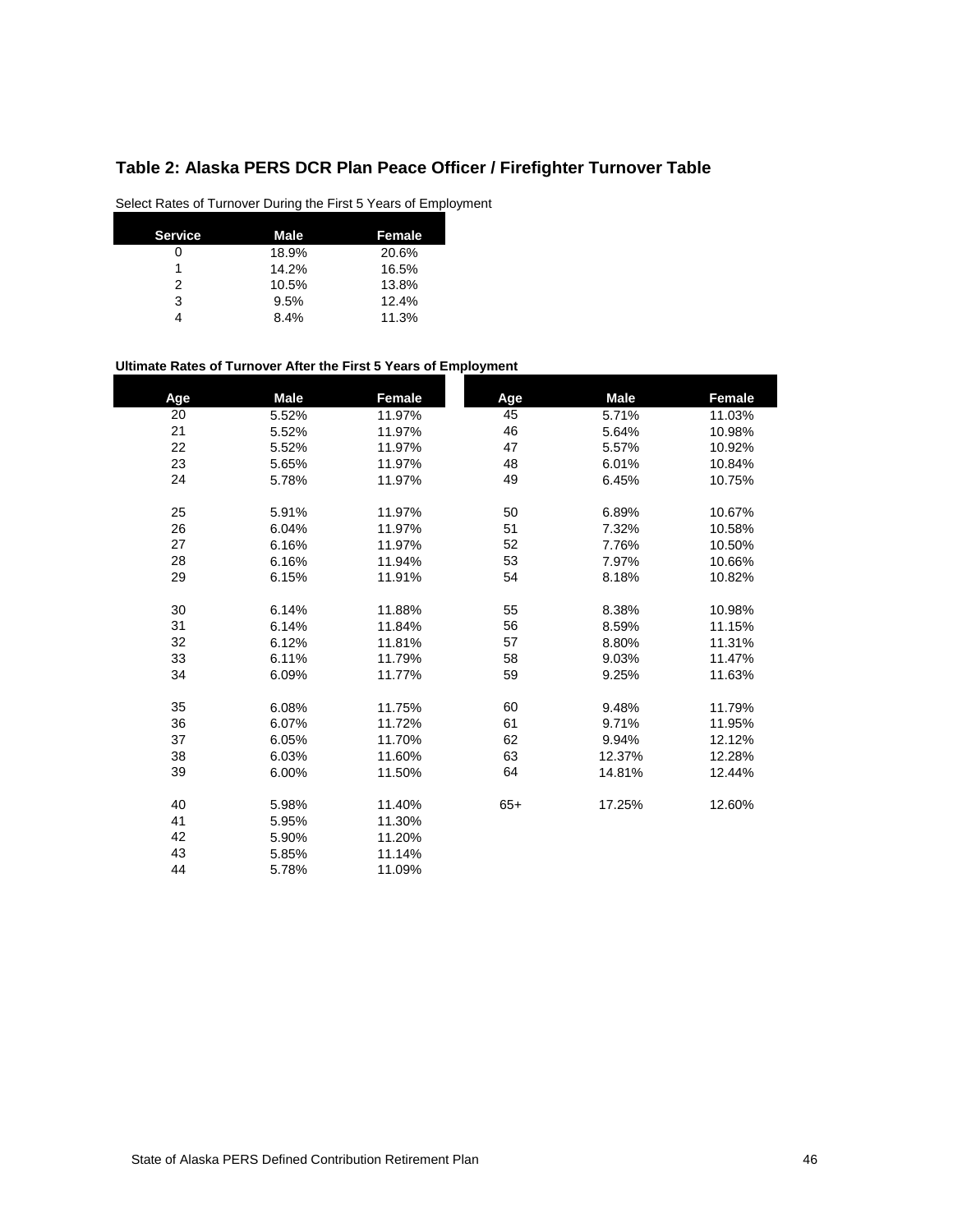## **Table 2: Alaska PERS DCR Plan Others Turnover Table**

Select Rates of Turnover During the First 5 Years of Employment

| <b>Service</b> | Male  | Female |
|----------------|-------|--------|
|                | 24.4% | 28.0%  |
|                | 21.0% | 22.3%  |
| 2              | 16.8% | 17.9%  |
| 3              | 13.4% | 14.3%  |
|                | 9.5%  | 12.3%  |

#### **Ultimate Rates of Turnover After the First 5 Years of Employment**

| Age | <b>Male</b> | <b>Female</b> | Age   | <b>Male</b> | <b>Female</b> |
|-----|-------------|---------------|-------|-------------|---------------|
| 20  | 13.71%      | 16.50%        | 45    | 7.72%       | 7.90%         |
| 21  | 13.71%      | 16.50%        | 46    | 7.60%       | 7.58%         |
| 22  | 13.71%      | 16.50%        | 47    | 7.48%       | 7.26%         |
| 23  | 13.71%      | 16.51%        | 48    | 7.68%       | 7.23%         |
| 24  | 13.71%      | 16.51%        | 49    | 7.87%       | 7.20%         |
| 25  | 13.71%      | 16.52%        | 50    | 8.07%       | 7.17%         |
| 26  | 13.71%      | 16.53%        | 51    | 8.26%       | 7.14%         |
| 27  | 13.71%      | 16.54%        | 52    | 8.46%       | 7.11%         |
| 28  | 13.41%      | 15.94%        | 53    | 8.46%       | 7.26%         |
| 29  | 13.21%      | 15.34%        | 54    | 8.47%       | 7.42%         |
| 30  | 12.82%      | 17.75%        | 55    | 8.48%       | 7.57%         |
| 31  | 12.52%      | 14.15%        | 56    | 8.48%       | 7.72%         |
| 32  | 12.22%      | 13.55%        | 57    | 8.49%       | 7.88%         |
| 33  | 11.65%      | 12.90%        | 58    | 8.77%       | 8.15%         |
| 34  | 11.09%      | 12.24%        | 59    | 9.08%       | 8.42%         |
| 35  | 10.52%      | 11.58%        | 60    | 9.32%       | 8.69%         |
| 36  | 9.95%       | 10.92%        | 61    | 9.60%       | 8.96%         |
| 37  | 9.39%       | 10.26%        | 62    | 9.88%       | 9.24%         |
| 38  | 9.12%       | 9.98%         | 63    | 10.28%      | 10.51%        |
| 39  | 8.86%       | 9.70%         | 64    | 10.68%      | 11.78%        |
| 40  | 8.60%       | 9.42%         | $65+$ | 11.08%      | 13.05%        |
| 41  | 8.32%       | 9.14%         |       |             |               |
| 42  | 8.07%       | 8.86%         |       |             |               |
| 43  | 7.95%       | 8.54%         |       |             |               |
| 44  | 7.83%       | 8.22%         |       |             |               |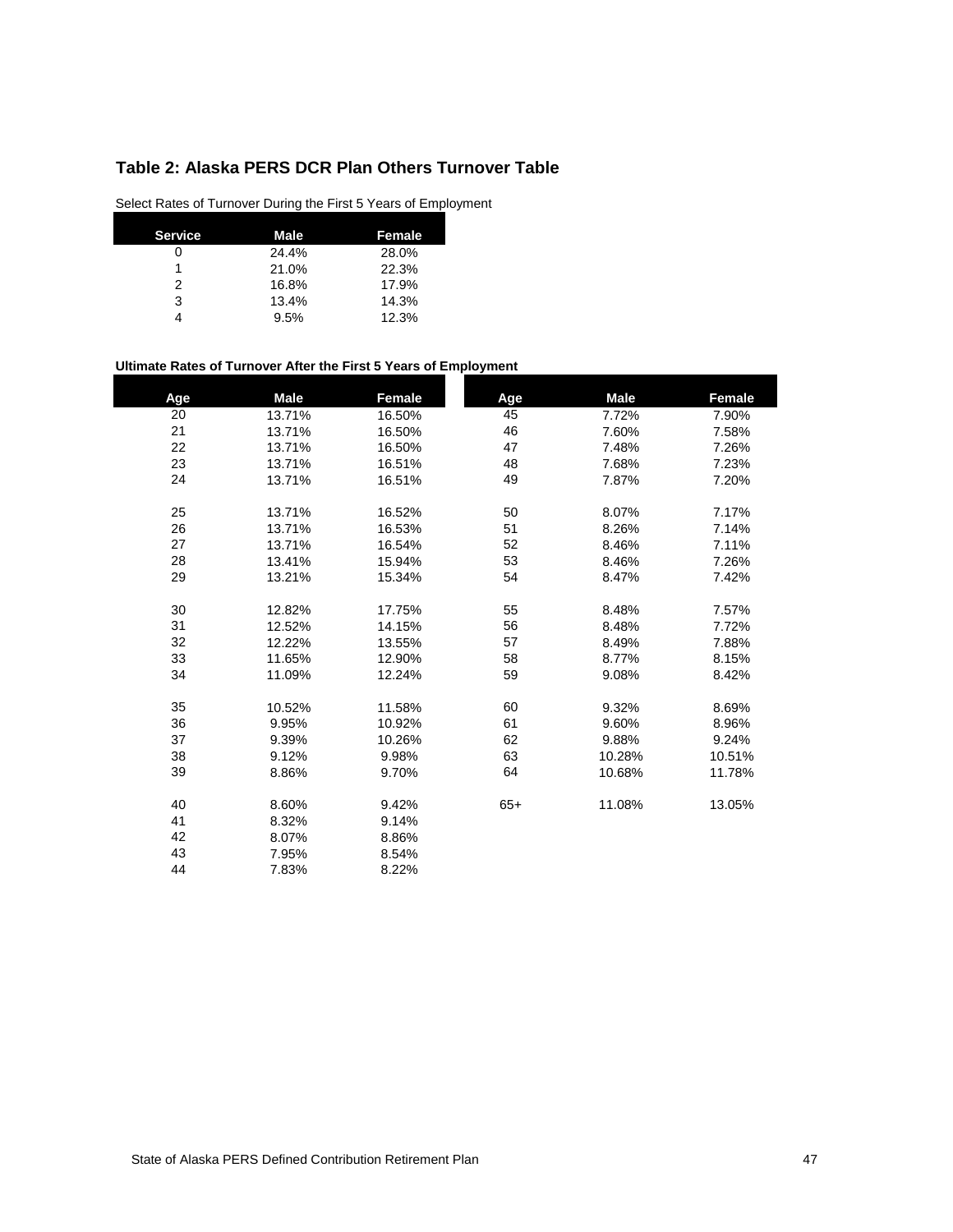|     |             | <b>Peace Officer / Firefighter</b> | <b>Others</b> |         |
|-----|-------------|------------------------------------|---------------|---------|
| Age | <b>Male</b> | Female                             | <b>Male</b>   | Female  |
| 20  | 0.0179%     | 0.0112%                            | 0.0327%       | 0.0376% |
| 21  | 0.0179%     | 0.0112%                            | 0.0327%       | 0.0376% |
| 22  | 0.0179%     | 0.0112%                            | 0.0327%       | 0.0376% |
| 23  | 0.0244%     | 0.0153%                            | 0.0360%       | 0.0400% |
| 24  | 0.0310%     | 0.0194%                            | 0.0392%       | 0.0424% |
| 25  | 0.0374%     | 0.0234%                            | 0.0425%       | 0.0448% |
| 26  | 0.0440%     | 0.0275%                            | 0.0456%       | 0.0472% |
| 27  | 0.0505%     | 0.0316%                            | 0.0489%       | 0.0496% |
| 28  | 0.0526%     | 0.0329%                            | 0.0501%       | 0.0510% |
| 29  | 0.0548%     | 0.0343%                            | 0.0513%       | 0.0524% |
| 30  | 0.0570%     | 0.0356%                            | 0.0524%       | 0.0538% |
| 31  | 0.0591%     | 0.0370%                            | 0.0536%       | 0.0554% |
| 32  | 0.0612%     | 0.0383%                            | 0.0548%       | 0.0568% |
| 33  | 0.0634%     | 0.0397%                            | 0.0566%       | 0.0586% |
| 34  | 0.0657%     | 0.0411%                            | 0.0584%       | 0.0606% |
| 35  | 0.0679%     | 0.0425%                            | 0.0602%       | 0.0624% |
| 36  | 0.0702%     | 0.0439%                            | 0.0620%       | 0.0644% |
| 37  | 0.0724%     | 0.0453%                            | 0.0638%       | 0.0662% |
| 38  | 0.0757%     | 0.0473%                            | 0.0669%       | 0.0696% |
| 39  | 0.0789%     | 0.0493%                            | 0.0701%       | 0.0728% |
| 40  | 0.0822%     | 0.0514%                            | 0.0734%       | 0.0762% |
| 41  | 0.0854%     | 0.0534%                            | 0.0765%       | 0.0794% |
| 42  | 0.0887%     | 0.0554%                            | 0.0797%       | 0.0826% |
| 43  | 0.0977%     | 0.0611%                            | 0.0879%       | 0.0908% |
| 44  | 0.1066%     | 0.0667%                            | 0.0962%       | 0.0990% |
| 45  | 0.1157%     | 0.0723%                            | 0.1043%       | 0.1072% |
| 46  | 0.1247%     | 0.0780%                            | 0.1125%       | 0.1154% |
| 47  | 0.1337%     | 0.0836%                            | 0.1208%       | 0.1236% |
| 48  | 0.1462%     | 0.0914%                            | 0.1329%       | 0.1360% |
| 49  | 0.1588%     | 0.0993%                            | 0.1451%       | 0.1484% |
| 50  | 0.1714%     | 0.1071%                            | 0.1572%       | 0.1608% |
| 51  | 0.1839%     | 0.1150%                            | 0.1694%       | 0.1734% |
| 52  | 0.1965%     | 0.1228%                            | 0.1815%       | 0.1858% |
| 53  | 0.2294%     | 0.1434%                            | 0.2132%       | 0.2168% |
| 54  | 0.2624%     | 0.1640%                            | 0.2450%       | 0.2478% |

# **Table 3: Alaska PERS DCR Plan Disability Table**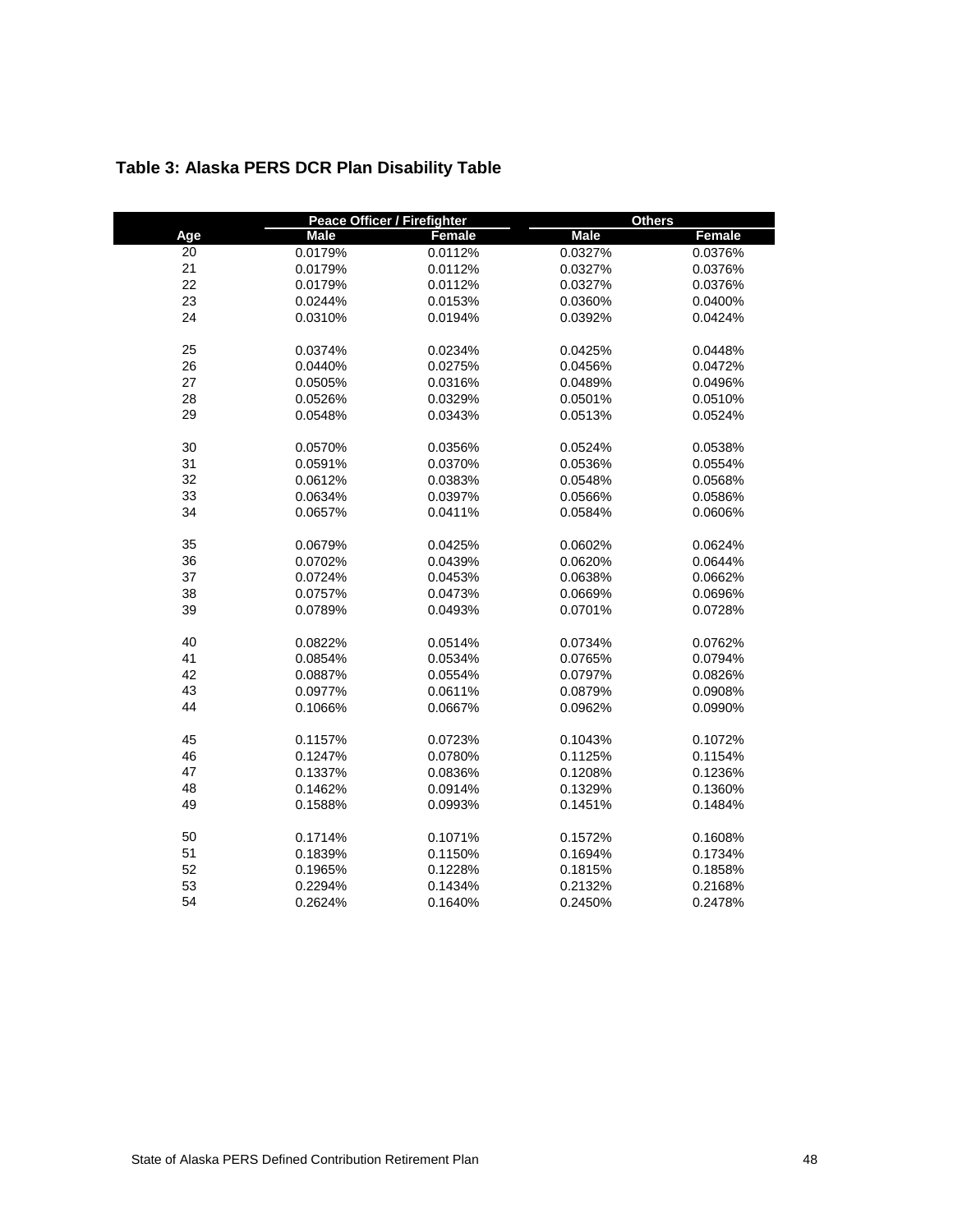| Age at     | Unisex |  |  |
|------------|--------|--|--|
| Retirement | Rate   |  |  |
| <=50       | 2.0%   |  |  |
| 51         | 2.0%   |  |  |
| 52         | 2.0%   |  |  |
| 53         | 2.0%   |  |  |
| 54         | 2.0%   |  |  |
| 55         | 3.0%   |  |  |
| 56         | 3.0%   |  |  |
| 57         | 3.0%   |  |  |
| 58         | 3.0%   |  |  |
| 59         | 3.0%   |  |  |
| 60         | 5.0%   |  |  |
| 61         | 5.0%   |  |  |
| 62         | 10.0%  |  |  |
| 63         | 5.0%   |  |  |
| 64         | 5.0%   |  |  |
| 65         | 25.0%  |  |  |
| 66         | 25.0%  |  |  |
| 67         | 25.0%  |  |  |
| 68         | 20.0%  |  |  |
| 69         | 20.0%  |  |  |
| 70         | 100.0% |  |  |

## **Table 4: Alaska PERS DCR Plan Retirement Table**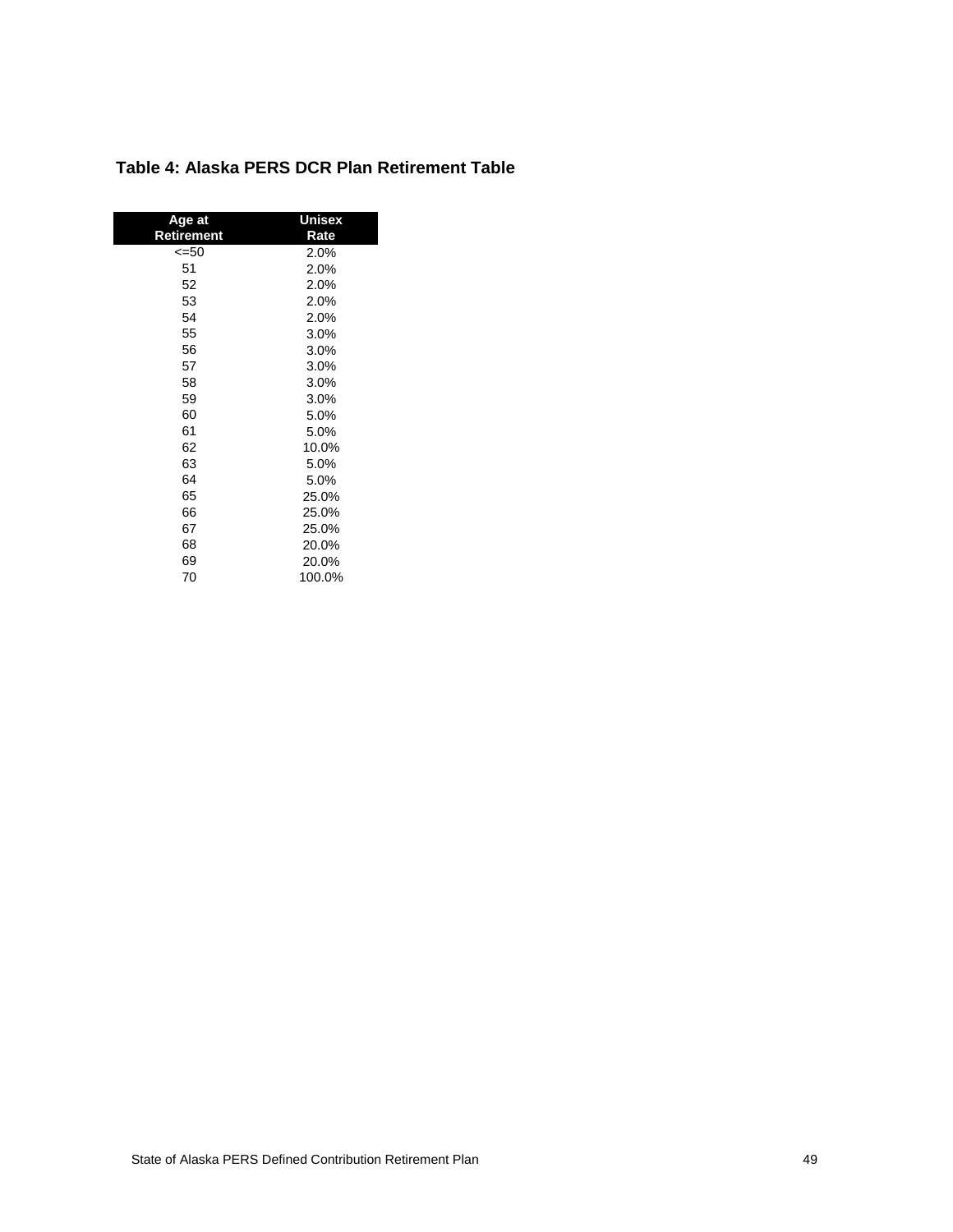# **Glossary of Terms**

#### **Actuarial Accrued Liability**

Total accumulated cost to fund pension or postemployment benefits arising from service in all prior years.

#### **Actuarial Cost Method**

Technique used to assign or allocate, in a systematic and consistent manner, the expected cost of a pension or postemployment plan for a group of plan members to the years of service that give rise to that cost.

#### **Actuarial Present Value of Projected Benefits**

Amount which, together with future interest, is expected to be sufficient to pay all future benefits.

#### **Actuarial Valuation**

Study of probable amounts of future pension or postemployment benefits and the necessary amount of contributions to fund those benefits.

#### **Actuary**

Person who performs mathematical calculations pertaining to pension and insurance benefits based on specific procedures and assumptions.

#### **GASB 67 and 68**

Governmental Accounting Standards Board Statement Number 67 amends Number 25 effective for the fiscal year beginning after June 15, 2013, and defines new financial reporting requirements for public pension plans. Governmental Accounting Standards Board Statement Number 68 amends Number 27 effective for fiscal years beginning after June 15, 2014 and defines new accounting and financial reporting requirements for employers sponsoring public pension plans.

#### **GASB 74 and 75**

Governmental Accounting Standards Board Statement Number 74 amends Number 43 effective for the fiscal year beginning after June 15, 2016, and defines new financial reporting requirements for public postemployment benefit plans. Governmental Accounting Standards Board Statement Number 75 amends Number 45 effective for fiscal years beginning after June 15, 2017, and defines new accounting and financial reporting requirements for employers sponsoring public postemployment benefit plans.

#### **Normal Cost**

That portion of the actuarial present value of benefits assigned to a particular year in respect to an individual participant or the plan as a whole.

#### **Rate Payroll**

Members' earnings used to determine contribution rates.